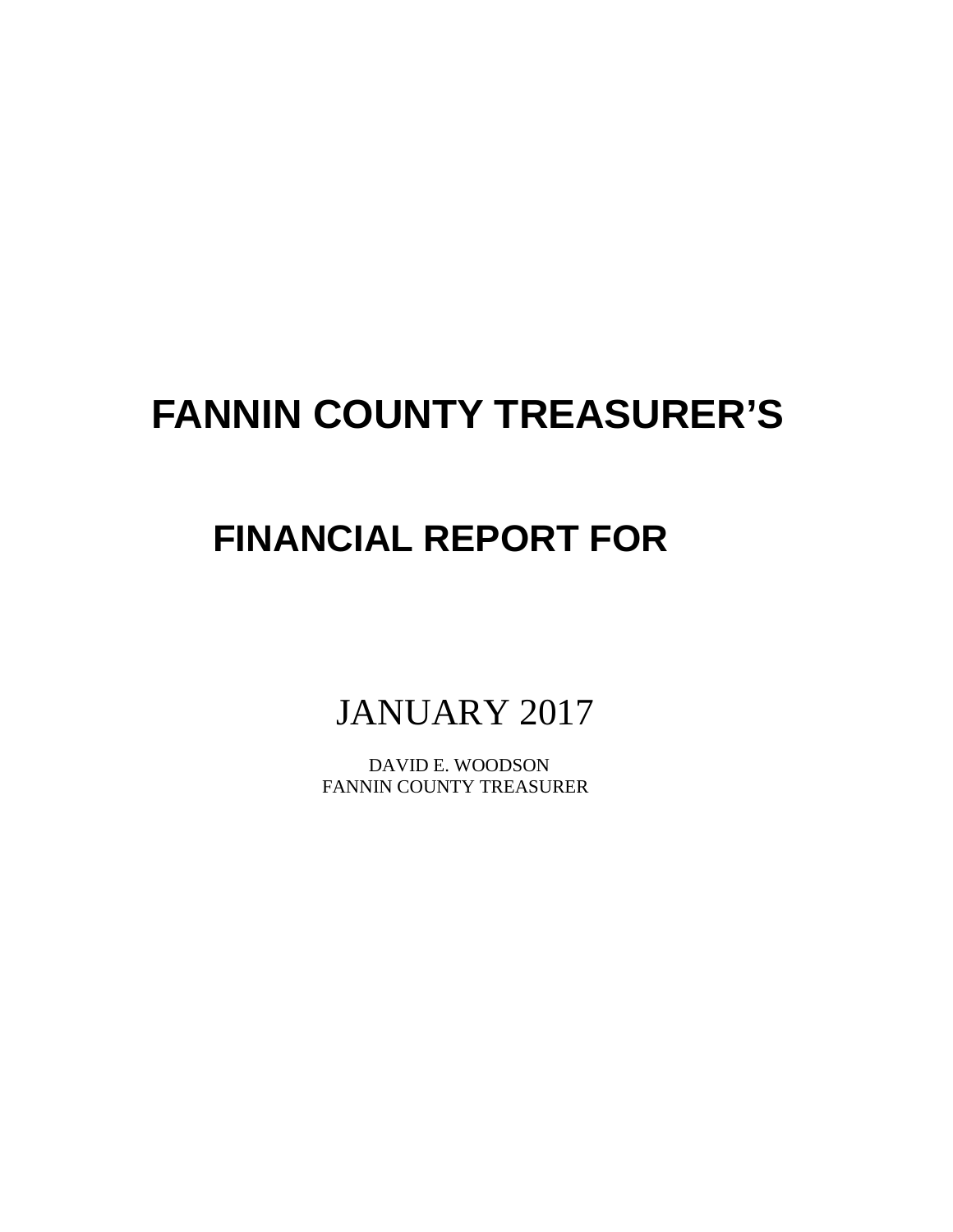## 02/01/2017 FUND DEPOSIT LISTING PAGE 1

| RECEIPT | <b>RECEIVED</b> | DATE            | DATE    | DESCRIPTION       | <b>BANK</b> | <b>INCOME</b> | REPORT | AMOUNT          |
|---------|-----------------|-----------------|---------|-------------------|-------------|---------------|--------|-----------------|
| NUMBER  | FROM            | <b>RECEIVED</b> | DEPOSIT | OF MONEY RECEIVED | ACCOUNT     | ACCOUNT       | CODES  | <b>RECEIVED</b> |
|         |                 |                 |         |                   |             |               |        |                 |

GENERAL FUND

|                                | =====================================                                                        |                                  |                                  |                                                      |                  |                  |             |
|--------------------------------|----------------------------------------------------------------------------------------------|----------------------------------|----------------------------------|------------------------------------------------------|------------------|------------------|-------------|
|                                | 0000170277-01 CONSTABLE PCT. # 2                                                             |                                  |                                  | 01-03-2017 01-03-2017 SERVE PAPERS                   | $10 - 103 - 100$ | $10 - 340 - 550$ | 70.00       |
| 0000170279-01 JAMES WOODS      |                                                                                              |                                  |                                  | 01-03-2017 01-03-2017 PURCHASED HIS BADGE 10-103-100 |                  | $10 - 370 - 130$ | 70.00       |
|                                | 0000170281-01 DISTRICT ATTORNEY TRUST                                                        |                                  |                                  | 01-03-2017 01-03-2017 ADMIN. FEEES                   | $10 - 103 - 100$ | $10 - 340 - 475$ | 16.00       |
|                                | 0000170281-02 DISTRICT ATTORNEY TRUST                                                        |                                  |                                  | 01-03-2017 01-03-2017 CERTIFIED MAIL                 | $10 - 103 - 100$ | $10 - 475 - 311$ | 31.65       |
| 0000170282-01 SECURUS          |                                                                                              |                                  |                                  | 01-03-2017 01-03-2017 NOV. 2016 JAIL PAY 10-103-100  |                  | $10 - 319 - 420$ | 5,840.15    |
| 0000170284-01 BOND SUPERVISION |                                                                                              |                                  |                                  | 01-03-2017 01-03-2017 WEEK OF 12/28/16 TH 10-103-100 |                  | $10 - 340 - 573$ | 1,300.00    |
| 0000170285-01 COUNTY CLERK     |                                                                                              |                                  | 01-03-2017 01-03-2017 AUG. 2016  |                                                      | $10 - 103 - 100$ | $10 - 318 - 130$ | 5,210.47    |
| 0000170285-02 COUNTY CLERK     |                                                                                              |                                  | 01-03-2017 01-03-2017 AUG. 2016  |                                                      | $10 - 103 - 100$ | $10 - 340 - 560$ | 2,550.27    |
| 0000170285-03 COUNTY CLERK     |                                                                                              |                                  | 01-03-2017 01-03-2017 AUG. 2016  |                                                      | $10 - 103 - 100$ | $10 - 340 - 403$ | 20,444.19   |
| 0000170285-04 COUNTY CLERK     |                                                                                              |                                  | 01-03-2017 01-03-2017 AUG. 2016  |                                                      | $10 - 103 - 100$ | $10 - 370 - 162$ | 225.00      |
| 0000170285-05 COUNTY CLERK     |                                                                                              |                                  | 01-03-2017 01-03-2017 AUG. 2016  |                                                      | $10 - 103 - 100$ | $10 - 370 - 163$ | 46.80       |
| 0000170285-06 COUNTY CLERK     |                                                                                              |                                  | 01-03-2017 01-03-2017 AUG. 2016  |                                                      | $10 - 103 - 100$ | $10 - 370 - 164$ | 187.20      |
| 0000170285-07 COUNTY CLERK     |                                                                                              |                                  | 01-03-2017 01-03-2017 AUG. 2016  |                                                      | $10 - 103 - 100$ | $10 - 370 - 166$ | 14.68       |
| 0000170285-08 COUNTY CLERK     |                                                                                              |                                  | 01-03-2017 01-03-2017 AUG. 2016  |                                                      | $10 - 103 - 100$ | $10 - 370 - 167$ | 98.39       |
| 0000170285-09 COUNTY CLERK     |                                                                                              |                                  | 01-03-2017 01-03-2017 AUG. 2016  |                                                      | $10 - 103 - 100$ | $10 - 340 - 400$ | 10.00       |
| 0000170285-10 COUNTY CLERK     |                                                                                              |                                  | 01-03-2017 01-03-2017 AUG. 2016  |                                                      | $10 - 103 - 100$ | $10 - 340 - 475$ | 614.46      |
| 0000170285-11 COUNTY CLERK     |                                                                                              |                                  | 01-03-2017 01-03-2017 AUG. 2016  |                                                      | $10 - 103 - 100$ | $10 - 340 - 550$ | 0.17        |
| 0000170285-12 COUNTY CLERK     |                                                                                              |                                  | 01-03-2017 01-03-2017 AUG. 2016  |                                                      | $10 - 103 - 100$ | $10 - 340 - 601$ | 75.00       |
| 0000170285-13 COUNTY CLERK     |                                                                                              |                                  | 01-03-2017 01-03-2017 AUG. 2016  |                                                      | $10 - 103 - 100$ | $10 - 318 - 132$ | 1,372.00    |
| 0000170285-14 COUNTY CLERK     |                                                                                              |                                  | 01-03-2017 01-03-2017 AUG. 2016  |                                                      | $10 - 103 - 100$ | $10 - 360 - 100$ | 2.11        |
| 0000170285-15 COUNTY CLERK     |                                                                                              |                                  | 01-03-2017 01-03-2017 AUG. 2016  |                                                      | $10 - 103 - 100$ | $10 - 425 - 319$ | 4.00        |
| 0000170288-01 TEXPOOL          |                                                                                              |                                  |                                  | 01-03-2017 01-03-2017 DEC. 2016 INTEREST 10-103-175  |                  | $10 - 360 - 100$ | 1,370.87    |
|                                | 0000170289-01 VISION MEDIA GROUP, INC.                                                       |                                  |                                  | 01-03-2017 01-03-2017 JAN. 2017 TOWER REN 10-103-100 |                  | $10 - 370 - 100$ | 200.00      |
|                                | 0000170294-01 LEIGHTON SECURITY SERVICE 01-04-2017 01-04-2017 DONATION FOR RADIO 10-103-100  |                                  |                                  |                                                      |                  | $10 - 370 - 553$ | 6,348.75    |
| 0000170295-01 TAX A/C          |                                                                                              |                                  |                                  | 01-04-2017 01-04-2017 TABC COUNTY FEES, J 10-103-100 |                  | $10 - 320 - 200$ | 240.00      |
|                                | 0000170296-01 APPRAISAL DISTRICT                                                             |                                  | 01-06-2017 01-06-2017 TAXES      |                                                      | $10 - 103 - 100$ | $10 - 310 - 110$ | 630,098.97  |
|                                | 0000170296-06 APPRAISAL DISTRICT                                                             |                                  | 01-06-2017 01-06-2017 TAXES      |                                                      | $10 - 103 - 100$ | $10 - 310 - 120$ | 6,448.39    |
|                                | 0000170297-01 CONSTABLE PCT. # 1                                                             |                                  |                                  | 01-06-2017 01-06-2017 SERVE PAPERS                   | 10-103-100       | $10 - 340 - 550$ | 70.00       |
| 0000170301-01 BOND SUPERVISION |                                                                                              |                                  |                                  | 01-09-2017 01-09-2017 WEEK OF 01/03/17 TH 10-103-100 |                  | $10 - 340 - 573$ | 1,300.00    |
| 0000170302-01 COUNTY CLERK     |                                                                                              |                                  | 01-09-2017 01-09-2017 SEPT. 2016 |                                                      | $10 - 103 - 100$ | $10 - 318 - 130$ | 5,410.77    |
| 0000170302-02 COUNTY CLERK     |                                                                                              |                                  | 01-09-2017 01-09-2017 SEPT. 2016 |                                                      | $10 - 103 - 100$ | $10 - 340 - 560$ | 1,882.26    |
| 0000170302-03 COUNTY CLERK     |                                                                                              |                                  | 01-09-2017 01-09-2017 SEPT. 2016 |                                                      | $10 - 103 - 100$ | $10 - 340 - 403$ | 17,692.05   |
| 0000170302-04 COUNTY CLERK     |                                                                                              |                                  | 01-09-2017 01-09-2017 SEPT. 2016 |                                                      | $10 - 103 - 100$ | $10 - 370 - 162$ | 211.29      |
| 0000170302-05 COUNTY CLERK     |                                                                                              |                                  | 01-09-2017 01-09-2017 SEPT. 2016 |                                                      | $10 - 103 - 100$ | $10 - 370 - 163$ | 51.03       |
| 0000170302-06 COUNTY CLERK     |                                                                                              |                                  | 01-09-2017 01-09-2017 SEPT. 2016 |                                                      | $10 - 103 - 100$ | $10 - 370 - 164$ | 204.12      |
| 0000170302-07 COUNTY CLERK     |                                                                                              |                                  | 01-09-2017 01-09-2017 SEPT. 2016 |                                                      | $10 - 103 - 100$ | $10 - 370 - 166$ | 14.86       |
| 0000170302-08 COUNTY CLERK     |                                                                                              |                                  | 01-09-2017 01-09-2017 SEPT. 2016 |                                                      | $10 - 103 - 100$ | $10 - 370 - 167$ | 100.01      |
| 0000170302-09 COUNTY CLERK     |                                                                                              |                                  | 01-09-2017 01-09-2017 SEPT. 2016 |                                                      | $10 - 103 - 100$ | $10 - 340 - 400$ | 30.89       |
| 0000170302-10 COUNTY CLERK     |                                                                                              |                                  | 01-09-2017 01-09-2017 SEPT. 2016 |                                                      | $10 - 103 - 100$ | $10 - 340 - 475$ | 633.24      |
| 0000170302-11 COUNTY CLERK     |                                                                                              |                                  | 01-09-2017 01-09-2017 SEPT. 2016 |                                                      | $10 - 103 - 100$ | $10 - 340 - 550$ | 0.22        |
| 0000170302-12 COUNTY CLERK     |                                                                                              | 01-09-2017 01-09-2017 SEPT. 2016 |                                  |                                                      | $10 - 103 - 100$ | $10 - 340 - 601$ | 70.00       |
| 0000170302-13 COUNTY CLERK     |                                                                                              |                                  | 01-09-2017 01-09-2017 SEPT. 2016 |                                                      | $10 - 103 - 100$ | $10 - 318 - 132$ | 2,320.14    |
| 0000170302-14 COUNTY CLERK     |                                                                                              |                                  | 01-09-2017 01-09-2017 SEPT. 2016 |                                                      | $10 - 103 - 100$ | $10 - 352 - 201$ | 20.00       |
| 0000170302-15 COUNTY CLERK     |                                                                                              |                                  | 01-09-2017 01-09-2017 SEPT. 2016 |                                                      | $10 - 103 - 100$ | $10 - 360 - 100$ | 2.11        |
| 0000170303-01 LEGEND BANK      |                                                                                              |                                  |                                  | 01-09-2017 01-09-2017 DEC. 2016 INTEREST 10-103-100  |                  | $10 - 360 - 100$ | 109.49      |
| 0000170303-29 LEGEND BANK      |                                                                                              |                                  |                                  | 01-09-2017 01-09-2017 DEC. 2016 INTEREST 10-100-100  |                  | $10 - 360 - 100$ | 1.57        |
| 0000170304-01 BOBBY HOWERY     |                                                                                              |                                  |                                  | 01-09-2017 01-09-2017 4TH QUARTER CANDY              | 10-103-100       | $10 - 370 - 509$ | 37.50       |
| 0000170308-01 TAX A/C          |                                                                                              |                                  |                                  | 01-11-2017 01-11-2017 WEEK OF 12/23/16               | $10 - 103 - 100$ | $10 - 321 - 200$ | 931.05      |
| 0000170309-01 TAX A/C          |                                                                                              |                                  |                                  | 01-11-2017 01-11-2017 WEEK OF 12/30/16 14 10-103-100 |                  | $10 - 321 - 250$ | 725.00      |
| 0000170310-01 TAX A/C          |                                                                                              |                                  |                                  | 01-11-2017 01-11-2017 WEEK OF 12/30/16               | $10 - 103 - 100$ | $10 - 321 - 200$ | 1,681.85    |
|                                | 0000170311-01 APPRAISAL DISTRICT                                                             | 01-12-2017 01-12-2017 TAXES      |                                  |                                                      | $10 - 103 - 100$ | $10 - 310 - 110$ | 452,710.71  |
|                                | 0000170311-06 APPRAISAL DISTRICT                                                             |                                  | 01-12-2017 01-12-2017 TAXES      |                                                      | $10 - 103 - 100$ | $10 - 310 - 120$ | 2,358.78    |
|                                | 0000170312-01 COMPTROLLER - STATE FISCA 01-12-2017 01-12-2017 NOV. 2016 LOCAL SAL 10-103-100 |                                  |                                  |                                                      |                  | $10 - 318 - 160$ | 64, 261. 71 |
| 0000170317-01 TAX A/C          |                                                                                              |                                  |                                  | 01-13-2017 01-13-2017 WEEK OF 01/06/17 15 10-103-100 |                  | $10 - 321 - 250$ | 770.00      |
|                                |                                                                                              |                                  |                                  |                                                      |                  |                  |             |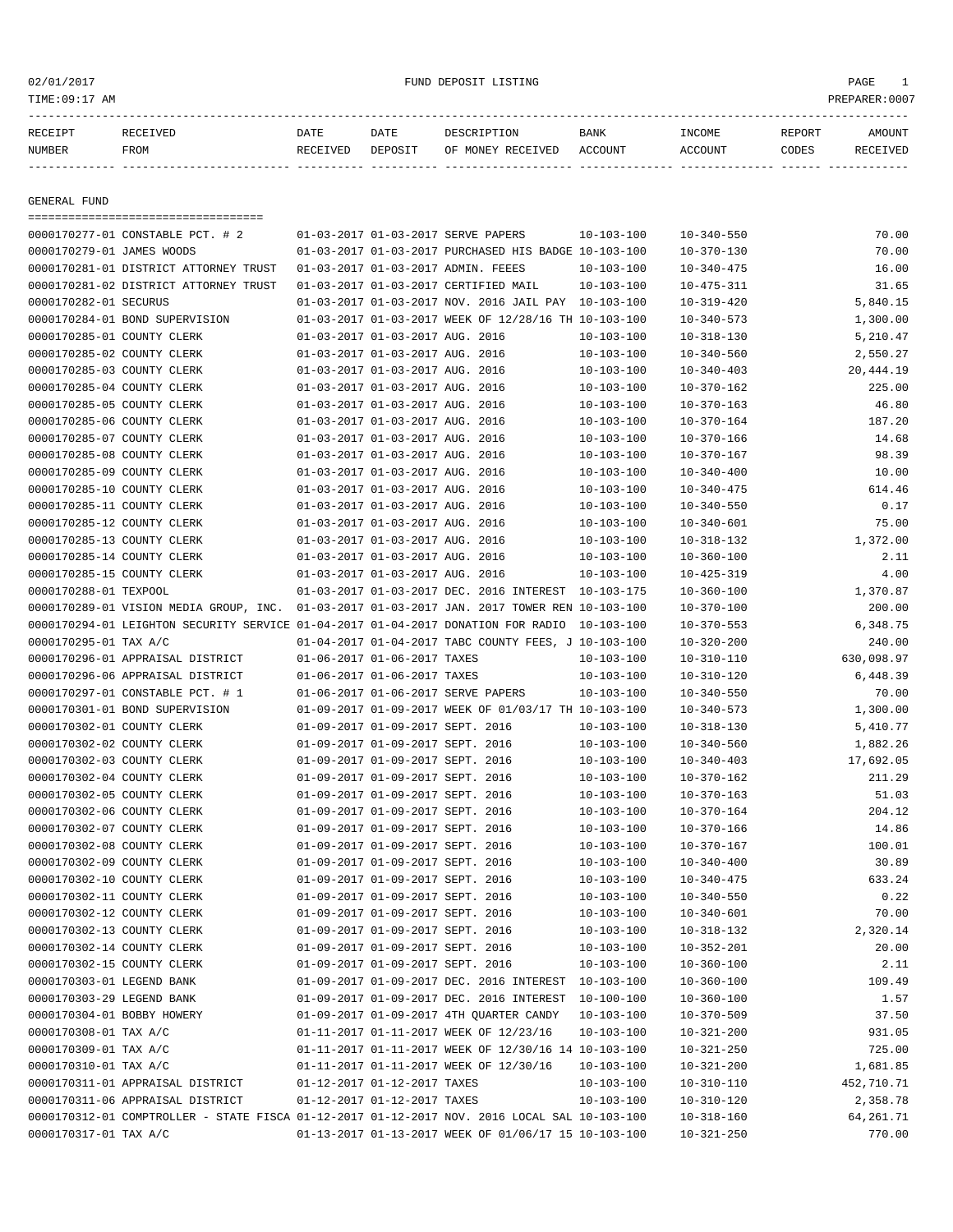## 02/01/2017 FUND DEPOSIT LISTING PAGE 2

| RECEIPT | RECEIVED | DATE     | DATE    | DESCRIPTION               | <b>BANK</b> | INCOME  | REPORT | AMOUNT   |
|---------|----------|----------|---------|---------------------------|-------------|---------|--------|----------|
| NUMBER  | FROM     | RECEIVED | DEPOSIT | OF MONEY RECEIVED ACCOUNT |             | ACCOUNT | CODES  | RECEIVED |
|         |          |          |         |                           |             |         |        |          |

GENERAL FUND

|                            | =====================================                                                        |                                 |                                                      |                  |                  |              |
|----------------------------|----------------------------------------------------------------------------------------------|---------------------------------|------------------------------------------------------|------------------|------------------|--------------|
| 0000170318-01 TAX A/C      |                                                                                              |                                 | 01-13-2017 01-13-2017 WEEK OF 01/06/17               | $10 - 103 - 100$ | $10 - 321 - 200$ | 1,468.60     |
| 0000170319-01 TAX A/C      |                                                                                              |                                 | 01-13-2017 01-13-2017 WEEK OF 12/23/16               | $10 - 103 - 100$ | $10 - 321 - 200$ | 1.90         |
|                            | 0000170320-02 SAM RAYBURN ISD                                                                |                                 | 01-13-2017 01-13-2017 NOV. 8, 2016 EARLY 10-103-100  |                  | $10 - 340 - 484$ | 428.28       |
|                            | 0000170320-03 SAM RAYBURN ISD                                                                |                                 | 01-13-2017 01-13-2017 NOV. 8, 2016 EARLY 10-103-100  |                  | $10 - 404 - 430$ | 13.50        |
|                            | 0000170321-01 BOND SUPERVISION                                                               |                                 | 01-17-2017 01-17-2017 WEEK OF 01/09/17 TH 10-103-100 |                  | $10 - 340 - 573$ | 1,040.00     |
|                            | 0000170325-01 COCA-COLA REFRESHMENTS                                                         |                                 | 01-17-2017 01-17-2017 COLA COMMISSIONS               | $10 - 103 - 100$ | $10 - 370 - 565$ | 74.76        |
|                            | 0000170327-01 APPRAISAL DISTRICT                                                             | 01-20-2017 01-20-2017 TAXES     |                                                      | $10 - 103 - 100$ | $10 - 310 - 110$ | 310, 357. 75 |
|                            | 0000170327-02 APPRAISAL DISTRICT                                                             | 01-20-2017 01-20-2017 TAXES     |                                                      | $10 - 103 - 100$ | $10 - 321 - 901$ | 5.00         |
|                            | 0000170327-07 APPRAISAL DISTRICT                                                             | 01-20-2017 01-20-2017 TAXES     |                                                      | $10 - 103 - 100$ | $10 - 310 - 120$ | 2,869.58     |
|                            | 0000170328-01 FANNIN COUNTY BAIL BONDS 01-20-2017 01-20-2017 SETTLEMENT AGREEMEN 10-103-100  |                                 |                                                      |                  | $10 - 352 - 201$ | 375.00       |
|                            | 0000170331-01 COMPTROLLER - STATE FISCA 01-23-2017 01-23-2017 MB GR CNTY ALLOC               |                                 |                                                      | $10 - 103 - 100$ | $10 - 318 - 140$ | 1,421.77     |
|                            | 0000170331-02 COMPTROLLER - STATE FISCA 01-23-2017 01-23-2017 MB SALES CNTY ALLOC 10-103-100 |                                 |                                                      |                  | $10 - 318 - 140$ | 1,742.88     |
|                            | 0000170332-01 BOND SUPERVISION                                                               |                                 | 01-23-2017 01-23-2017 WEEK OF 01/16/17 TH 10-103-100 |                  | $10 - 340 - 573$ | 980.00       |
|                            | 0000170334-01 FANNIN COUNTY HEALTH INSP 01-23-2017 01-23-2017 DEC. 2016 PERMITS & 10-103-100 |                                 |                                                      |                  | $10 - 320 - 300$ | 6.245.05     |
|                            | 0000170338-01 COMMUNITY EDUCATION                                                            |                                 | 01-23-2017 01-23-2017 REIMBURSEMENT FOR O 10-103-100 |                  | $10 - 370 - 453$ | 5,398.25     |
|                            | 0000170339-01 THE AMERICAN BOTTLING CO. 01-23-2017 01-23-2017 DR. PEPPER COMMISSI 10-103-100 |                                 |                                                      |                  | $10 - 370 - 510$ | 72.00        |
| 0000170340-01 TAX A/C      |                                                                                              |                                 | 01-23-2017 01-23-2017 WEEK OF 01/13/17               | 10-103-100       | $10 - 321 - 200$ | 1,801.30     |
| 0000170341-01 TAX A/C      |                                                                                              |                                 | 01-23-2017 01-23-2017 WEEK OF 01/13/17 17 10-103-100 |                  | $10 - 321 - 250$ | 855.00       |
| 0000170342-01 TAX A/C      |                                                                                              |                                 | 01-23-2017 01-23-2017 TABC 5% COUNTY REFU 10-103-100 |                  | $10 - 320 - 200$ | 35.50        |
| 0000170343-01 TAX A/C      |                                                                                              |                                 | 01-24-2017 01-24-2017 2016 VIT OVERPAYMEN 10-103-100 |                  | $10 - 310 - 110$ | 422.11       |
|                            | 0000170344-01 SURETY BAIL BOND TRUST FU 01-24-2017 01-24-2017 BAIL BOND FEE                  |                                 |                                                      | $10 - 103 - 100$ | $10 - 352 - 100$ | 199.50       |
|                            | 0000170344-02 SURETY BAIL BOND TRUST FU 01-24-2017 01-24-2017 BAIL BOND FEE                  |                                 |                                                      | $10 - 103 - 100$ | $10 - 409 - 489$ | 1,795.50     |
| 0000170345-01 TAX A/C      |                                                                                              |                                 | 01-24-2017 01-24-2017 WEEK OF 01/20/17 15 10-103-100 |                  | $10 - 321 - 250$ | 750.00       |
|                            | 0000170346-01 TEXAS COMPTROLLER                                                              |                                 | 01-26-2017 01-26-2017 UTILITY REIMBURSEME 10-103-100 |                  | $10 - 370 - 147$ | 969.31       |
|                            | 0000170347-01 APPRAISAL DISTRICT                                                             | 01-26-2017 01-26-2017 TAXES     |                                                      | $10 - 103 - 100$ | $10 - 310 - 110$ | 480,810.15   |
|                            | 0000170347-06 APPRAISAL DISTRICT                                                             | 01-26-2017 01-26-2017 TAXES     |                                                      | $10 - 103 - 100$ | $10 - 310 - 120$ | 2,031.50     |
|                            | 0000170348-01 AMERICAN TOWER                                                                 |                                 | 01-27-2017 01-27-2017 FEB. 2017 TOWER REN 10-103-100 |                  | $10 - 370 - 115$ | 925.75       |
| 0000170350-01 TAX A/C      |                                                                                              |                                 | 01-27-2017 01-27-2017 WEEK OF 01/20/17               | $10 - 103 - 100$ | $10 - 321 - 200$ | 1,412.30     |
|                            | 0000170351-01 BOND SUPERVISION                                                               |                                 | 01-30-2017 01-30-2017 WEEK OF 01/23/17 TH 10-103-100 |                  | $10 - 340 - 573$ | 1,590.00     |
| 0000170354-01 SECURUS      |                                                                                              |                                 | 01-30-2017 01-30-2017 DEC. 2016 JAIL PAY 10-103-100  |                  | $10 - 319 - 420$ | 7,017.61     |
| 0000170355-01 COUNTY CLERK |                                                                                              | 01-31-2017 01-31-2017 OCT. 2016 |                                                      | $10 - 103 - 100$ | $10 - 318 - 130$ | 4,959.51     |
| 0000170355-02 COUNTY CLERK |                                                                                              | 01-31-2017 01-31-2017 OCT. 2016 |                                                      | $10 - 103 - 100$ | $10 - 340 - 560$ | 1,826.14     |
| 0000170355-03 COUNTY CLERK |                                                                                              | 01-31-2017 01-31-2017 OCT. 2016 |                                                      | $10 - 103 - 100$ | $10 - 340 - 403$ | 17,282.48    |
| 0000170355-04 COUNTY CLERK |                                                                                              | 01-31-2017 01-31-2017 OCT. 2016 |                                                      | $10 - 103 - 100$ | $10 - 370 - 162$ | 225.00       |
| 0000170355-05 COUNTY CLERK |                                                                                              | 01-31-2017 01-31-2017 OCT. 2016 |                                                      | $10 - 103 - 100$ | $10 - 370 - 163$ | 49.55        |
| 0000170355-06 COUNTY CLERK |                                                                                              | 01-31-2017 01-31-2017 OCT. 2016 |                                                      | $10 - 103 - 100$ | $10 - 370 - 164$ | 198.21       |
| 0000170355-07 COUNTY CLERK |                                                                                              | 01-31-2017 01-31-2017 OCT. 2016 |                                                      | $10 - 103 - 100$ | $10 - 370 - 166$ | 11.88        |
| 0000170355-08 COUNTY CLERK |                                                                                              | 01-31-2017 01-31-2017 OCT. 2016 |                                                      | $10 - 103 - 100$ | $10 - 370 - 167$ | 80.18        |
| 0000170355-09 COUNTY CLERK |                                                                                              | 01-31-2017 01-31-2017 OCT. 2016 |                                                      | $10 - 103 - 100$ | $10 - 340 - 400$ | 10.00        |
| 0000170355-10 COUNTY CLERK |                                                                                              | 01-31-2017 01-31-2017 OCT. 2016 |                                                      | $10 - 103 - 100$ | $10 - 340 - 475$ | 501.62       |
| 0000170355-11 COUNTY CLERK |                                                                                              | 01-31-2017 01-31-2017 OCT. 2016 |                                                      | $10 - 103 - 100$ | $10 - 340 - 550$ | 17.52        |
| 0000170355-12 COUNTY CLERK |                                                                                              | 01-31-2017 01-31-2017 OCT. 2016 |                                                      | $10 - 103 - 100$ | $10 - 340 - 601$ | 75.00        |
| 0000170355-13 COUNTY CLERK |                                                                                              | 01-31-2017 01-31-2017 OCT. 2016 |                                                      | $10 - 103 - 100$ | $10 - 318 - 132$ | 1,643.76     |
| 0000170355-14 COUNTY CLERK |                                                                                              | 01-31-2017 01-31-2017 OCT. 2016 |                                                      | $10 - 103 - 100$ | $10 - 360 - 100$ | 1.95         |
|                            |                                                                                              |                                 |                                                      |                  |                  |              |

FUND TOTAL 2,096,482.82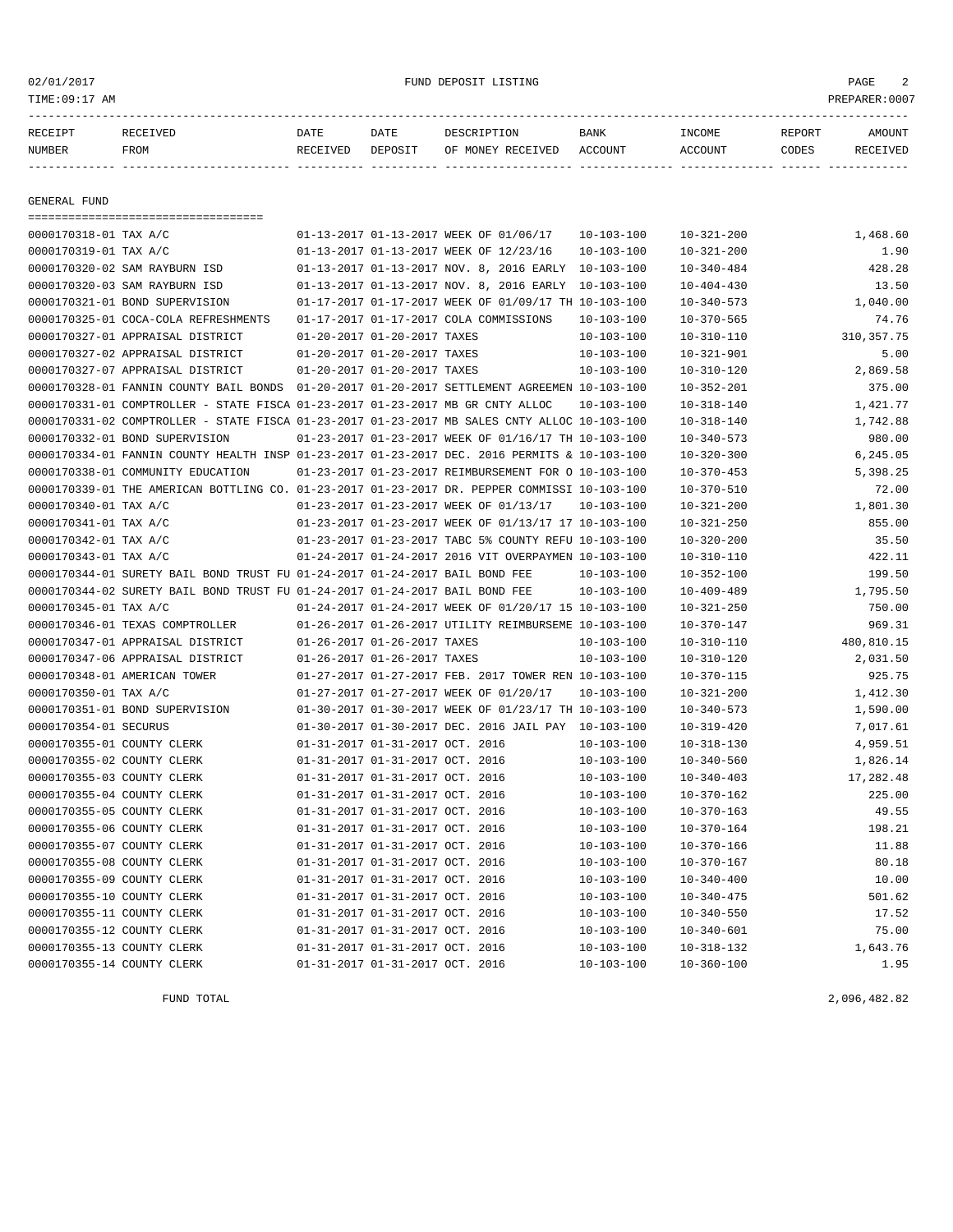TIME:09:17 AM PREPARER:0007

| RECEIPT | RECEIVED | DATE     | DATE    | DESCRIPTION       | <b>BANK</b> | INCOME         | REPORT | AMOUNT   |
|---------|----------|----------|---------|-------------------|-------------|----------------|--------|----------|
| NUMBER  | FROM     | RECEIVED | DEPOSIT | OF MONEY RECEIVED | ACCOUNT     | <b>ACCOUNT</b> | CODES  | RECEIVED |
|         |          |          |         |                   |             |                |        |          |

## COURTHOUSE SECURITY

| 0000170285-16 COUNTY CLERK | 01-03-2017 01-03-2017 AUG. 2016                     | 11-103-100       | $11 - 340 - 600$ | 827.90 |
|----------------------------|-----------------------------------------------------|------------------|------------------|--------|
| 0000170302-16 COUNTY CLERK | 01-09-2017 01-09-2017 SEPT. 2016                    | $11 - 103 - 100$ | $11 - 340 - 600$ | 787.51 |
| 0000170303-02 LEGEND BANK  | 01-09-2017 01-09-2017 DEC. 2016 INTEREST 11-103-100 |                  | $11 - 360 - 100$ | 4.35   |
| 0000170355-15 COUNTY CLERK | $01 - 31 - 2017$ $01 - 31 - 2017$ $0CT$ . 2016      | $11 - 103 - 100$ | $11 - 340 - 600$ | 746.17 |

FUND TOTAL 2,365.93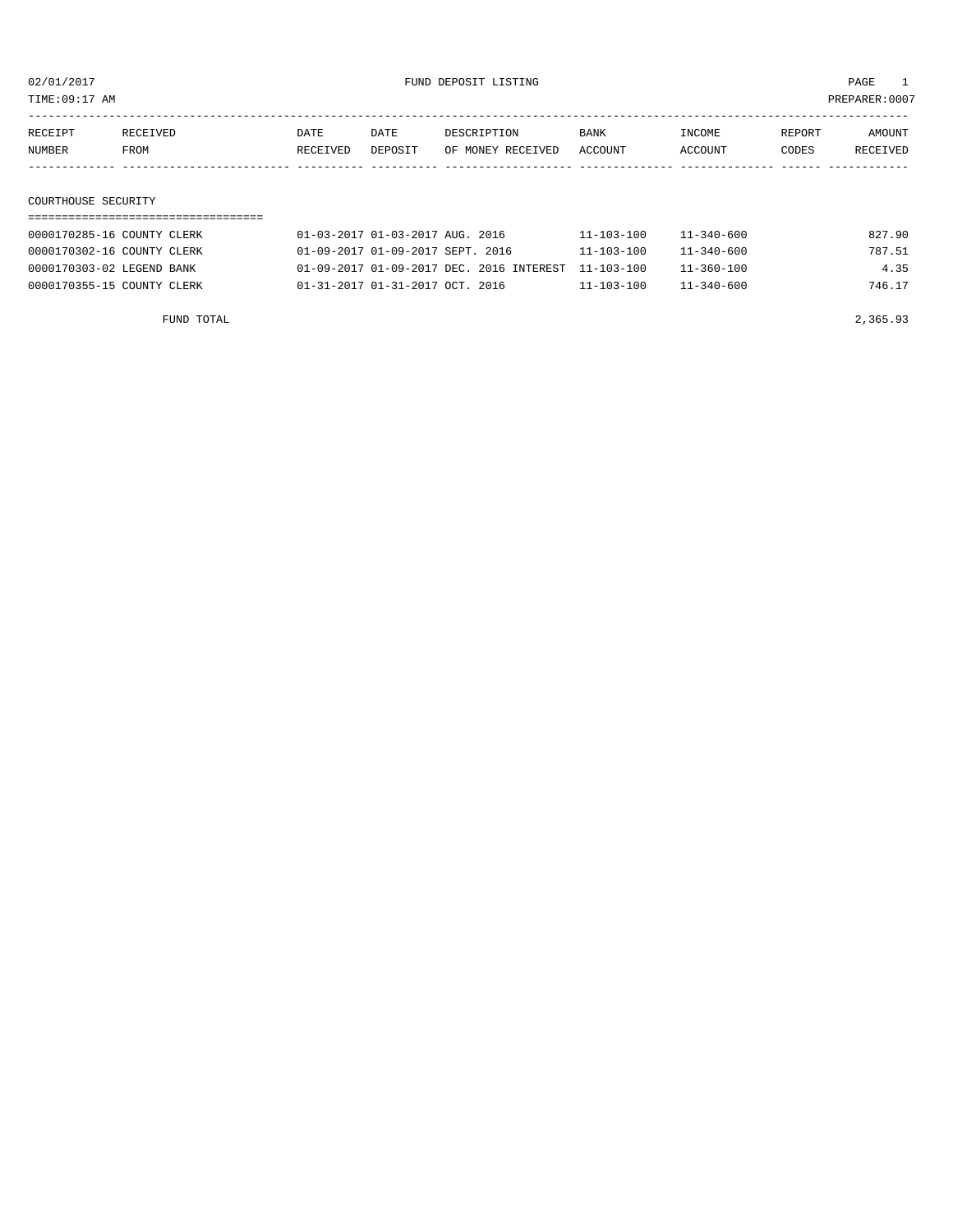TIME:09:17 AM PREPARER:0007

| RECEIPT | <b>RECEIVED</b> | DATE     | DATE           | DE SCR T PT TON   | <b>BANK</b> | NCOME <sup></sup> | REPORT | NMOUNT          |
|---------|-----------------|----------|----------------|-------------------|-------------|-------------------|--------|-----------------|
| NUMBER  | FROM            | RECEIVED | <b>DEPOSTT</b> | OF MONEY RECEIVED | ACCOUNT     | <b>ACCOUNT</b>    | CODES  | <b>RECEIVED</b> |
|         |                 |          |                |                   |             |                   |        |                 |

## CO.CLK.VITAL STAT.FEE

| 0000170285-17 COUNTY CLERK | 01-03-2017 01-03-2017 AUG. 2016                     | 12-103-100       | $12 - 370 - 134$ | 93.00 |
|----------------------------|-----------------------------------------------------|------------------|------------------|-------|
| 0000170302-17 COUNTY CLERK | 01-09-2017 01-09-2017 SEPT. 2016                    | $12 - 103 - 100$ | $12 - 370 - 134$ | 69.00 |
| 0000170303-03 LEGEND BANK  | 01-09-2017 01-09-2017 DEC, 2016 INTEREST 12-103-100 |                  | $12 - 360 - 100$ | 0.24  |
| 0000170355-16 COUNTY CLERK | $01 - 31 - 2017$ $01 - 31 - 2017$ $0CT$ . 2016      | $12 - 103 - 100$ | $12 - 370 - 134$ | 64.00 |

FUND TOTAL 226.24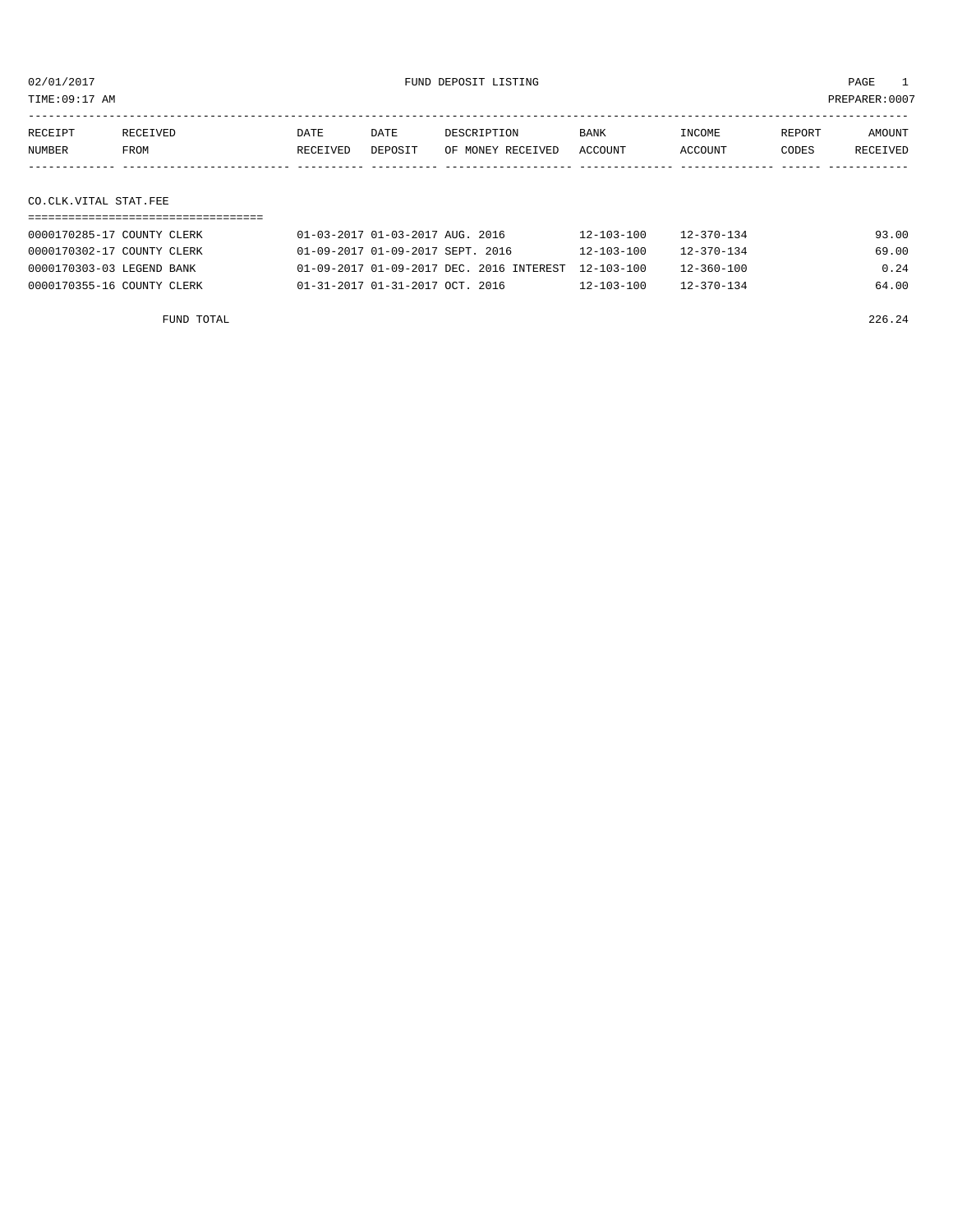## 02/01/2017 FUND DEPOSIT LISTING PAGE 1

| RECEIPT | RECEIVED | DATE     | DATE    | DESCRIPTION               | BANK | INCOME  | REPORT | AMOUNT   |
|---------|----------|----------|---------|---------------------------|------|---------|--------|----------|
| NUMBER  | FROM     | RECEIVED | DEPOSIT | OF MONEY RECEIVED ACCOUNT |      | ACCOUNT | CODES  | RECEIVED |
|         |          |          |         |                           |      |         |        |          |
|         |          |          |         |                           |      |         |        |          |

## BAIL BONDS TRUST FUND

| ================================== |                                        |                                             |  |  |                  |                  |        |  |  |  |
|------------------------------------|----------------------------------------|---------------------------------------------|--|--|------------------|------------------|--------|--|--|--|
|                                    | 0000170286-01 DOC'S BAIL BONDS         | $01 - 03 - 2017$ $01 - 03 - 2017$ ROND FEES |  |  | $13 - 103 - 113$ | $13 - 345 - 113$ | 30.00  |  |  |  |
|                                    | 0000170287-01 FANNIN COUNTY BAIL BONDS | 01-03-2017 01-03-2017 BOND FEES             |  |  | $13 - 103 - 113$ | $13 - 345 - 113$ | 30.00  |  |  |  |
|                                    | 0000170322-01 FANNIN COUNTY BAIL BONDS | 01-17-2017 01-17-2017 BOND FEES             |  |  | $13 - 103 - 113$ | $13 - 345 - 113$ | 75.00  |  |  |  |
|                                    | 0000170323-01 DOC'S BAIL BONDS         | 01-17-2017 01-17-2017 BOND FEES             |  |  | $13 - 103 - 113$ | $13 - 345 - 113$ | 45.00  |  |  |  |
|                                    | 0000170324-01 CARPENTER'S BAIL BONDS   | 01-17-2017 01-17-2017 BOND FEES             |  |  | $13 - 103 - 113$ | $13 - 345 - 113$ | 210.00 |  |  |  |
|                                    | 0000170329-01 FANNIN COUNTY BAIL BONDS | 01-20-2017 01-20-2017 BOND FEES             |  |  | $13 - 103 - 113$ | $13 - 345 - 113$ | 75.00  |  |  |  |
|                                    | 0000170330-01 CARPENTER'S BAIL BONDS   | 01-20-2017 01-20-2017 BOND FEES             |  |  | $13 - 103 - 113$ | $13 - 345 - 113$ | 105.00 |  |  |  |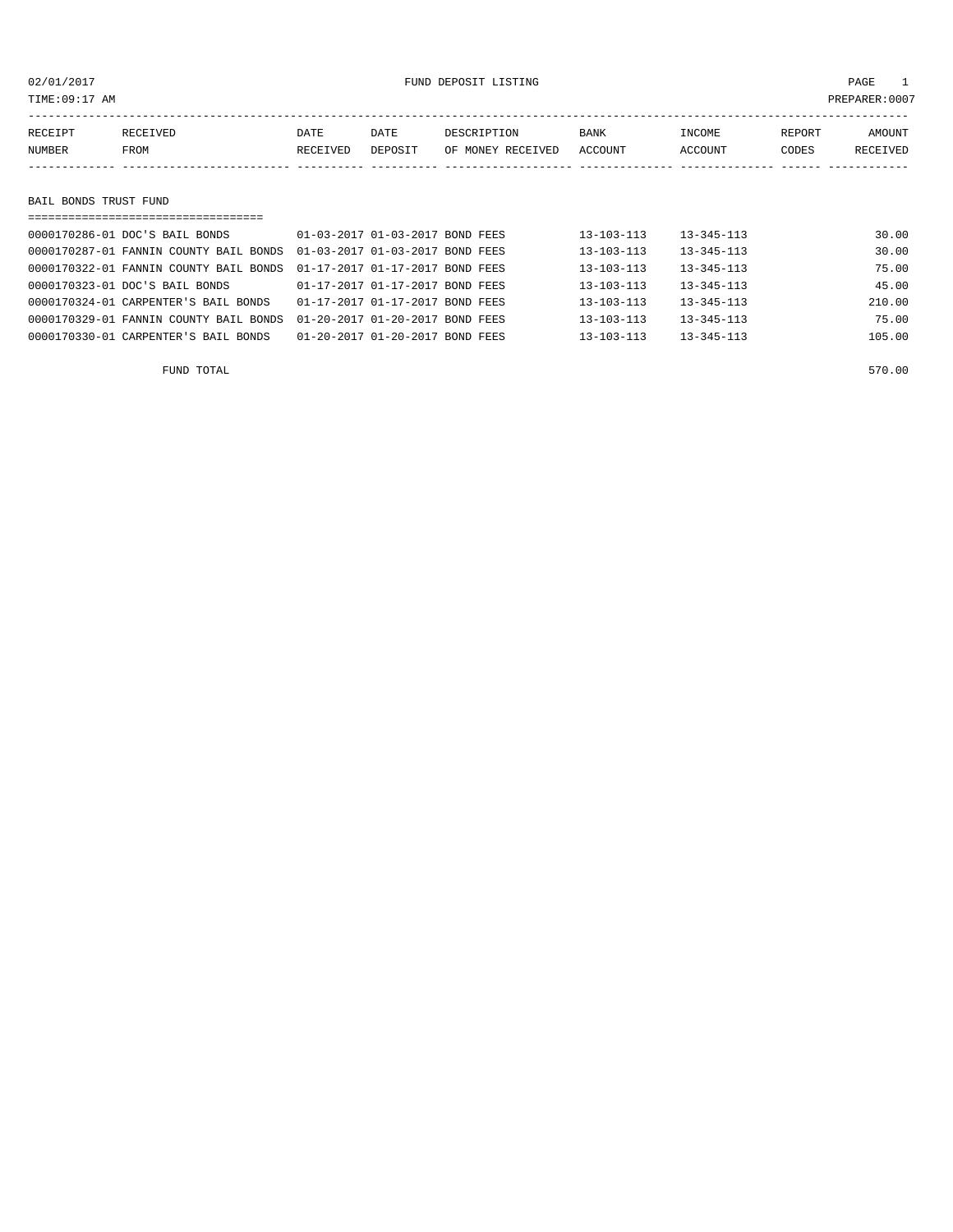| RECEIPT | RECEIVED | DATE     | DATE    | DESCRIPTION       | <b>BANK</b> | <b>INCOME</b> | REPORT | AMOUNT          |
|---------|----------|----------|---------|-------------------|-------------|---------------|--------|-----------------|
| NUMBER  | FROM     | RECEIVED | DEPOSIT | OF MONEY RECEIVED | ACCOUNT     | ACCOUNT       | CODES  | <b>RECEIVED</b> |
|         |          |          |         |                   |             |               |        |                 |

## PROBATE JUDGES EDUCATION

| 0000170285-18 COUNTY CLERK | 01-03-2017 01-03-2017 AUG. 2016                | 17-103-100       | $17 - 340 - 131$ | 65.00 |
|----------------------------|------------------------------------------------|------------------|------------------|-------|
| 0000170302-18 COUNTY CLERK | 01-09-2017 01-09-2017 SEPT. 2016               | $17 - 103 - 100$ | $17 - 340 - 131$ | 50.26 |
| 0000170355-17 COUNTY CLERK | $01 - 31 - 2017$ $01 - 31 - 2017$ $0CT$ . 2016 | 17-103-100       | $17 - 340 - 131$ | 55.00 |

FUND TOTAL 170.26

TIME:09:17 AM PREPARER:0007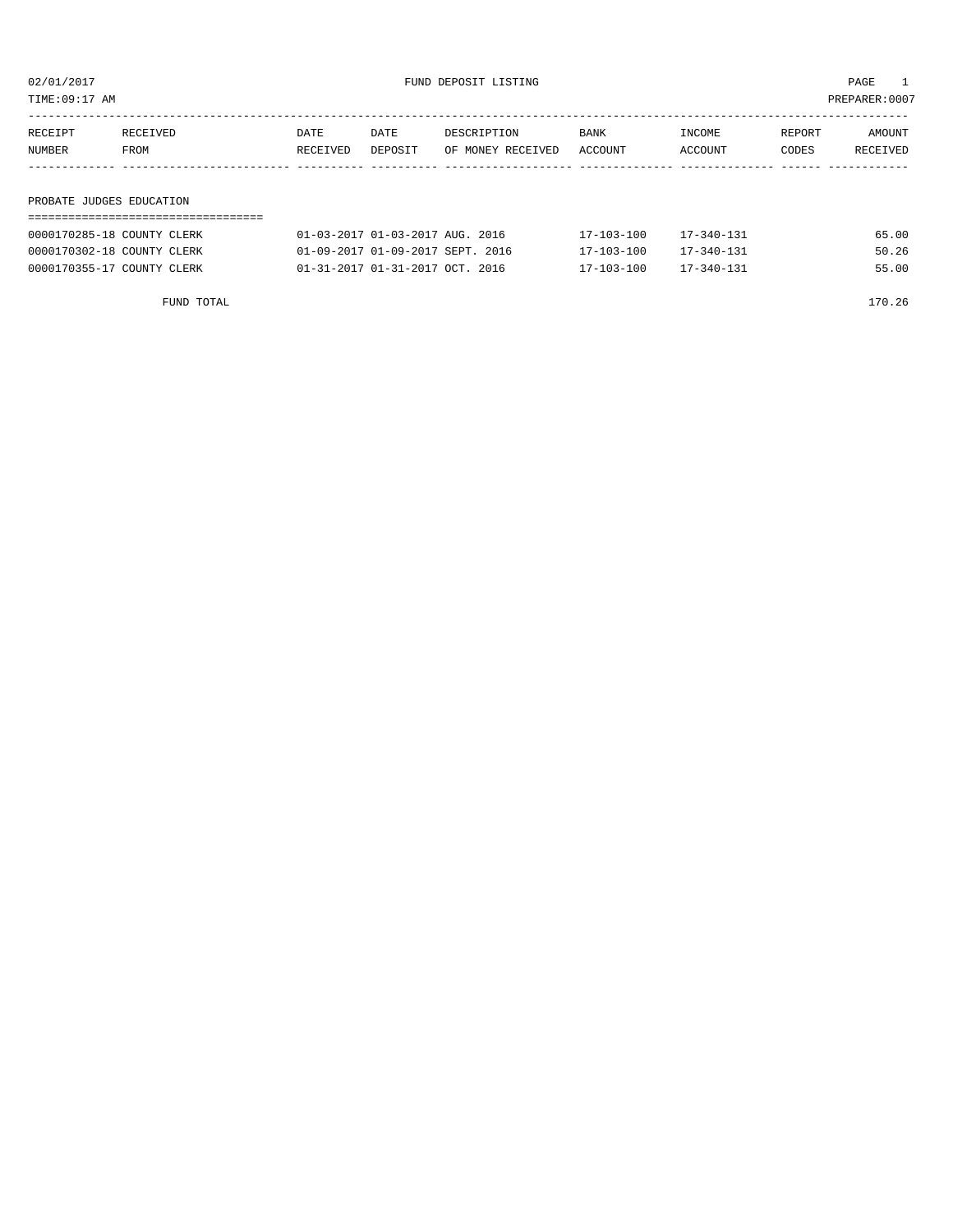TIME:09:17 AM PREPARER:0007

| RECEIPT | RECEIVED | <b>DATE</b> | DATE    | DESCRIPTION       | <b>BANK</b> | INCOME  | REPORT | AMOUNT   |
|---------|----------|-------------|---------|-------------------|-------------|---------|--------|----------|
| NUMBER  | FROM     | RECEIVED    | DEPOSIT | OF MONEY RECEIVED | ACCOUNT     | ACCOUNT | CODES  | RECEIVED |
|         |          |             |         |                   |             |         |        |          |
|         |          |             |         |                   |             |         |        |          |

CO.CLERK RECORD MNGMT.

| 0000170285-19 COUNTY CLERK | 01-03-2017 01-03-2017 AUG. 2016                     | 18-103-100       | 18-370-133       | 6,481.23 |
|----------------------------|-----------------------------------------------------|------------------|------------------|----------|
| 0000170302-19 COUNTY CLERK | 01-09-2017 01-09-2017 SEPT. 2016                    | $18 - 103 - 100$ | $18 - 370 - 133$ | 6.061.93 |
| 0000170303-04 LEGEND BANK  | 01-09-2017 01-09-2017 DEC. 2016 INTEREST 18-103-100 |                  | 18-360-100       | 0.86     |
| 0000170355-18 COUNTY CLERK | $01 - 31 - 2017$ $01 - 31 - 2017$ $0CT$ . 2016      | $18 - 103 - 100$ | $18 - 370 - 133$ | 5,899.12 |

FUND TOTAL  $18,443.14$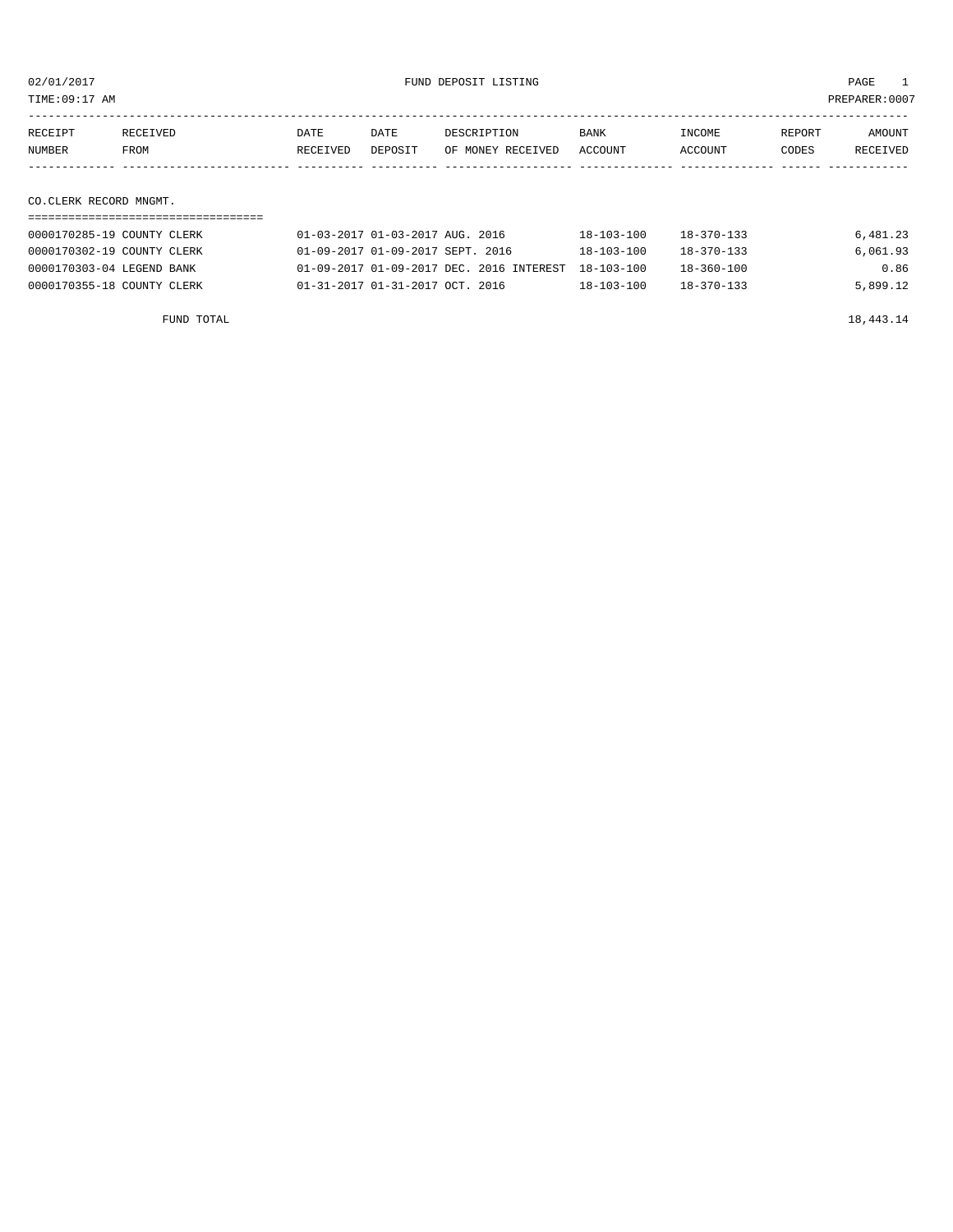TIME:09:17 AM PREPARER:0007

| RECEIPT | RECEIVED | <b>DATE</b> | DATE    | DESCRIPTION       | <b>BANK</b> | INCOME  | REPORT | AMOUNT   |
|---------|----------|-------------|---------|-------------------|-------------|---------|--------|----------|
| NUMBER  | FROM     | RECEIVED    | DEPOSIT | OF MONEY RECEIVED | ACCOUNT     | ACCOUNT | CODES  | RECEIVED |
|         |          |             |         |                   |             |         |        |          |
|         |          |             |         |                   |             |         |        |          |

DIST.CLK.RECORDS MNGMT.

===================================

| 0000170303-05 LEGEND BANK | 01-09-2017 01-09-2017 DEC. 2016 INTEREST 19-103-100 |  | $19 - 360 - 100$ |  |
|---------------------------|-----------------------------------------------------|--|------------------|--|
|                           |                                                     |  |                  |  |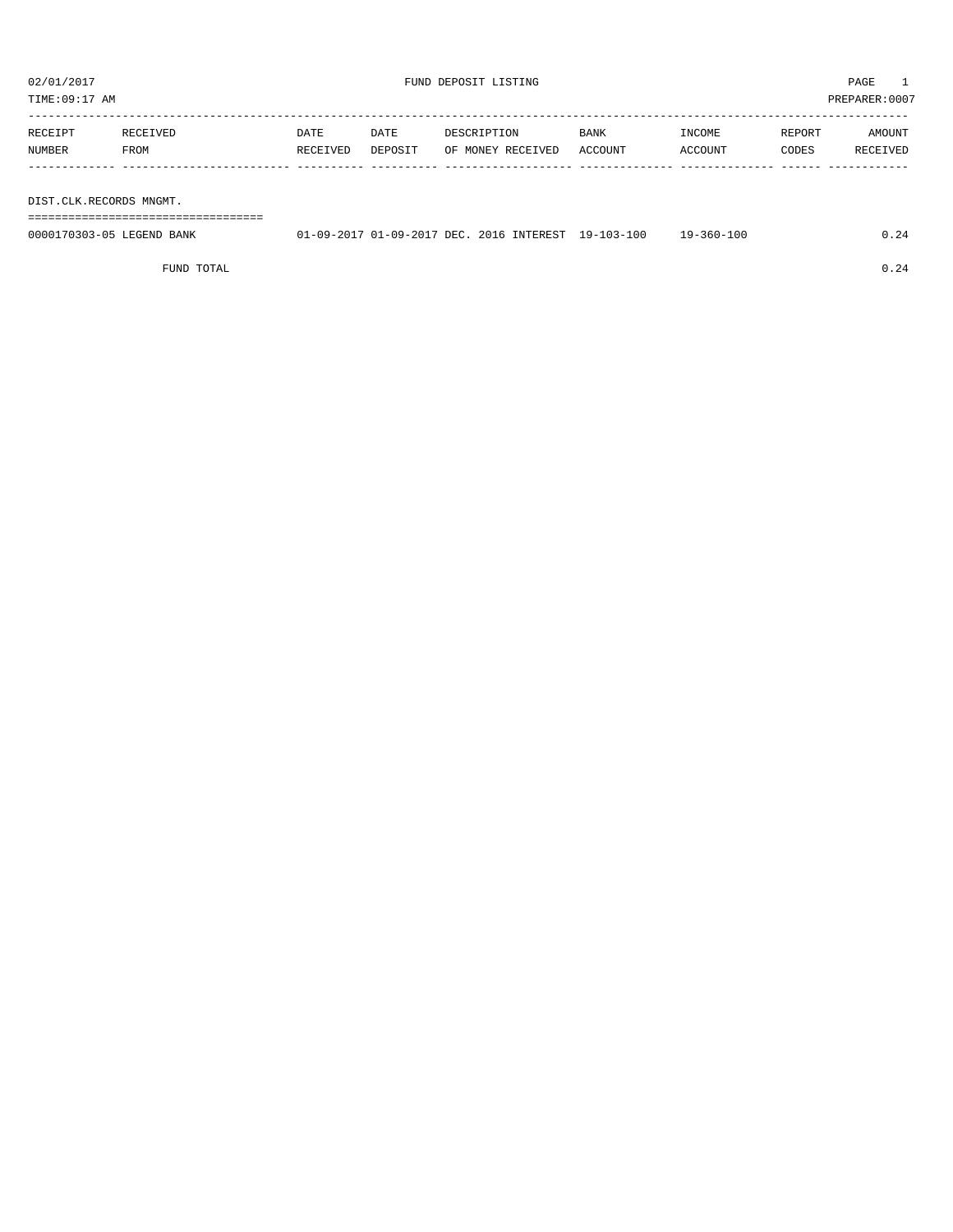TIME:09:17 AM PREPARER:0007

| RECEIPT | RECEIVED | DATE     | DATE    | DESCRIPTION       | <b>BANK</b> | INCOME  | REPORT | AMOUNT   |
|---------|----------|----------|---------|-------------------|-------------|---------|--------|----------|
| NUMBER  | FROM     | RECEIVED | DEPOSIT | OF MONEY RECEIVED | ACCOUNT     | ACCOUNT | CODES  | RECEIVED |
|         |          |          |         |                   |             |         |        |          |

COUNTY OFFICES REC.MNGMT.

| 0000170285-20 COUNTY CLERK | 01-03-2017 01-03-2017 AUG. 2016                | 20-103-100       | 20-370-135       | 703.77 |
|----------------------------|------------------------------------------------|------------------|------------------|--------|
| 0000170302-20 COUNTY CLERK | 01-09-2017 01-09-2017 SEPT. 2016               | $20 - 103 - 100$ | 20-370-135       | 805.12 |
| 0000170303-06 LEGEND BANK  | 01-09-2017 01-09-2017 DEC. 2016 INTEREST       | $20 - 103 - 100$ | $20 - 360 - 100$ | 1.47   |
| 0000170355-19 COUNTY CLERK | $01 - 31 - 2017$ $01 - 31 - 2017$ $0CT$ . 2016 | $20 - 103 - 100$ | 20-370-135       | 672.07 |

FUND TOTAL 2,182.43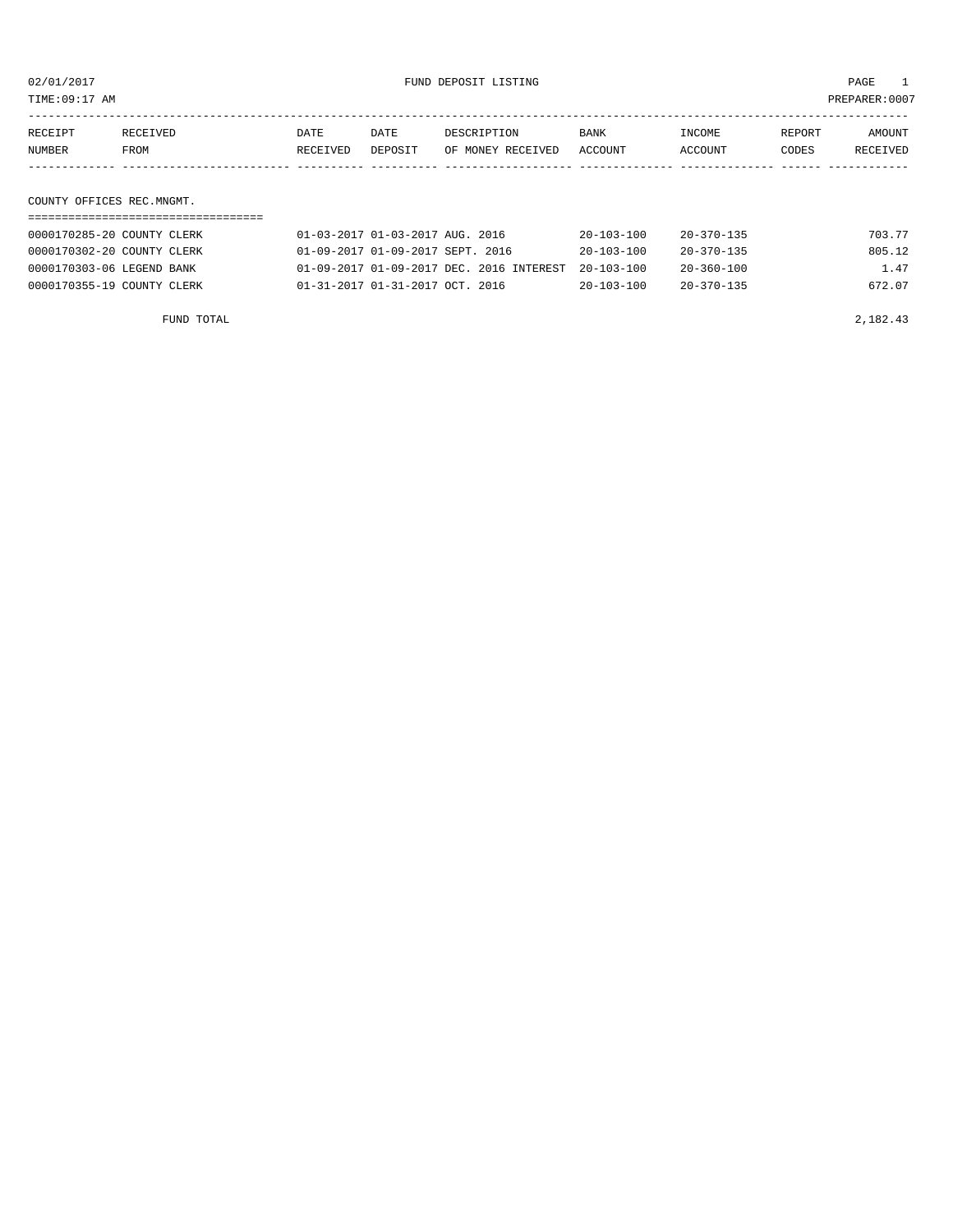02/01/2017 FUND DEPOSIT LISTING PAGE 1

| RECEIPT | <b>RECEIVED</b> | DATE            | DATE    | DESCRIPTION       | <b>BANK</b> | INCOME  | REPORT | AMOUNT          |
|---------|-----------------|-----------------|---------|-------------------|-------------|---------|--------|-----------------|
| NUMBER  | FROM            | <b>RECEIVED</b> | DEPOSIT | OF MONEY RECEIVED | ACCOUNT     | ACCOUNT | CODES  | <b>RECEIVED</b> |
|         |                 |                 |         |                   |             |         |        |                 |

FANNIN CO. R & B #1 FUND

|                           | ======================================                                                       |                                  |                             |                                                      |                  |                  |            |
|---------------------------|----------------------------------------------------------------------------------------------|----------------------------------|-----------------------------|------------------------------------------------------|------------------|------------------|------------|
|                           | 0000170278-01 GERALD OLIVER                                                                  |                                  |                             | 01-03-2017 01-03-2017 CULVERT & ROCK                 | $21 - 103 - 100$ | $21 - 370 - 145$ | 429.00     |
|                           | 0000170285-22 COUNTY CLERK                                                                   | 01-03-2017 01-03-2017 AUG. 2016  |                             |                                                      | $21 - 103 - 100$ | $21 - 350 - 403$ | 937.16     |
| 0000170288-02 TEXPOOL     |                                                                                              |                                  |                             | 01-03-2017 01-03-2017 DEC. 2016 INTEREST             | $21 - 103 - 175$ | $21 - 360 - 100$ | 6.72       |
|                           | 0000170296-02 APPRAISAL DISTRICT                                                             |                                  | 01-06-2017 01-06-2017 TAXES |                                                      | $21 - 103 - 100$ | $21 - 310 - 110$ | 36, 214.87 |
|                           | 0000170296-07 APPRAISAL DISTRICT                                                             | 01-06-2017 01-06-2017 TAXES      |                             |                                                      | $21 - 103 - 100$ | $21 - 310 - 120$ | 368.22     |
|                           | 0000170302-22 COUNTY CLERK                                                                   | 01-09-2017 01-09-2017 SEPT. 2016 |                             |                                                      | $21 - 103 - 100$ | $21 - 350 - 403$ | 1,104.90   |
| 0000170303-07 LEGEND BANK |                                                                                              |                                  |                             | 01-09-2017 01-09-2017 DEC. 2016 INTEREST             | $21 - 103 - 100$ | $21 - 360 - 100$ | 9.22       |
| 0000170308-02 TAX A/C     |                                                                                              |                                  |                             | 01-11-2017 01-11-2017 WEEK OF 12/23/16               | $21 - 103 - 100$ | $21 - 321 - 300$ | 666.43     |
| 0000170310-02 TAX A/C     |                                                                                              |                                  |                             | 01-11-2017 01-11-2017 WEEK OF 12/30/16               | $21 - 103 - 100$ | $21 - 321 - 300$ | 1,406.22   |
|                           | 0000170311-02 APPRAISAL DISTRICT                                                             | 01-12-2017 01-12-2017 TAXES      |                             |                                                      | $21 - 103 - 100$ | $21 - 310 - 110$ | 26,022.02  |
|                           | 0000170311-07 APPRAISAL DISTRICT                                                             | 01-12-2017 01-12-2017 TAXES      |                             |                                                      | $21 - 103 - 100$ | $21 - 310 - 120$ | 134.73     |
|                           | 0000170312-02 COMPTROLLER - STATE FISCA 01-12-2017 01-12-2017 NOV. 2016 LOCAL SAL 21-103-100 |                                  |                             |                                                      |                  | $21 - 318 - 160$ | 3,693.89   |
| 0000170318-02 TAX A/C     |                                                                                              |                                  |                             | 01-13-2017 01-13-2017 WEEK OF 01/06/17               | $21 - 103 - 100$ | $21 - 321 - 300$ | 1,192.23   |
| 0000170318-06 TAX A/C     |                                                                                              |                                  |                             | 01-13-2017 01-13-2017 WEEK OF 01/06/17               | $21 - 103 - 100$ | $21 - 321 - 200$ | 6,421.95   |
| 0000170319-02 TAX A/C     |                                                                                              |                                  |                             | 01-13-2017 01-13-2017 WEEK OF 12/23/16               | $21 - 103 - 100$ | $21 - 321 - 300$ | 2.04       |
|                           | 0000170327-03 APPRAISAL DISTRICT                                                             | 01-20-2017 01-20-2017 TAXES      |                             |                                                      | $21 - 103 - 100$ | $21 - 310 - 110$ | 17,829.97  |
|                           | 0000170327-08 APPRAISAL DISTRICT                                                             | 01-20-2017 01-20-2017 TAXES      |                             |                                                      | $21 - 103 - 100$ | $21 - 310 - 120$ | 164.72     |
| 0000170340-02 TAX A/C     |                                                                                              |                                  |                             | 01-23-2017 01-23-2017 WEEK OF 01/13/17               | $21 - 103 - 100$ | $21 - 321 - 300$ | 1,163.70   |
| 0000170340-06 TAX A/C     |                                                                                              |                                  |                             | 01-23-2017 01-23-2017 WEEK OF 01/13/17               | $21 - 103 - 100$ | $21 - 321 - 200$ | 6,488.67   |
| 0000170343-02 TAX A/C     |                                                                                              |                                  |                             | 01-24-2017 01-24-2017 2016 VIT OVERPAYMEN 21-103-100 |                  | $21 - 310 - 110$ | 24.27      |
|                           | 0000170347-02 APPRAISAL DISTRICT                                                             | 01-26-2017 01-26-2017 TAXES      |                             |                                                      | $21 - 103 - 100$ | $21 - 310 - 110$ | 27,631.01  |
|                           | 0000170347-07 APPRAISAL DISTRICT                                                             | 01-26-2017 01-26-2017 TAXES      |                             |                                                      | $21 - 103 - 100$ | $21 - 310 - 120$ | 116.49     |
|                           | 0000170349-01 DWIGHT STATON                                                                  |                                  |                             | 01-27-2017 01-27-2017 CULVERT & GRAVEL               | $21 - 103 - 100$ | $21 - 370 - 145$ | 383.40     |
| 0000170350-02 TAX A/C     |                                                                                              |                                  |                             | 01-27-2017 01-27-2017 WEEK OF 01/20/17               | $21 - 103 - 100$ | $21 - 321 - 300$ | 913.02     |
| 0000170350-06 TAX A/C     |                                                                                              |                                  |                             | 01-27-2017 01-27-2017 WEEK OF 01/20/17               | $21 - 103 - 100$ | $21 - 321 - 200$ | 5,157.82   |
|                           | 0000170355-21 COUNTY CLERK                                                                   | 01-31-2017 01-31-2017 OCT. 2016  |                             |                                                      | $21 - 103 - 100$ | $21 - 350 - 403$ | 917.75     |

FUND TOTAL 139,400.42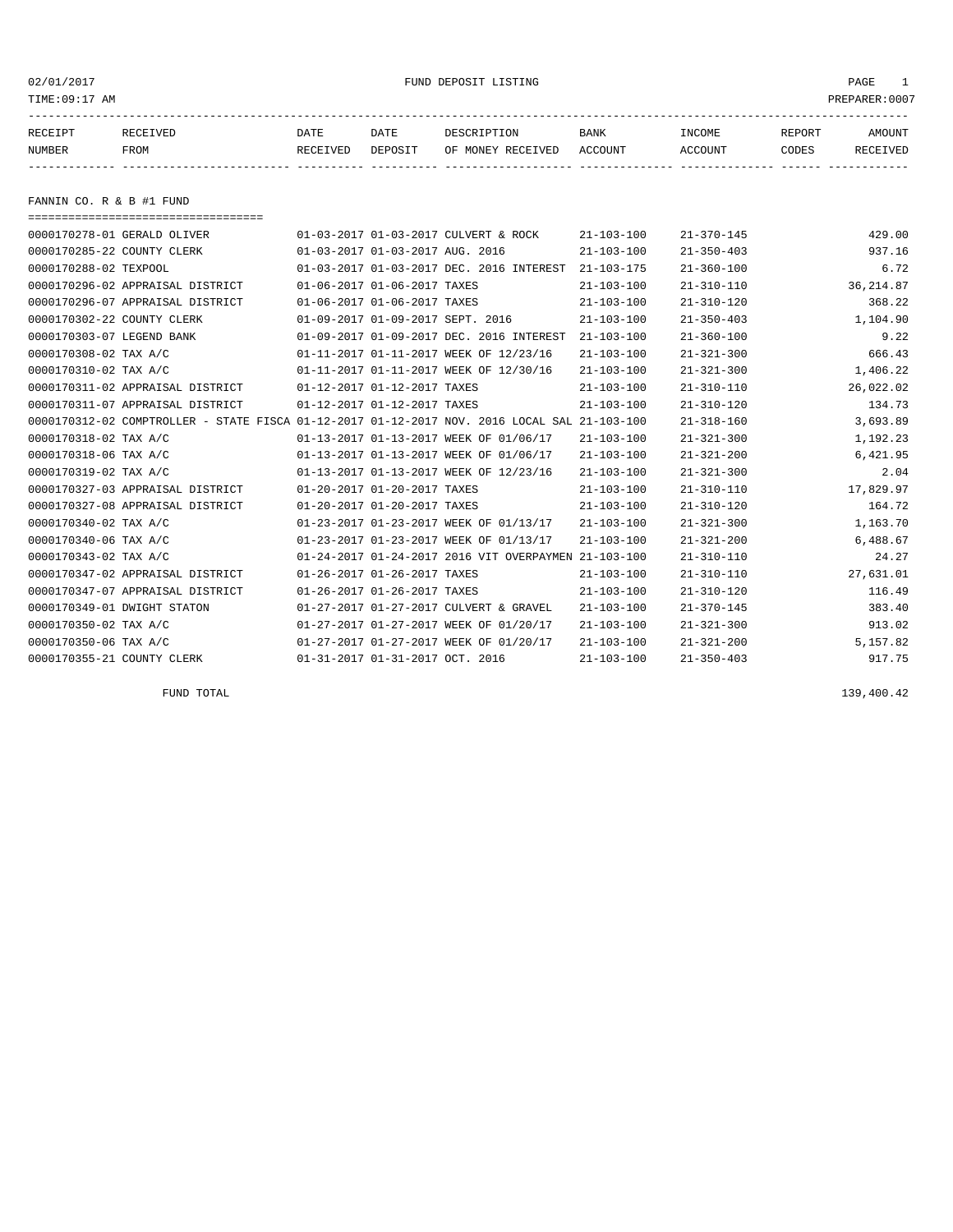02/01/2017 FUND DEPOSIT LISTING PAGE 1

| RECEIPT | RECEIVED | DATE     | DATE    | DESCRIPTION       | <b>BANK</b> | <b>TNCOME</b> | <b>REPORT</b> | AMOUNT          |
|---------|----------|----------|---------|-------------------|-------------|---------------|---------------|-----------------|
| NUMBER  | FROM     | RECEIVED | DEPOSIT | OF MONEY RECEIVED | ACCOUNT     | ACCOUNT       | CODES         | <b>RECEIVED</b> |
|         |          |          |         |                   |             |               |               |                 |

FANNIN CO. R & B #2 FUND

| =====================================                                                        |                                  |                                                      |                  |                  |             |
|----------------------------------------------------------------------------------------------|----------------------------------|------------------------------------------------------|------------------|------------------|-------------|
| 0000170283-01 TOMLINSON CONSTRUCTION                                                         |                                  | 01-03-2017 01-03-2017 TRENTON HIGH MEADOW 22-103-100 |                  | $22 - 370 - 150$ | 1,400.00    |
| 0000170285-23 COUNTY CLERK                                                                   | 01-03-2017 01-03-2017 AUG. 2016  |                                                      | $22 - 103 - 100$ | $22 - 350 - 403$ | 1,091.67    |
| 0000170288-03 TEXPOOL                                                                        |                                  | 01-03-2017 01-03-2017 DEC. 2016 INTEREST             | $22 - 103 - 175$ | $22 - 360 - 100$ | 146.90      |
| 0000170296-03 APPRAISAL DISTRICT                                                             | 01-06-2017 01-06-2017 TAXES      |                                                      | $22 - 103 - 100$ | $22 - 310 - 110$ | 42,185.53   |
| 0000170296-08 APPRAISAL DISTRICT                                                             | 01-06-2017 01-06-2017 TAXES      |                                                      | $22 - 103 - 100$ | $22 - 310 - 120$ | 428.93      |
| 0000170302-23 COUNTY CLERK                                                                   | 01-09-2017 01-09-2017 SEPT. 2016 |                                                      | $22 - 103 - 100$ | $22 - 350 - 403$ | 1,287.06    |
| 0000170303-08 LEGEND BANK                                                                    |                                  | 01-09-2017 01-09-2017 DEC. 2016 INTEREST             | $22 - 103 - 100$ | $22 - 360 - 100$ | 6.31        |
| 0000170308-03 TAX A/C                                                                        |                                  | 01-11-2017 01-11-2017 WEEK OF 12/23/16               | $22 - 103 - 100$ | $22 - 321 - 300$ | 776.30      |
| 0000170310-03 TAX A/C                                                                        |                                  | 01-11-2017 01-11-2017 WEEK OF 12/30/16               | $22 - 103 - 100$ | $22 - 321 - 300$ | 1,638.06    |
| 0000170311-03 APPRAISAL DISTRICT                                                             | 01-12-2017 01-12-2017 TAXES      |                                                      | $22 - 103 - 100$ | $22 - 310 - 110$ | 30, 312. 21 |
| 0000170311-08 APPRAISAL DISTRICT                                                             | 01-12-2017 01-12-2017 TAXES      |                                                      | $22 - 103 - 100$ | $22 - 310 - 120$ | 156.94      |
| 0000170312-03 COMPTROLLER - STATE FISCA 01-12-2017 01-12-2017 NOV. 2016 LOCAL SAL 22-103-100 |                                  |                                                      |                  | $22 - 318 - 160$ | 4,302.90    |
| 0000170313-01 BRIAN W. WHISNAND                                                              |                                  | 01-12-2017 01-12-2017 CULVERT PIPE                   | $22 - 103 - 100$ | $22 - 370 - 145$ | 124.60      |
| 0000170318-03 TAX A/C                                                                        |                                  | 01-13-2017 01-13-2017 WEEK OF 01/06/17               | $22 - 103 - 100$ | $22 - 321 - 300$ | 1,388.79    |
| 0000170318-07 TAX A/C                                                                        |                                  | 01-13-2017 01-13-2017 WEEK OF 01/06/17               | $22 - 103 - 100$ | $22 - 321 - 200$ | 7,480.72    |
| 0000170319-03 TAX A/C                                                                        |                                  | 01-13-2017 01-13-2017 WEEK OF 12/23/16               | $22 - 103 - 100$ | $22 - 321 - 300$ | 2.37        |
| 0000170327-04 APPRAISAL DISTRICT                                                             | 01-20-2017 01-20-2017 TAXES      |                                                      | $22 - 103 - 100$ | $22 - 310 - 110$ | 20,769.56   |
| 0000170327-09 APPRAISAL DISTRICT                                                             | 01-20-2017 01-20-2017 TAXES      |                                                      | $22 - 103 - 100$ | $22 - 310 - 120$ | 191.88      |
| 0000170340-03 TAX A/C                                                                        |                                  | 01-23-2017 01-23-2017 WEEK OF 01/13/17               | $22 - 103 - 100$ | $22 - 321 - 300$ | 1,355.55    |
| 0000170340-07 TAX A/C                                                                        |                                  | 01-23-2017 01-23-2017 WEEK OF 01/13/17               | $22 - 103 - 100$ | $22 - 321 - 200$ | 7,558.44    |
| 0000170343-03 TAX A/C                                                                        |                                  | 01-24-2017 01-24-2017 2016 VIT OVERPAYMEN            | $22 - 103 - 100$ | $22 - 310 - 110$ | 28.27       |
| 0000170347-03 APPRAISAL DISTRICT                                                             | 01-26-2017 01-26-2017 TAXES      |                                                      | $22 - 103 - 100$ | $22 - 310 - 110$ | 32,186.47   |
| 0000170347-08 APPRAISAL DISTRICT                                                             | 01-26-2017 01-26-2017 TAXES      |                                                      | $22 - 103 - 100$ | $22 - 310 - 120$ | 135.69      |
| 0000170350-03 TAX A/C                                                                        |                                  | 01-27-2017 01-27-2017 WEEK OF 01/20/17               | $22 - 103 - 100$ | $22 - 321 - 300$ | 1,063.55    |
| 0000170350-07 TAX A/C                                                                        |                                  | 01-27-2017 01-27-2017 WEEK OF 01/20/17               | $22 - 103 - 100$ | $22 - 321 - 200$ | 6,008.17    |
| 0000170355-22 COUNTY CLERK                                                                   | 01-31-2017 01-31-2017 OCT. 2016  |                                                      | $22 - 103 - 100$ | $22 - 350 - 403$ | 1,069.06    |
|                                                                                              |                                  |                                                      |                  |                  |             |

FUND TOTAL 163,095.93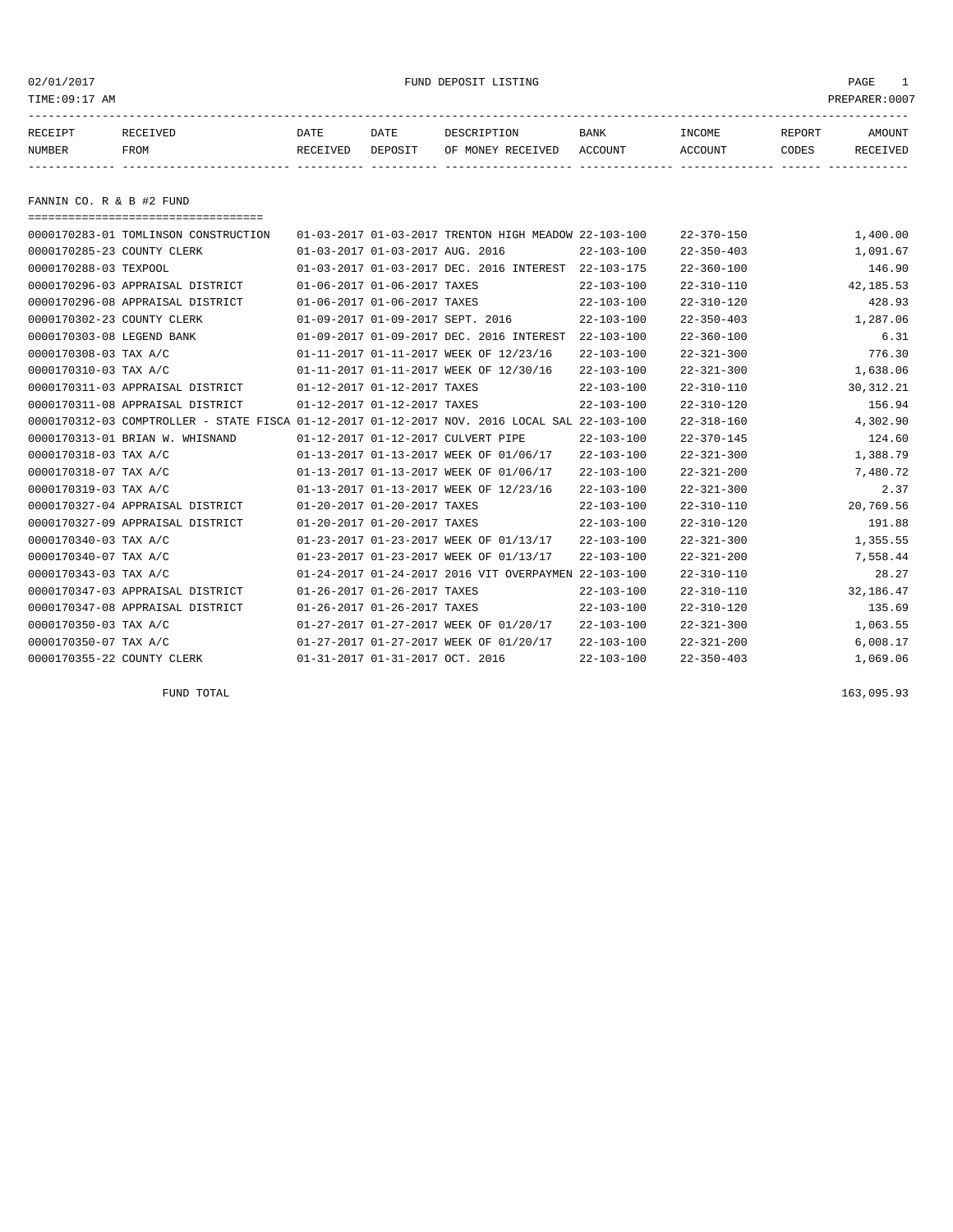## 02/01/2017 FUND DEPOSIT LISTING PAGE 1

| RECEIPT       | RECEIVED | DATE     | DATE    | DESCRIPTION       | BANK    | INCOME  | REPORT | <b>AMOUNT</b> |
|---------------|----------|----------|---------|-------------------|---------|---------|--------|---------------|
| <b>NUMBER</b> | FROM     | RECEIVED | DEPOSIT | OF MONEY RECEIVED | ACCOUNT | ACCOUNT | CODES  | RECEIVED      |
|               |          |          |         |                   |         |         |        |               |

FANNIN CO. R & B #3 FUND

|                            | ======================================                                                       |                                  |                             |                                                      |                  |                  |             |
|----------------------------|----------------------------------------------------------------------------------------------|----------------------------------|-----------------------------|------------------------------------------------------|------------------|------------------|-------------|
| 0000170285-24 COUNTY CLERK |                                                                                              | 01-03-2017 01-03-2017 AUG. 2016  |                             |                                                      | $23 - 103 - 100$ | $23 - 350 - 403$ | 1,637.51    |
| 0000170288-04 TEXPOOL      |                                                                                              |                                  |                             | 01-03-2017 01-03-2017 DEC. 2016 INTEREST 23-103-175  |                  | $23 - 360 - 100$ | 88.38       |
|                            | 0000170292-01 TEXAS FARM BUREAU CASUALT 01-04-2017 01-04-2017 CLAIM NO: 148083               |                                  |                             |                                                      | $23 - 103 - 100$ | $23 - 370 - 130$ | 6,454.03    |
|                            | 0000170296-04 APPRAISAL DISTRICT                                                             | 01-06-2017 01-06-2017 TAXES      |                             |                                                      | $23 - 103 - 100$ | $23 - 310 - 110$ | 63,278.30   |
|                            | 0000170296-09 APPRAISAL DISTRICT                                                             | 01-06-2017 01-06-2017 TAXES      |                             |                                                      | $23 - 103 - 100$ | $23 - 310 - 120$ | 643.39      |
| 0000170302-24 COUNTY CLERK |                                                                                              | 01-09-2017 01-09-2017 SEPT. 2016 |                             |                                                      | $23 - 103 - 100$ | $23 - 350 - 403$ | 1,930.58    |
| 0000170303-09 LEGEND BANK  |                                                                                              |                                  |                             | 01-09-2017 01-09-2017 DEC. 2016 INTEREST             | 23-103-100       | $23 - 360 - 100$ | 18.54       |
|                            | 0000170306-01 AXEL DE LA SOUJEOLE                                                            | 01-10-2017 01-10-2017 CULVERT    |                             |                                                      | $23 - 103 - 100$ | $23 - 370 - 145$ | 456.00      |
| 0000170307-01 TAX A/C      |                                                                                              |                                  |                             | 01-11-2017 01-11-2017 NO CHARGE FOR VEHIC 23-103-100 |                  | $23 - 623 - 458$ | 7.50        |
| 0000170308-04 TAX A/C      |                                                                                              |                                  |                             | 01-11-2017 01-11-2017 WEEK OF 12/23/16               | $23 - 103 - 100$ | $23 - 321 - 300$ | 1,164.44    |
| 0000170310-04 TAX A/C      |                                                                                              |                                  |                             | 01-11-2017 01-11-2017 WEEK OF 12/30/16               | $23 - 103 - 100$ | $23 - 321 - 300$ | 2,457.09    |
|                            | 0000170311-04 APPRAISAL DISTRICT                                                             |                                  | 01-12-2017 01-12-2017 TAXES |                                                      | $23 - 103 - 100$ | $23 - 310 - 110$ | 45,468.31   |
|                            | 0000170311-09 APPRAISAL DISTRICT                                                             | 01-12-2017 01-12-2017 TAXES      |                             |                                                      | $23 - 103 - 100$ | $23 - 310 - 120$ | 235.41      |
|                            | 0000170312-04 COMPTROLLER - STATE FISCA 01-12-2017 01-12-2017 NOV. 2016 LOCAL SAL 23-103-100 |                                  |                             |                                                      |                  | $23 - 318 - 160$ | 6,454.35    |
|                            | 0000170315-01 CITY OF HONEY GROVE                                                            |                                  | 01-13-2017 01-13-2017 ROCK  |                                                      | $23 - 103 - 100$ | $23 - 370 - 145$ | 63.33       |
| 0000170316-01 JOE WARD     |                                                                                              | 01-13-2017 01-13-2017 CULVERT    |                             |                                                      | $23 - 103 - 100$ | $23 - 370 - 145$ | 337.50      |
| 0000170318-04 TAX A/C      |                                                                                              |                                  |                             | 01-13-2017 01-13-2017 WEEK OF 01/06/17               | $23 - 103 - 100$ | $23 - 321 - 300$ | 2,083.18    |
| 0000170318-08 TAX A/C      |                                                                                              |                                  |                             | 01-13-2017 01-13-2017 WEEK OF 01/06/17               | $23 - 103 - 100$ | $23 - 321 - 200$ | 11,221.08   |
| 0000170319-04 TAX A/C      |                                                                                              |                                  |                             | 01-13-2017 01-13-2017 WEEK OF 12/23/16               | $23 - 103 - 100$ | $23 - 321 - 300$ | 3.56        |
|                            | 0000170327-05 APPRAISAL DISTRICT                                                             | 01-20-2017 01-20-2017 TAXES      |                             |                                                      | $23 - 103 - 100$ | $23 - 310 - 110$ | 31, 154. 34 |
|                            | 0000170327-10 APPRAISAL DISTRICT                                                             | 01-20-2017 01-20-2017 TAXES      |                             |                                                      | $23 - 103 - 100$ | $23 - 310 - 120$ | 287.81      |
| 0000170340-04 TAX A/C      |                                                                                              |                                  |                             | 01-23-2017 01-23-2017 WEEK OF 01/13/17               | $23 - 103 - 100$ | $23 - 321 - 300$ | 2,033.33    |
| 0000170340-08 TAX A/C      |                                                                                              |                                  |                             | 01-23-2017 01-23-2017 WEEK OF 01/13/17               | $23 - 103 - 100$ | $23 - 321 - 200$ | 11,337.66   |
| 0000170343-04 TAX A/C      |                                                                                              |                                  |                             | 01-24-2017 01-24-2017 2016 VIT OVERPAYMEN 23-103-100 |                  | $23 - 310 - 110$ | 42.40       |
|                            | 0000170347-04 APPRAISAL DISTRICT                                                             | 01-26-2017 01-26-2017 TAXES      |                             |                                                      | $23 - 103 - 100$ | $23 - 310 - 110$ | 48,279.70   |
|                            | 0000170347-09 APPRAISAL DISTRICT                                                             | 01-26-2017 01-26-2017 TAXES      |                             |                                                      | $23 - 103 - 100$ | $23 - 310 - 120$ | 203.54      |
| 0000170350-04 TAX A/C      |                                                                                              |                                  |                             | 01-27-2017 01-27-2017 WEEK OF 01/20/17               | $23 - 103 - 100$ | $23 - 321 - 300$ | 1,595.33    |
| 0000170350-08 TAX A/C      |                                                                                              |                                  |                             | 01-27-2017 01-27-2017 WEEK OF 01/20/17               | $23 - 103 - 100$ | $23 - 321 - 200$ | 9,012.26    |
| 0000170355-23 COUNTY CLERK |                                                                                              | 01-31-2017 01-31-2017 OCT. 2016  |                             |                                                      | $23 - 103 - 100$ | $23 - 350 - 403$ | 1,603.59    |

FUND TOTAL 249,552.44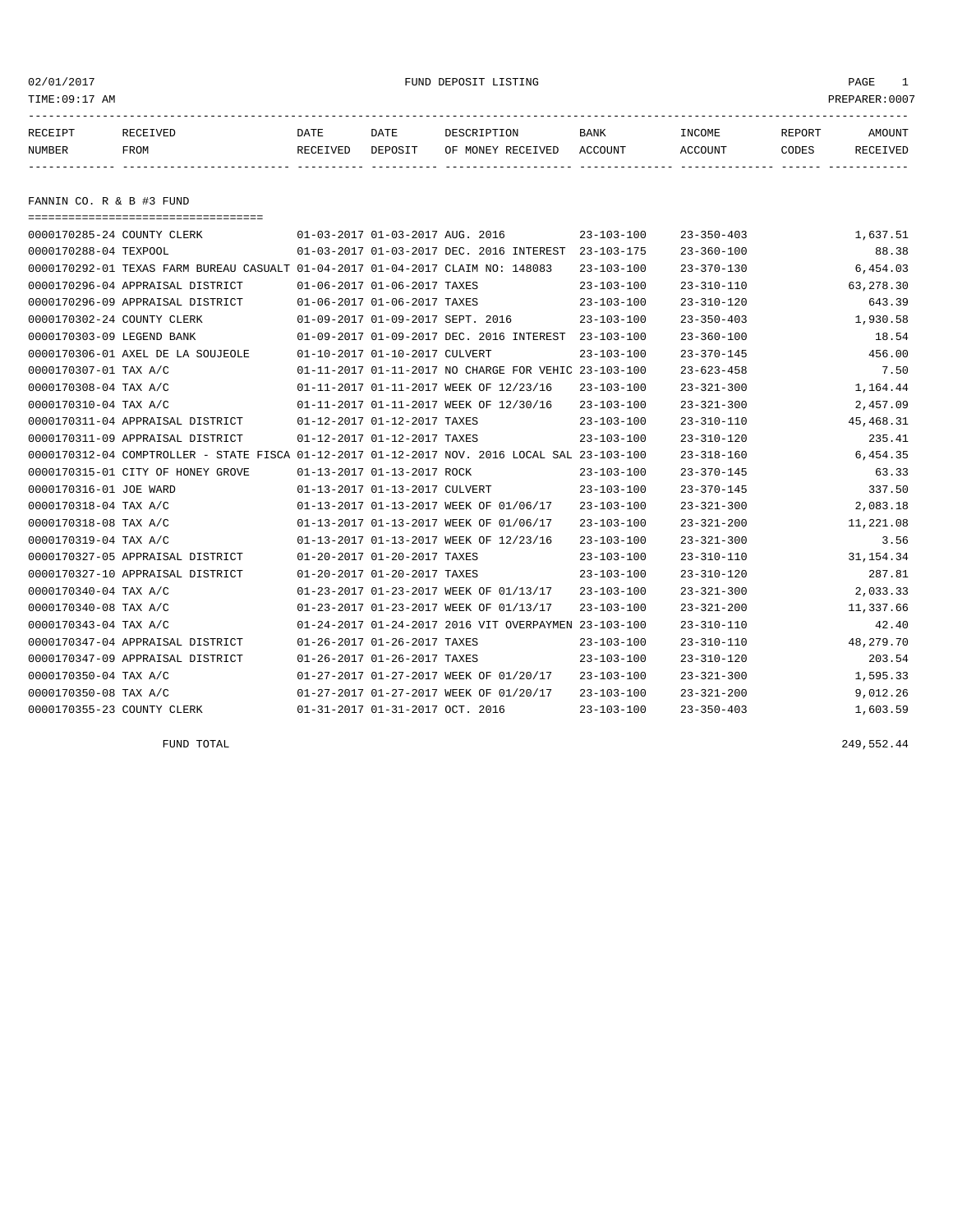02/01/2017 FUND DEPOSIT LISTING PAGE 1

| RECEIPT | RECEIVED    | DATE     | DATE    | DESCRIPTION       | <b>BANK</b> | INCOME  | REPORT | <b>AMOUNT</b> |
|---------|-------------|----------|---------|-------------------|-------------|---------|--------|---------------|
| NUMBER  | <b>FROM</b> | RECEIVED | DEPOSIT | OF MONEY RECEIVED | ACCOUNT     | ACCOUNT | CODES  | RECEIVED      |
|         |             |          |         |                   |             |         |        |               |

FANNIN CO. R & B #4 FUND

| ======================================                                                       |                                  |                                           |                  |                  |           |
|----------------------------------------------------------------------------------------------|----------------------------------|-------------------------------------------|------------------|------------------|-----------|
| 0000170285-25 COUNTY CLERK                                                                   | 01-03-2017 01-03-2017 AUG. 2016  |                                           | $24 - 103 - 100$ | $24 - 350 - 403$ | 932.11    |
| 0000170288-05 TEXPOOL                                                                        |                                  | 01-03-2017 01-03-2017 DEC. 2016 INTEREST  | $24 - 103 - 175$ | $24 - 360 - 100$ | 77.75     |
| 0000170296-05 APPRAISAL DISTRICT                                                             | 01-06-2017 01-06-2017 TAXES      |                                           | $24 - 103 - 100$ | $24 - 310 - 110$ | 36,019.41 |
| 0000170296-10 APPRAISAL DISTRICT                                                             | 01-06-2017 01-06-2017 TAXES      |                                           | $24 - 103 - 100$ | $24 - 310 - 120$ | 366.23    |
| 0000170302-25 COUNTY CLERK                                                                   | 01-09-2017 01-09-2017 SEPT. 2016 |                                           | $24 - 103 - 100$ | $24 - 350 - 403$ | 1,098.93  |
| 0000170303-10 LEGEND BANK                                                                    |                                  | 01-09-2017 01-09-2017 DEC. 2016 INTEREST  | $24 - 103 - 100$ | $24 - 360 - 100$ | 3.67      |
| 0000170308-05 TAX A/C                                                                        |                                  | 01-11-2017 01-11-2017 WEEK OF 12/23/16    | $24 - 103 - 100$ | $24 - 321 - 300$ | 662.83    |
| 0000170310-05 TAX A/C                                                                        |                                  | 01-11-2017 01-11-2017 WEEK OF 12/30/16    | $24 - 103 - 100$ | $24 - 321 - 300$ | 1,398.63  |
| 0000170311-05 APPRAISAL DISTRICT                                                             | 01-12-2017 01-12-2017 TAXES      |                                           | $24 - 103 - 100$ | $24 - 310 - 110$ | 25,881.56 |
| 0000170311-10 APPRAISAL DISTRICT                                                             | 01-12-2017 01-12-2017 TAXES      |                                           | $24 - 103 - 100$ | $24 - 310 - 120$ | 133.99    |
| 0000170312-05 COMPTROLLER - STATE FISCA 01-12-2017 01-12-2017 NOV. 2016 LOCAL SAL 24-103-100 |                                  |                                           |                  | $24 - 318 - 160$ | 3,673.96  |
| 0000170314-01 DODD CITY VFD                                                                  | 01-13-2017 01-13-2017 FUEL       |                                           | $24 - 103 - 100$ | $24 - 370 - 145$ | 165.30    |
| 0000170318-05 TAX A/C                                                                        |                                  | 01-13-2017 01-13-2017 WEEK OF 01/06/17    | $24 - 103 - 100$ | $24 - 321 - 300$ | 1,185.80  |
| 0000170318-09 TAX A/C                                                                        |                                  | 01-13-2017 01-13-2017 WEEK OF 01/06/17    | $24 - 103 - 100$ | $24 - 321 - 200$ | 6,387.28  |
| 0000170319-05 TAX A/C                                                                        |                                  | 01-13-2017 01-13-2017 WEEK OF 12/23/16    | $24 - 103 - 100$ | $24 - 321 - 300$ | 2.03      |
| 0000170327-06 APPRAISAL DISTRICT                                                             | 01-20-2017 01-20-2017 TAXES      |                                           | $24 - 103 - 100$ | $24 - 310 - 110$ | 17,733.74 |
| 0000170327-11 APPRAISAL DISTRICT                                                             | 01-20-2017 01-20-2017 TAXES      |                                           | $24 - 103 - 100$ | $24 - 310 - 120$ | 163.83    |
| 0000170340-05 TAX A/C                                                                        |                                  | 01-23-2017 01-23-2017 WEEK OF 01/13/17    | $24 - 103 - 100$ | $24 - 321 - 300$ | 1,157.42  |
| 0000170340-09 TAX A/C                                                                        |                                  | 01-23-2017 01-23-2017 WEEK OF 01/13/17    | $24 - 103 - 100$ | $24 - 321 - 200$ | 6,453.64  |
| 0000170343-05 TAX A/C                                                                        |                                  | 01-24-2017 01-24-2017 2016 VIT OVERPAYMEN | $24 - 103 - 100$ | $24 - 310 - 110$ | 24.12     |
| 0000170347-05 APPRAISAL DISTRICT                                                             | 01-26-2017 01-26-2017 TAXES      |                                           | $24 - 103 - 100$ | $24 - 310 - 110$ | 27,481.88 |
| 0000170347-10 APPRAISAL DISTRICT                                                             | 01-26-2017 01-26-2017 TAXES      |                                           | $24 - 103 - 100$ | $24 - 310 - 120$ | 115.86    |
| 0000170350-05 TAX A/C                                                                        |                                  | 01-27-2017 01-27-2017 WEEK OF 01/20/17    | $24 - 103 - 100$ | $24 - 321 - 300$ | 908.10    |
| 0000170350-09 TAX A/C                                                                        |                                  | 01-27-2017 01-27-2017 WEEK OF 01/20/17    | $24 - 103 - 100$ | $24 - 321 - 200$ | 5,129.99  |
| 0000170355-24 COUNTY CLERK                                                                   | 01-31-2017 01-31-2017 OCT. 2016  |                                           | $24 - 103 - 100$ | $24 - 350 - 403$ | 912.80    |

FUND TOTAL 138,070.86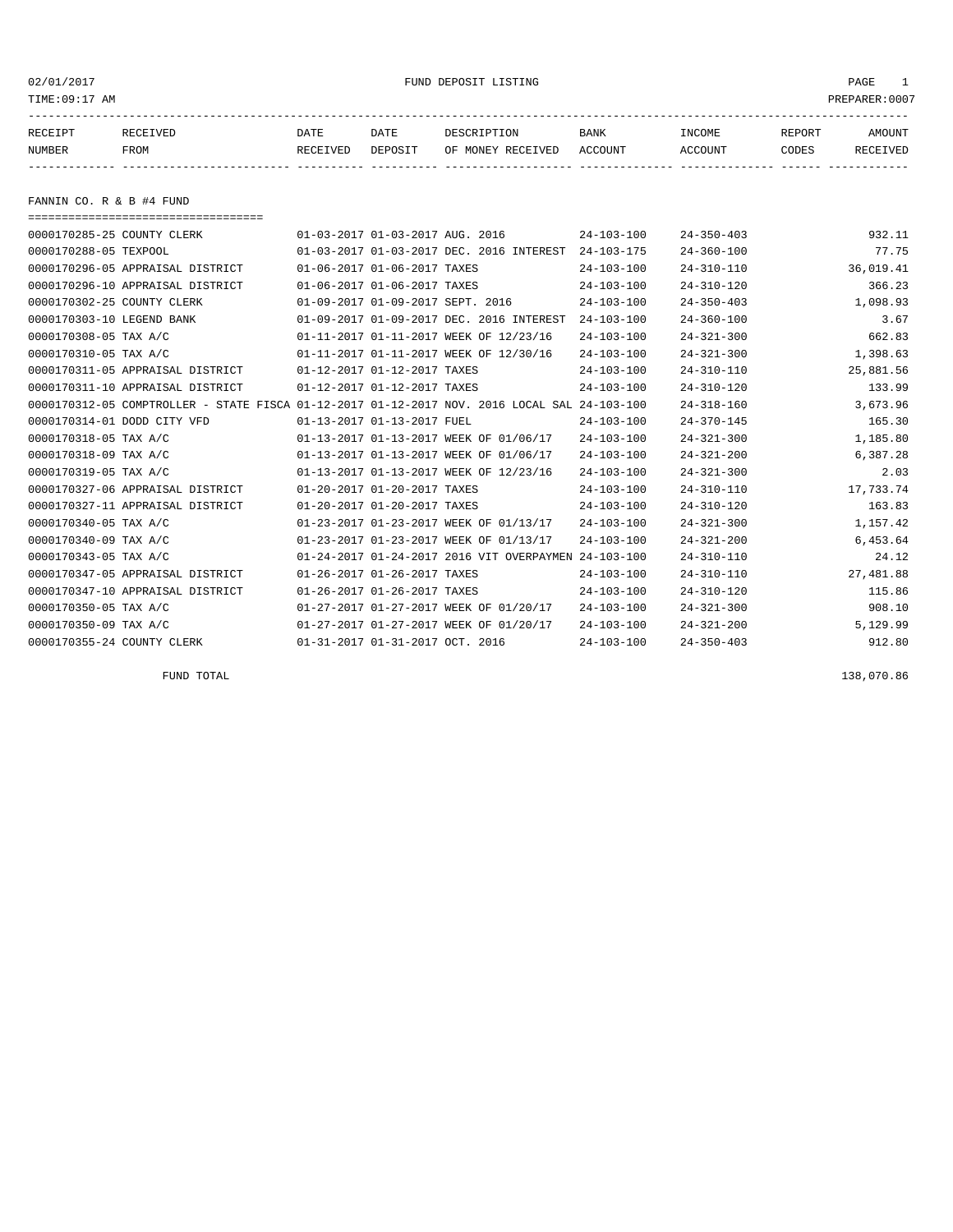| TIME:09:17 AM             |          |          |         |                   |         |         |        | PREPARER:0007 |
|---------------------------|----------|----------|---------|-------------------|---------|---------|--------|---------------|
|                           |          |          |         |                   |         |         |        |               |
| RECEIPT                   | RECEIVED | DATE     | DATE    | DESCRIPTION       | BANK    | INCOME  | REPORT | AMOUNT        |
| NUMBER                    | FROM     | RECEIVED | DEPOSIT | OF MONEY RECEIVED | ACCOUNT | ACCOUNT | CODES  | RECEIVED      |
|                           |          |          |         |                   |         |         |        |               |
|                           |          |          |         |                   |         |         |        |               |
| J.P.#1 JUST.CT.TECHNOLOGY |          |          |         |                   |         |         |        |               |
|                           |          |          |         |                   |         |         |        |               |

| 0000170303-11 LEGEND BANK | 01-09-2017 01-09-2017 DEC. 2016 INTEREST 26-103-100 |  | $26 - 360 - 100$ | L.84 |
|---------------------------|-----------------------------------------------------|--|------------------|------|
|                           |                                                     |  |                  |      |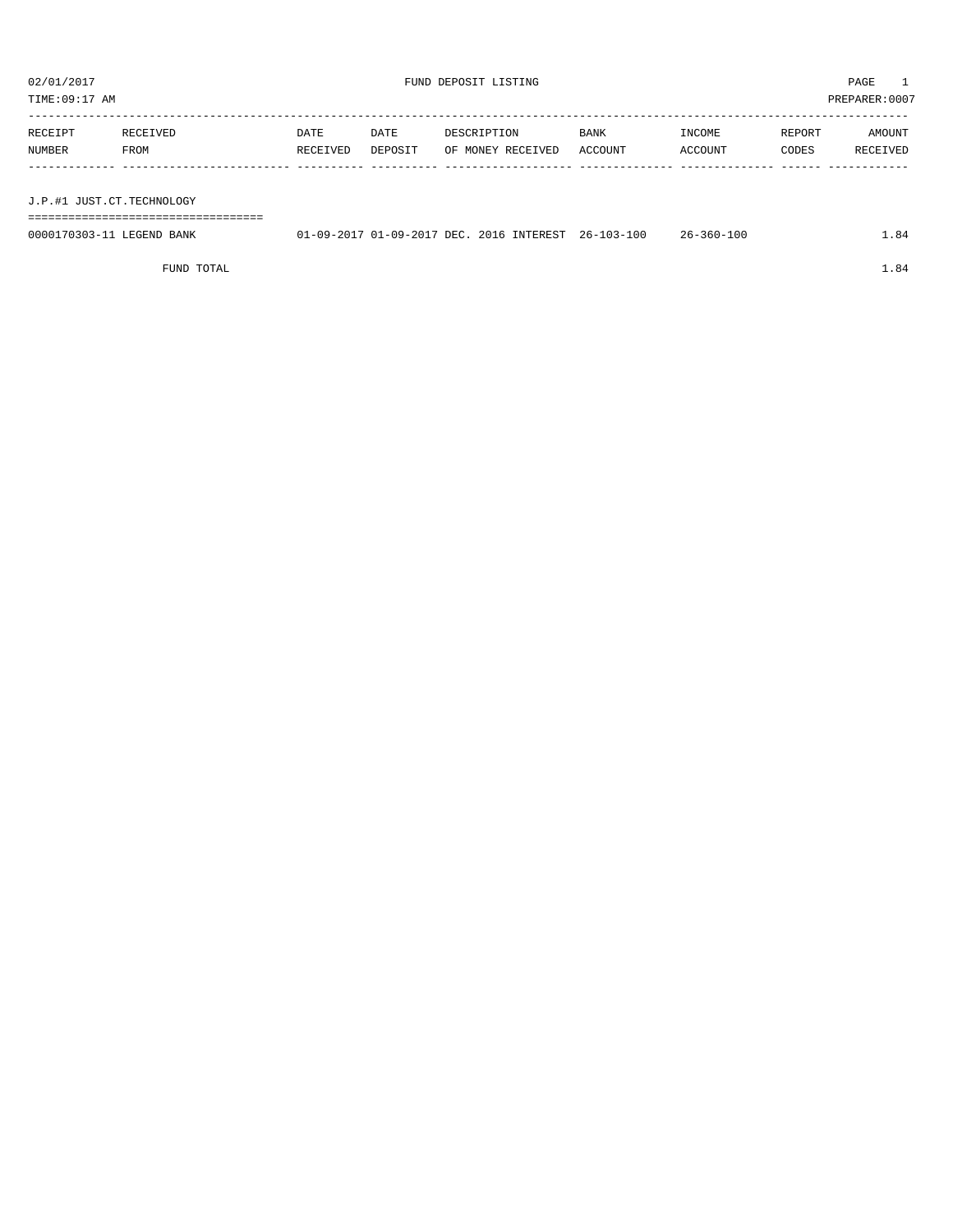TIME:09:17 AM PREPARER:0007

| RECEIPT | RECEIVED | <b>DATE</b> | DATE    | DESCRIPTION       | <b>BANK</b> | INCOME  | REPORT | AMOUNT   |
|---------|----------|-------------|---------|-------------------|-------------|---------|--------|----------|
| NUMBER  | FROM     | RECEIVED    | DEPOSIT | OF MONEY RECEIVED | ACCOUNT     | ACCOUNT | CODES  | RECEIVED |
|         |          |             |         |                   |             |         |        |          |
|         |          |             |         |                   |             |         |        |          |

J.P.#2 JUST.CT.TECHNOLOGY

===================================

| 0000170303-12 LEGEND BANK |  | 01-09-2017 01-09-2017 DEC. 2016 INTEREST 27-103-100 | $27 - 360 - 100$ | 0.39 |
|---------------------------|--|-----------------------------------------------------|------------------|------|
|                           |  |                                                     |                  |      |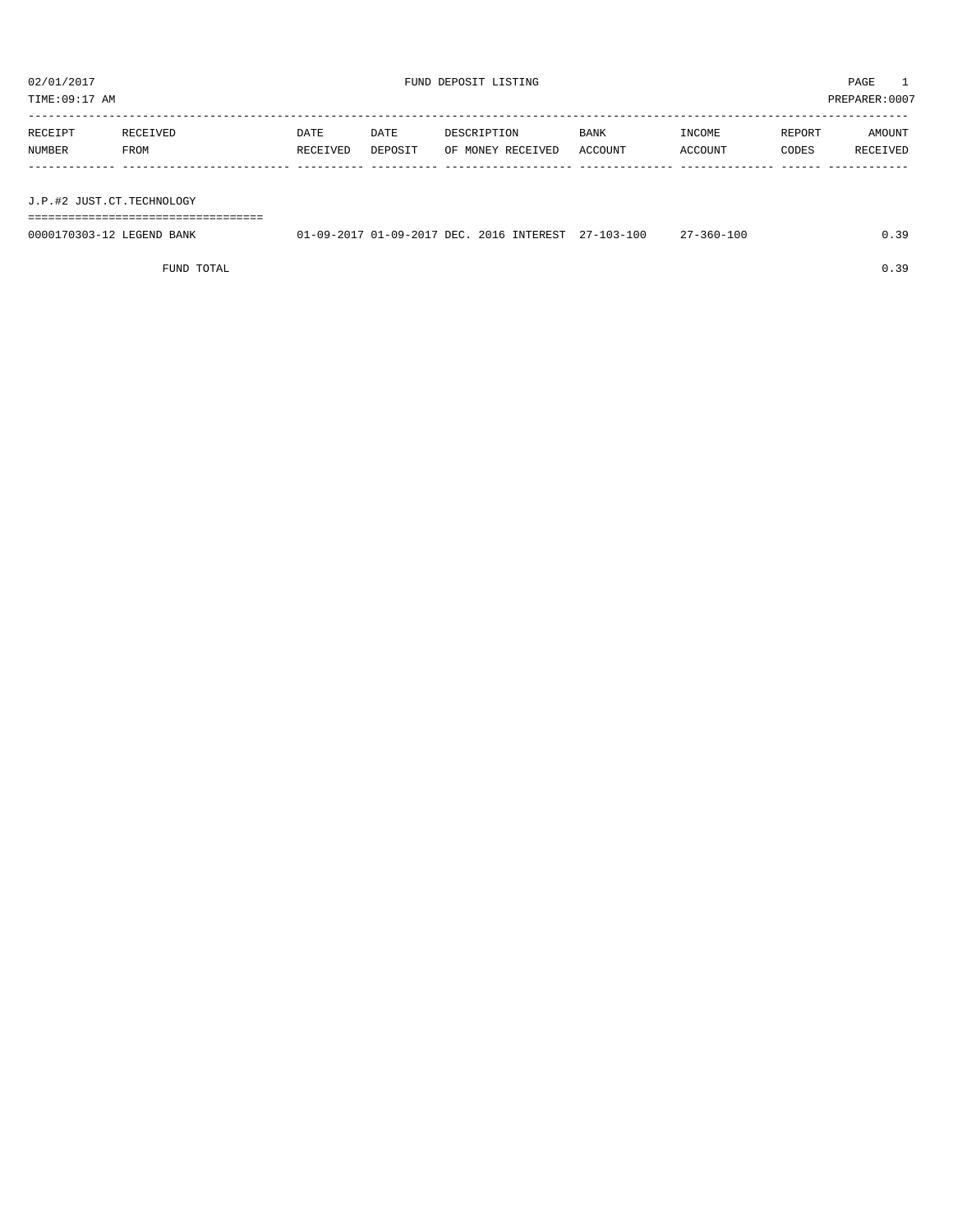TIME:09:17 AM PREPARER:0007 ----------------------------------------------------------------------------------------------------------------------------------- RECEIPT RECEIVED DATE DATE DESCRIPTION BANK INCOME REPORT AMOUNT NUMBER FROM RECEIVED DEPOSIT OF MONEY RECEIVED ACCOUNT ACCOUNT CODES RECEIVED ------------- ------------------------- ---------- ---------- ------------------- -------------- -------------- ------ ------------ J.P.#3 JUST.CT.TECHNOLOGY

===================================

| 0000170303-13 LEGEND BANK |  |  | 01-09-2017 01-09-2017 DEC. 2016 INTEREST 28-103-100 | $28 - 360 - 100$ |  |
|---------------------------|--|--|-----------------------------------------------------|------------------|--|
|                           |  |  |                                                     |                  |  |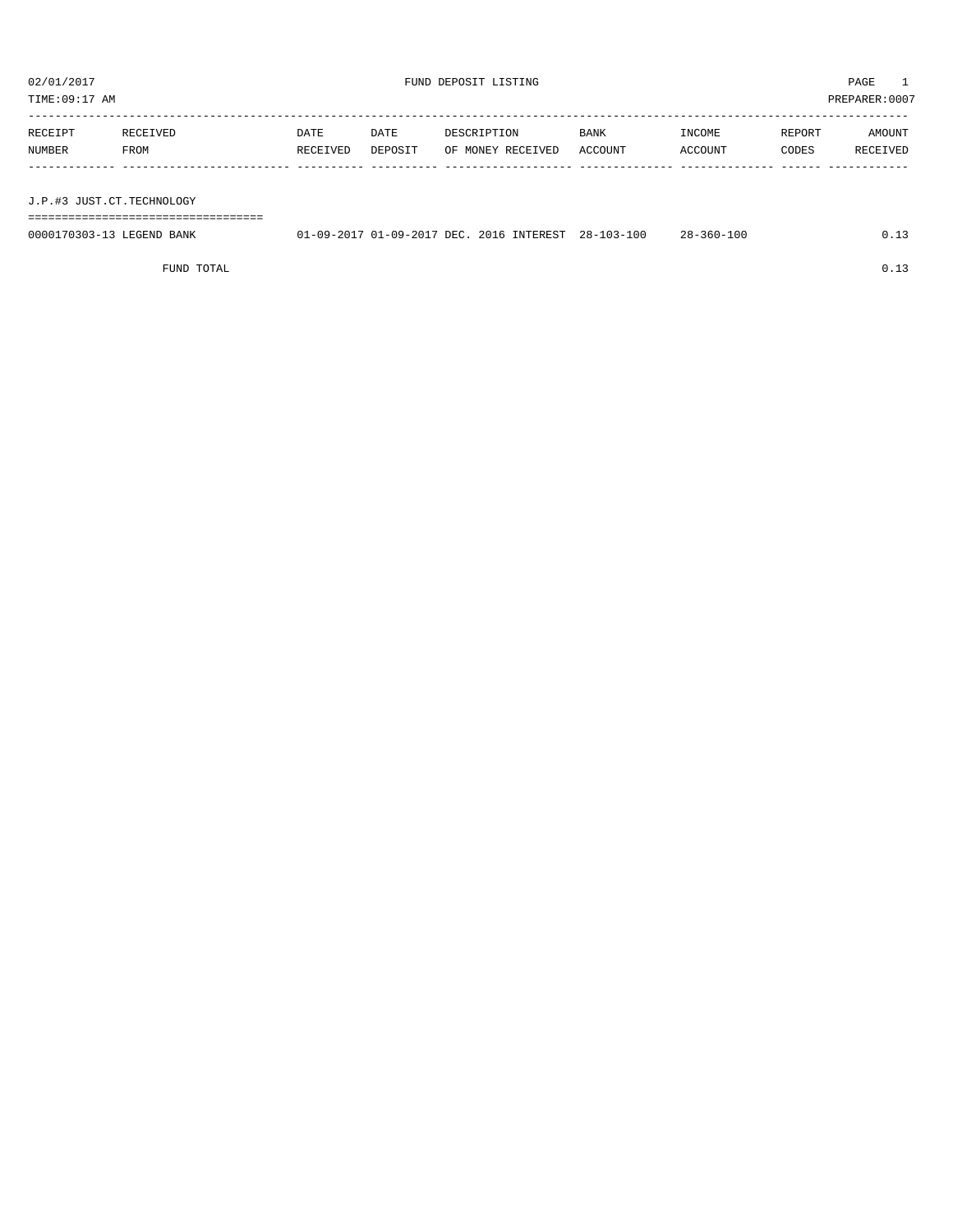TIME:09:17 AM PREPARER:0007

| RECEIPT | RECEIVED | DATE     | DATE    | DESCRIPTION       | <b>BANK</b> | INCOME         | REPORT | AMOUNT   |
|---------|----------|----------|---------|-------------------|-------------|----------------|--------|----------|
| NUMBER  | FROM     | RECEIVED | DEPOSIT | OF MONEY RECEIVED | ACCOUNT     | <b>ACCOUNT</b> | CODES  | RECEIVED |
|         |          |          |         |                   |             |                |        |          |
|         |          |          |         |                   |             |                |        |          |

DISTRICT CT.RECORDS ARCHIVE

===================================

| 0000170303-14 LEGEND BANK | 01-09-2017 01-09-2017 DEC. 2016 INTEREST 34-103-100 |  | $34 - 360 - 100$ |  |
|---------------------------|-----------------------------------------------------|--|------------------|--|
|                           |                                                     |  |                  |  |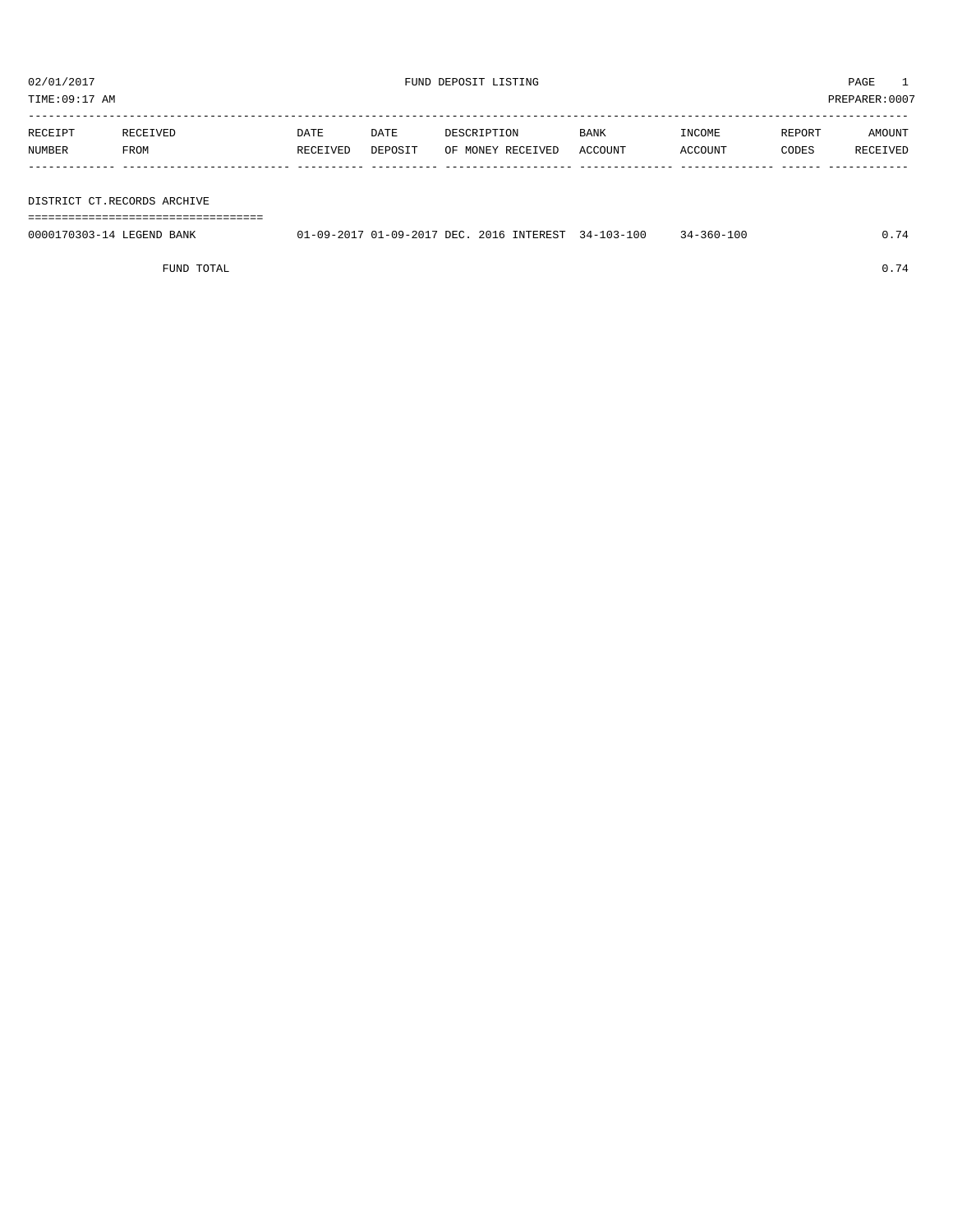TIME:09:17 AM PREPARER:0007

| RECEIPT | RECEIVED | DATE     | DATE    | DESCRIPTION       | <b>BANK</b>    | INCOME | REPORT | AMOUNT          |
|---------|----------|----------|---------|-------------------|----------------|--------|--------|-----------------|
| NUMBER  | FROM     | RECEIVED | DEPOSIT | OF MONEY RECEIVED | <b>ACCOUNT</b> | CCOUNT | CODES  | <b>RECEIVED</b> |
|         |          |          |         |                   |                |        |        |                 |

#### LAW LIBRARY FUND

| 0000170285-21 COUNTY CLERK | 01-03-2017 01-03-2017 AUG. 2016                     | 35-103-100       | $35 - 340 - 403$ | 525.00 |
|----------------------------|-----------------------------------------------------|------------------|------------------|--------|
| 0000170302-21 COUNTY CLERK | 01-09-2017 01-09-2017 SEPT. 2016                    | $35 - 103 - 100$ | $35 - 340 - 403$ | 493.07 |
| 0000170303-15 LEGEND BANK  | 01-09-2017 01-09-2017 DEC. 2016 INTEREST 35-103-100 |                  | $35 - 360 - 100$ | 5.05   |
| 0000170355-20 COUNTY CLERK | 01-31-2017 01-31-2017 OCT. 2016                     | $35 - 103 - 100$ | $35 - 340 - 403$ | 560.00 |

FUND TOTAL  $1,583.12$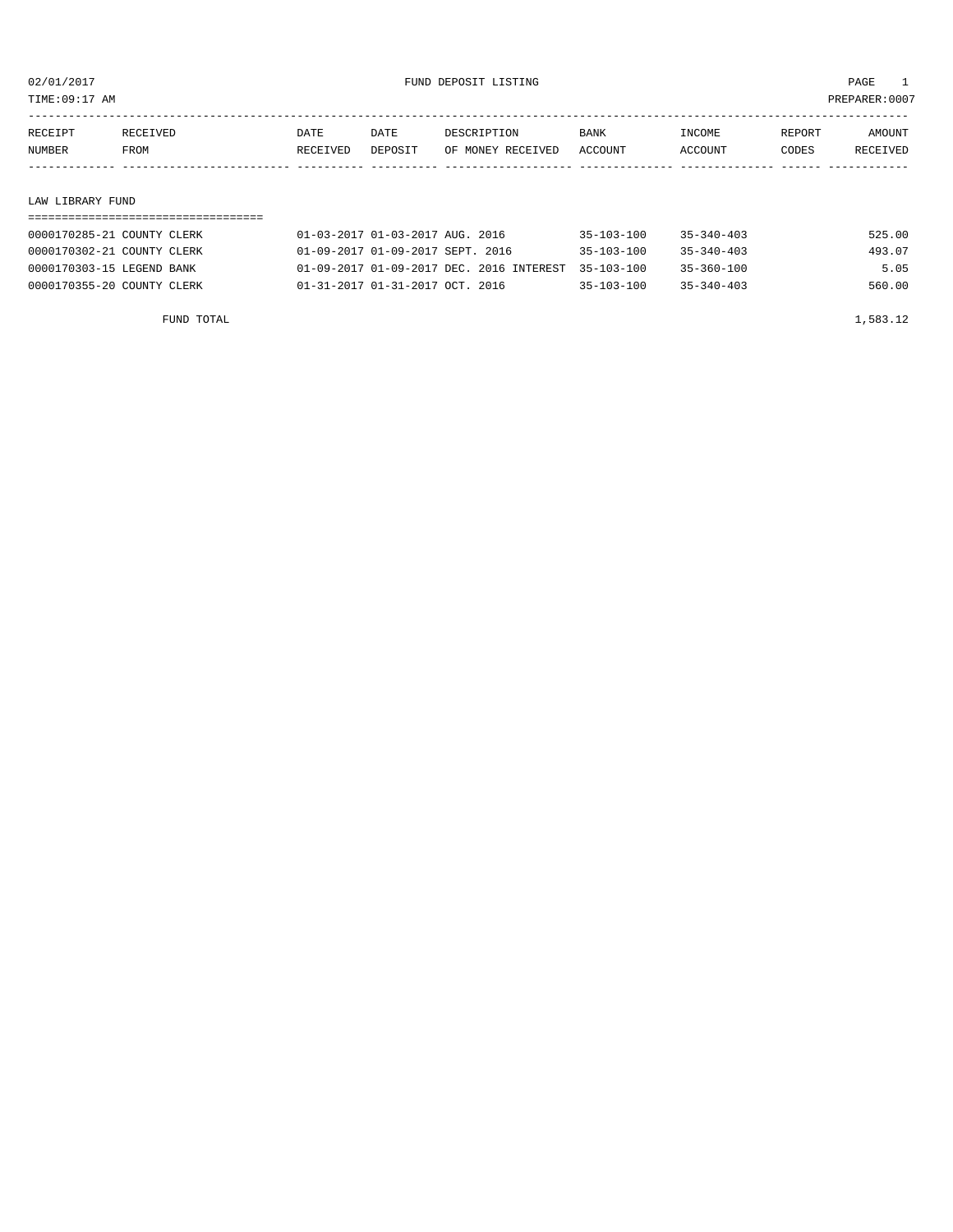02/01/2017 FUND DEPOSIT LISTING PAGE 1

| RECEIPT       | RECEIVED | DATE     | DATE    | DESCRIPTION       | BANK    | INCOME  | REPORT | AMOUNT   |
|---------------|----------|----------|---------|-------------------|---------|---------|--------|----------|
| <b>NUMBER</b> | FROM     | RECEIVED | DEPOSIT | OF MONEY RECEIVED | ACCOUNT | ACCOUNT | CODES  | RECEIVED |
|               |          |          |         |                   |         |         |        |          |
|               |          |          |         |                   |         |         |        |          |

D.A. FEE ACCOUNT FUND

| 0000170280-01 DISTRICT ATTORNEY TRUST  | 01-03-2017 01-03-2017 CHECK FEES                     | $36 - 103 - 136$ | $36 - 340 - 475$ | 155.00   |
|----------------------------------------|------------------------------------------------------|------------------|------------------|----------|
| 0000170290-01 FANNIN COUNTY CONTRABAND | 01-04-2017 01-04-2017 CASE NO. CV-16-4288 36-103-236 |                  | $36 - 352 - 200$ | 8,353.49 |
| 0000170303-23 LEGEND BANK              | 01-09-2017 01-09-2017 DEC, 2016 INTEREST 36-103-136  |                  | $36 - 360 - 100$ | 0.03     |
| 0000170303-24 LEGEND BANK              | 01-09-2017 01-09-2017 DEC. 2016 INTEREST             | $36 - 103 - 236$ | $36 - 360 - 236$ | 0.09     |
| 0000170305-01 FANNIN COUNTY CSCD       | 01-10-2017 01-10-2017 BLOOD DRAWS                    | $36 - 103 - 136$ | $36 - 370 - 130$ | 80.40    |
|                                        |                                                      |                  |                  |          |

FUND TOTAL 8,589.01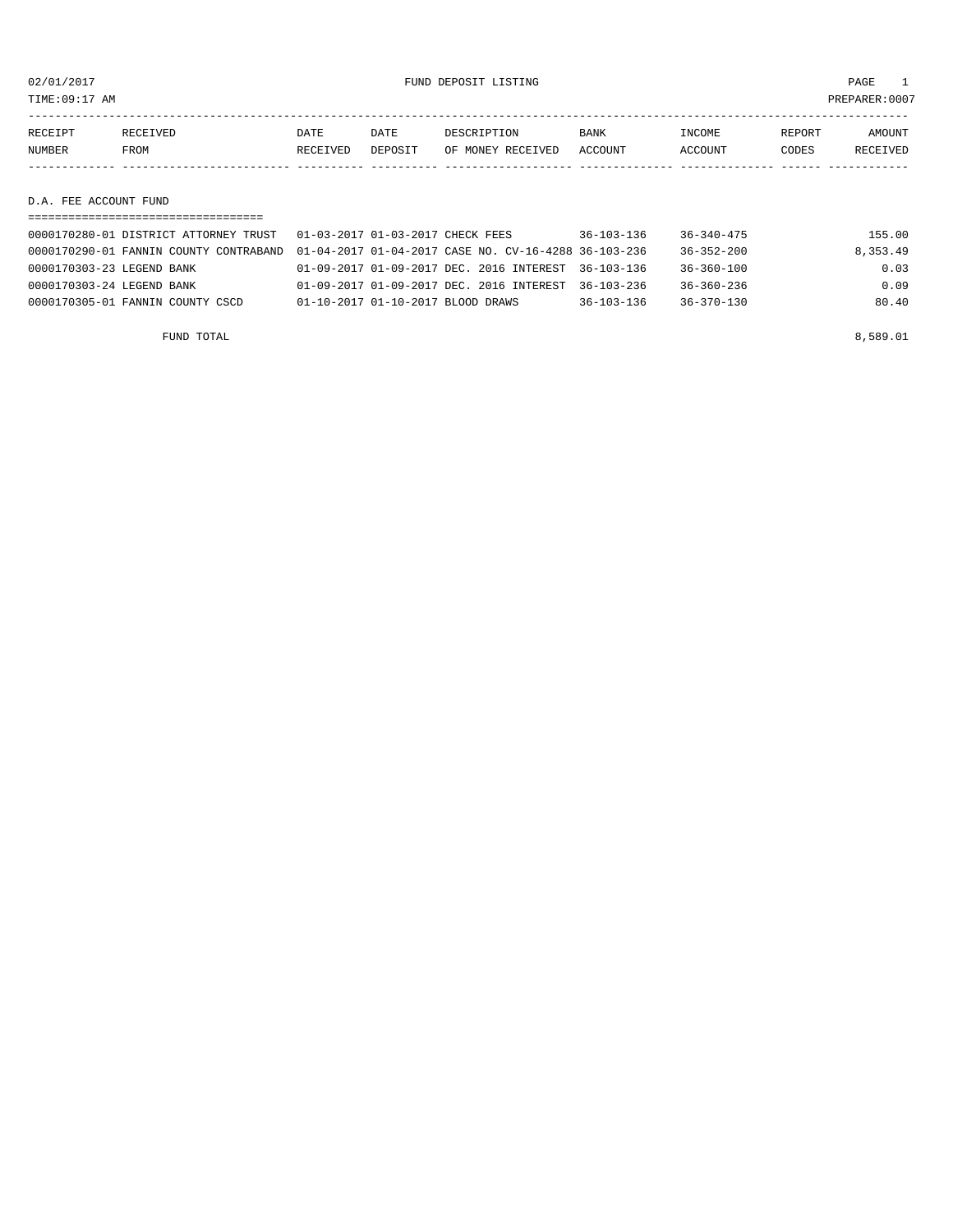| 02/01/2017<br>TIME:09:17 AM |                  |                  |                 | FUND DEPOSIT LISTING             | PAGE<br>PREPARER:0007  |                   |                 |                    |
|-----------------------------|------------------|------------------|-----------------|----------------------------------|------------------------|-------------------|-----------------|--------------------|
| RECEIPT<br>NUMBER           | RECEIVED<br>FROM | DATE<br>RECEIVED | DATE<br>DEPOSIT | DESCRIPTION<br>OF MONEY RECEIVED | <b>BANK</b><br>ACCOUNT | INCOME<br>ACCOUNT | REPORT<br>CODES | AMOUNT<br>RECEIVED |
|                             |                  |                  |                 |                                  |                        |                   |                 |                    |

CONTRABAND SEIZURE

===================================

| 0000170303-25 LEGEND BANK | 01-09-2017 01-09-2017 DEC. 2016 INTEREST 37-103-137 |  | $37 - 360 - 100$ | 0.25 |
|---------------------------|-----------------------------------------------------|--|------------------|------|
|                           |                                                     |  |                  |      |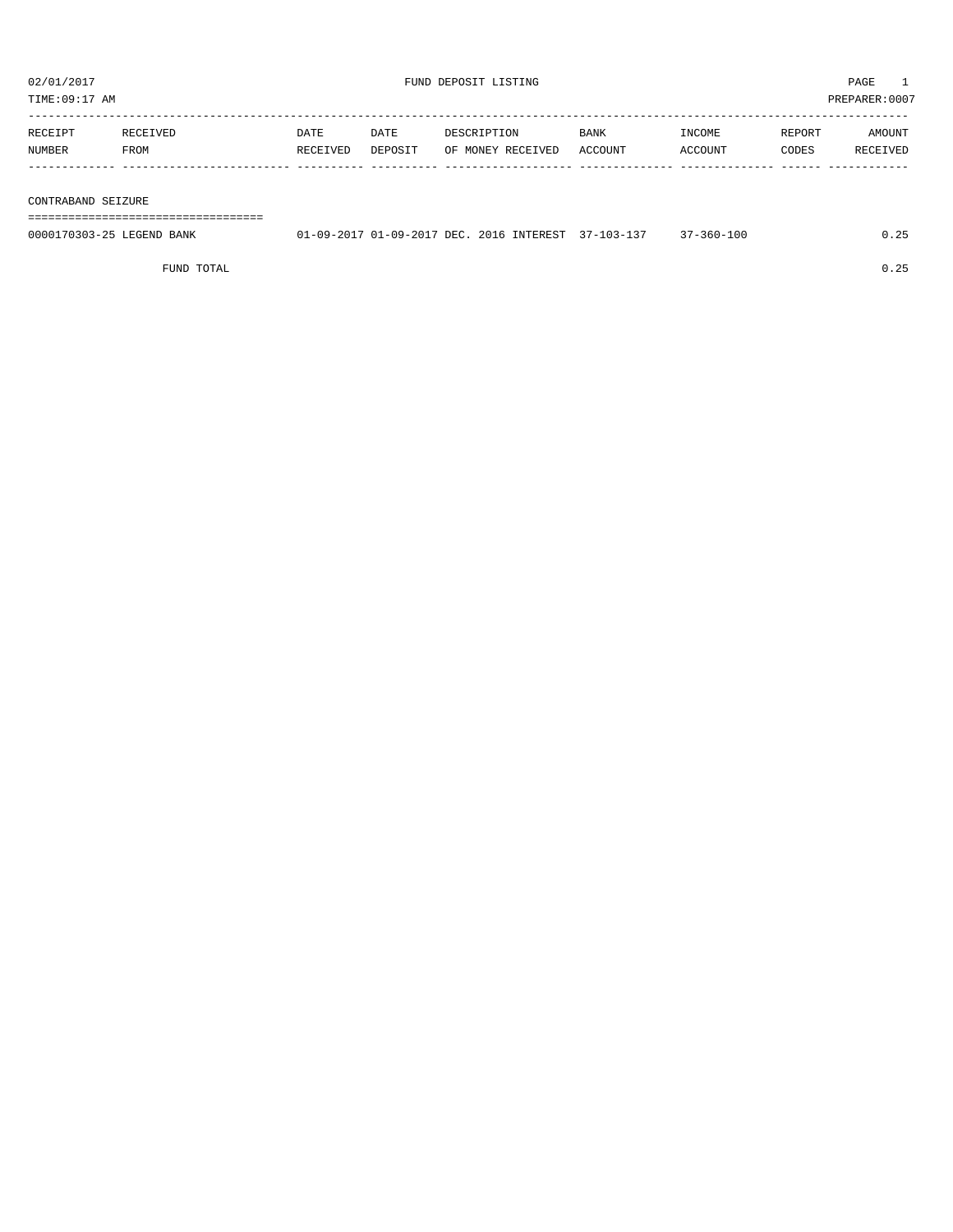TIME:09:17 AM PREPARER:0007

| RECEIPT       | RECEIVED | <b>DATE</b> | DATE    | DESCRIPTION       | <b>BANK</b> | INCOME  | REPORT | AMOUNT   |
|---------------|----------|-------------|---------|-------------------|-------------|---------|--------|----------|
| <b>NUMBER</b> | FROM     | RECEIVED    | DEPOSIT | OF MONEY RECEIVED | ACCOUNT     | ACCOUNT | CODES  | RECEIVED |
|               |          |             |         |                   |             |         |        |          |
|               |          |             |         |                   |             |         |        |          |

IHC CO-OP GIN

| ------------------------------------ |                                                     |  |                  |      |
|--------------------------------------|-----------------------------------------------------|--|------------------|------|
| 0000170288-06 TEXPOOL                | 01-03-2017 01-03-2017 DEC. 2016 INTEREST 38-103-175 |  | $38 - 360 - 100$ | 7.06 |
| 0000170303-16 LEGEND BANK            | 01-09-2017 01-09-2017 DEC. 2016 INTEREST 38-103-100 |  | $38 - 360 - 100$ | 0.01 |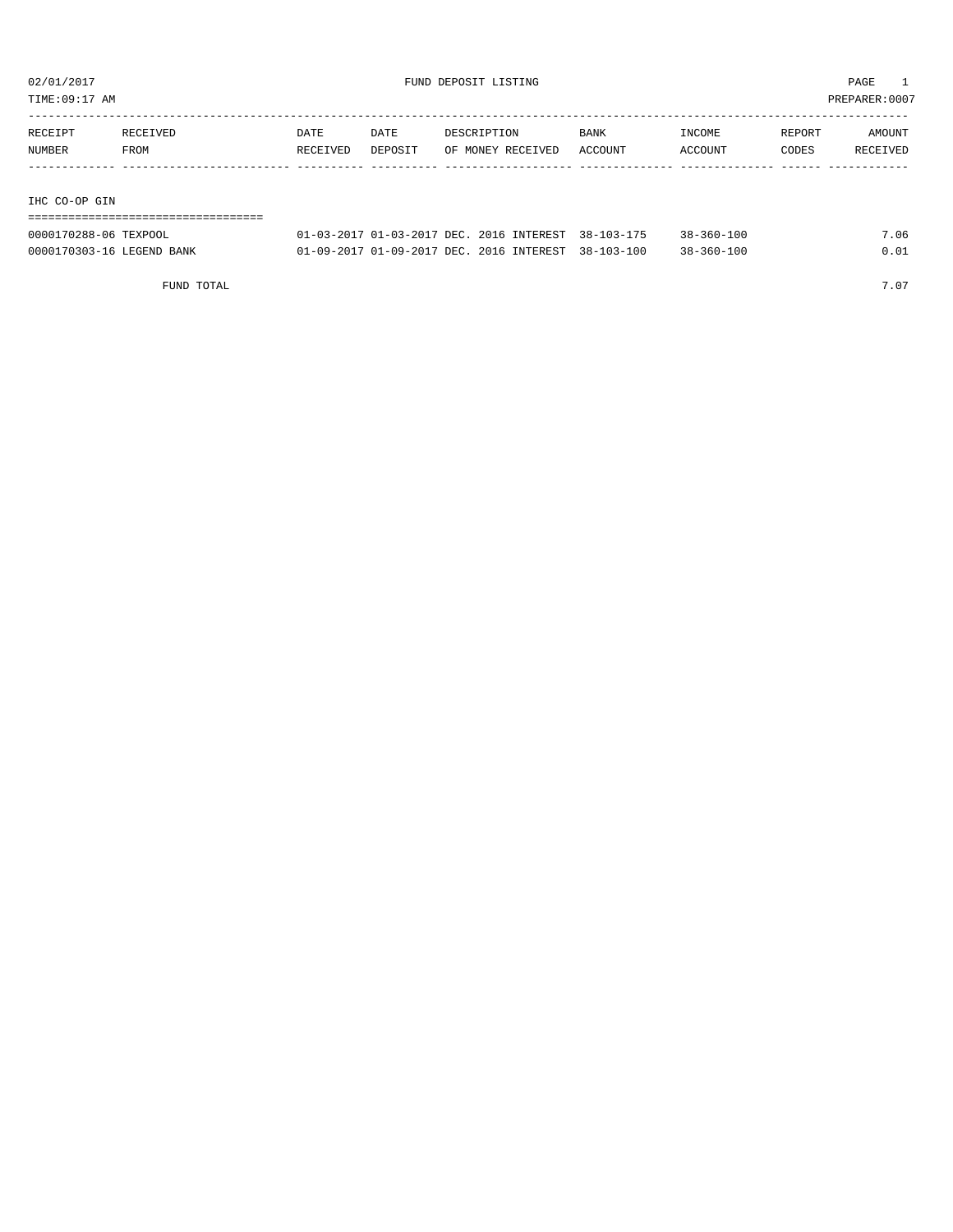TIME:09:17 AM PREPARER:0007

| RECEIPT | RECEIVED | DATE     | DATE    | DESCRIPTION       | BANK    | INCOME  | REPORT | AMOUNT   |
|---------|----------|----------|---------|-------------------|---------|---------|--------|----------|
| NUMBER  | FROM     | RECEIVED | DEPOSIT | OF MONEY RECEIVED | ACCOUNT | ACCOUNT | CODES  | RECEIVED |
|         |          |          |         |                   |         |         |        |          |
|         |          |          |         |                   |         |         |        |          |

IHC B.R. COOPER

| ------------------------------------ |                                                     |  |                  |      |
|--------------------------------------|-----------------------------------------------------|--|------------------|------|
| 0000170288-07 TEXPOOL                | 01-03-2017 01-03-2017 DEC. 2016 INTEREST 39-103-175 |  | $39 - 360 - 100$ | 2.34 |
| 0000170303-17 LEGEND BANK            | 01-09-2017 01-09-2017 DEC. 2016 INTEREST 39-103-100 |  | $39 - 360 - 100$ | 0.41 |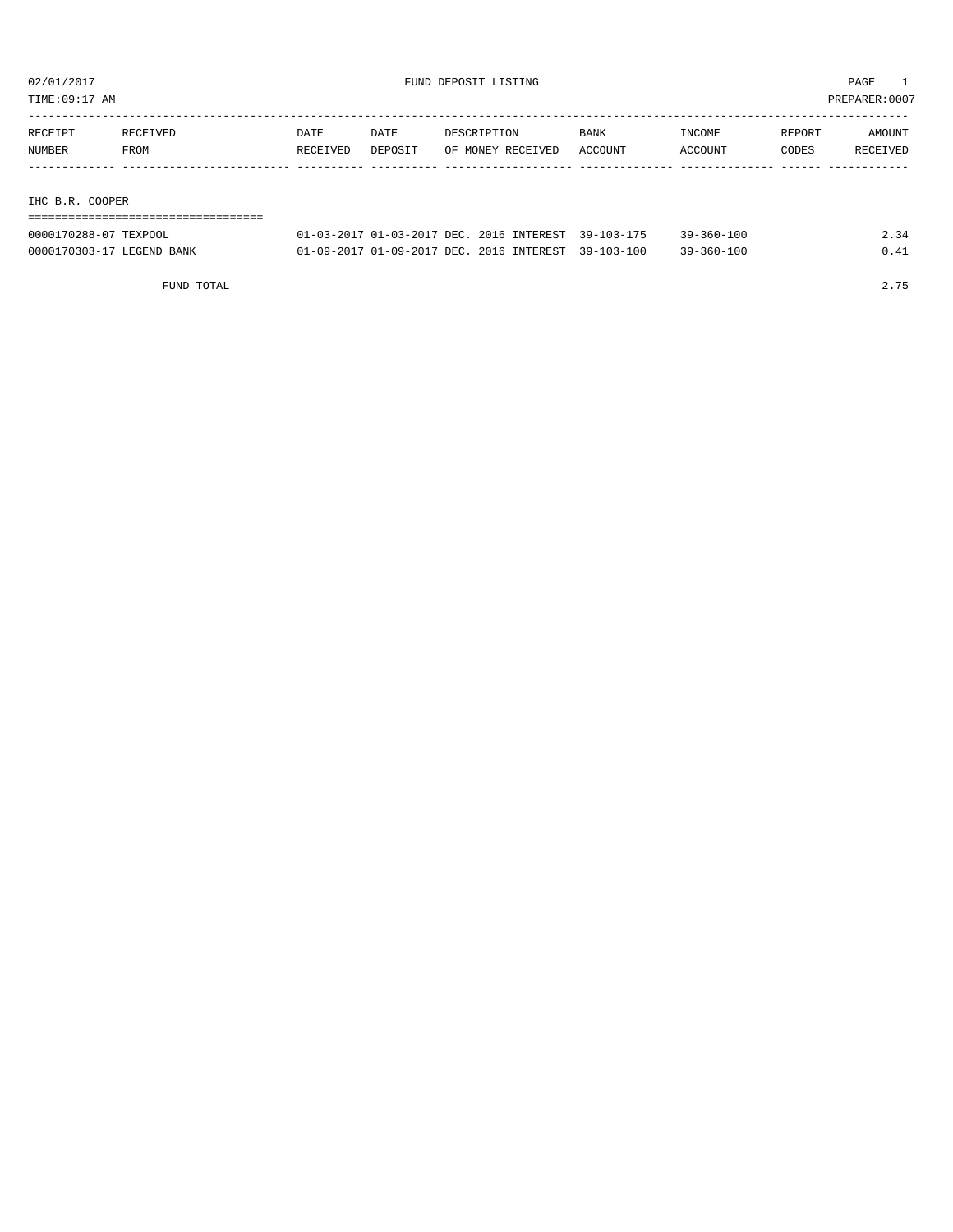TIME:09:17 AM PREPARER:0007

| RECEIPT | RECEIVED | <b>DATE</b> | DATE    | DESCRIPTION       | <b>BANK</b> | INCOME  | REPORT | AMOUNT   |
|---------|----------|-------------|---------|-------------------|-------------|---------|--------|----------|
| NUMBER  | FROM     | RECEIVED    | DEPOSIT | OF MONEY RECEIVED | ACCOUNT     | ACCOUNT | CODES  | RECEIVED |
|         |          |             |         |                   |             |         |        |          |
|         |          |             |         |                   |             |         |        |          |

ELECTION EQUIPMENT FUND

===================================

| 0000170320-01 SAM RAYBURN ISD | 01-13-2017 01-13-2017 NOV. 8, 2016 EARLY 48-103-100 |  | $48 - 340 - 484$ | 490.00 |
|-------------------------------|-----------------------------------------------------|--|------------------|--------|
|                               |                                                     |  |                  |        |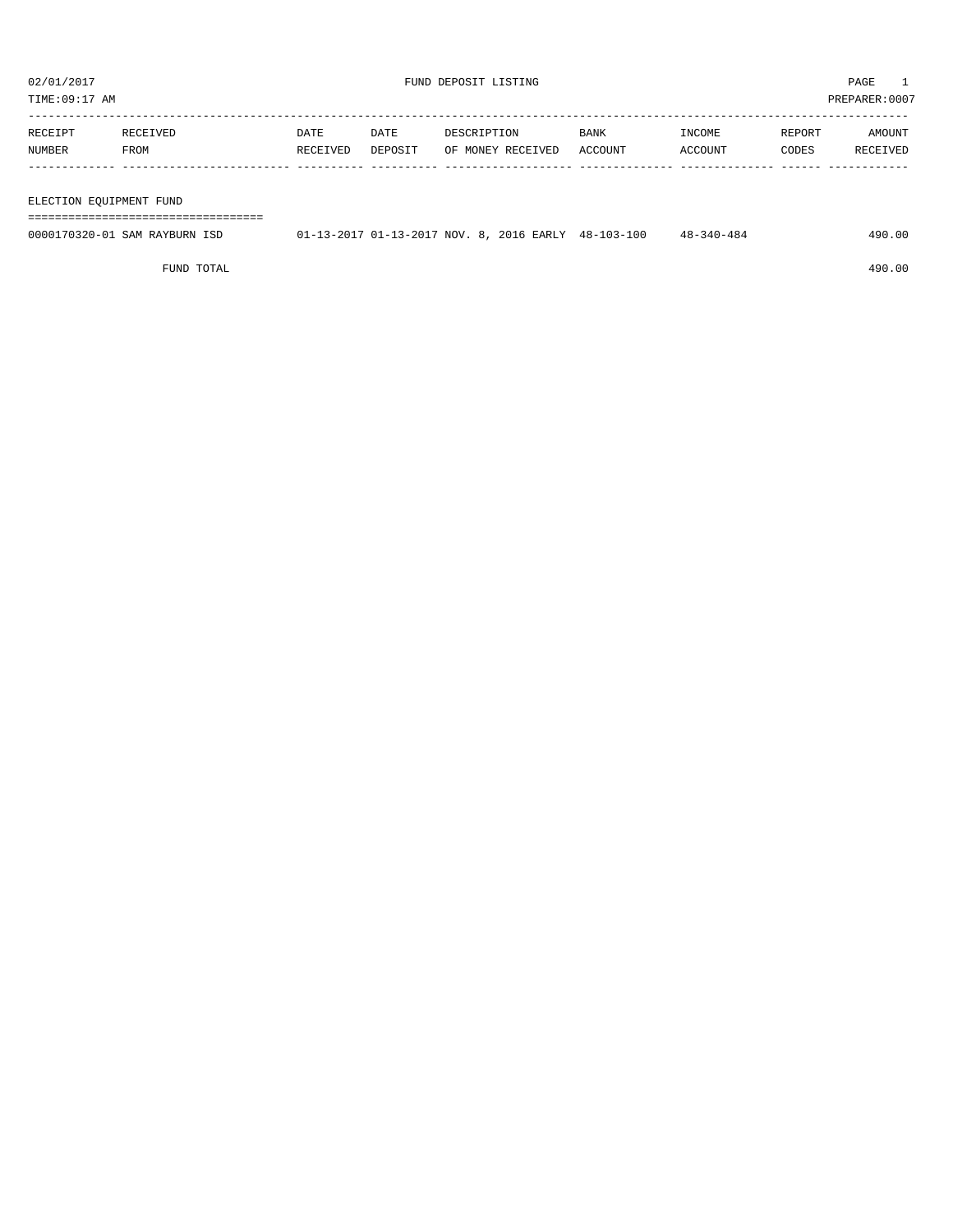| PREPARER: 0007<br>TIME:09:17 AM |                  |                  |                 |                                  |                 |                   |                 |                    |
|---------------------------------|------------------|------------------|-----------------|----------------------------------|-----------------|-------------------|-----------------|--------------------|
| RECEIPT<br>NUMBER               | RECEIVED<br>FROM | DATE<br>RECEIVED | DATE<br>DEPOSIT | DESCRIPTION<br>OF MONEY RECEIVED | BANK<br>ACCOUNT | INCOME<br>ACCOUNT | REPORT<br>CODES | AMOUNT<br>RECEIVED |
|                                 |                  |                  |                 |                                  |                 |                   |                 |                    |

### CO.CLERK CO.& DIST.CT. TECHNOLOGY ===================================

| 0000170285-26 COUNTY CLERK | 01-03-2017 01-03-2017 AUG. 2016                | $51 - 103 - 100$ | 51-370-440 | 95.02 |
|----------------------------|------------------------------------------------|------------------|------------|-------|
| 0000170302-26 COUNTY CLERK | $01 - 09 - 2017$ $01 - 09 - 2017$ SEPT, 2016   | $51 - 103 - 100$ | 51-370-440 | 87.28 |
| 0000170355-25 COUNTY CLERK | $01 - 31 - 2017$ $01 - 31 - 2017$ $0CT$ . 2016 | $51 - 103 - 100$ | 51-370-440 | 72.90 |

FUND TOTAL 255.20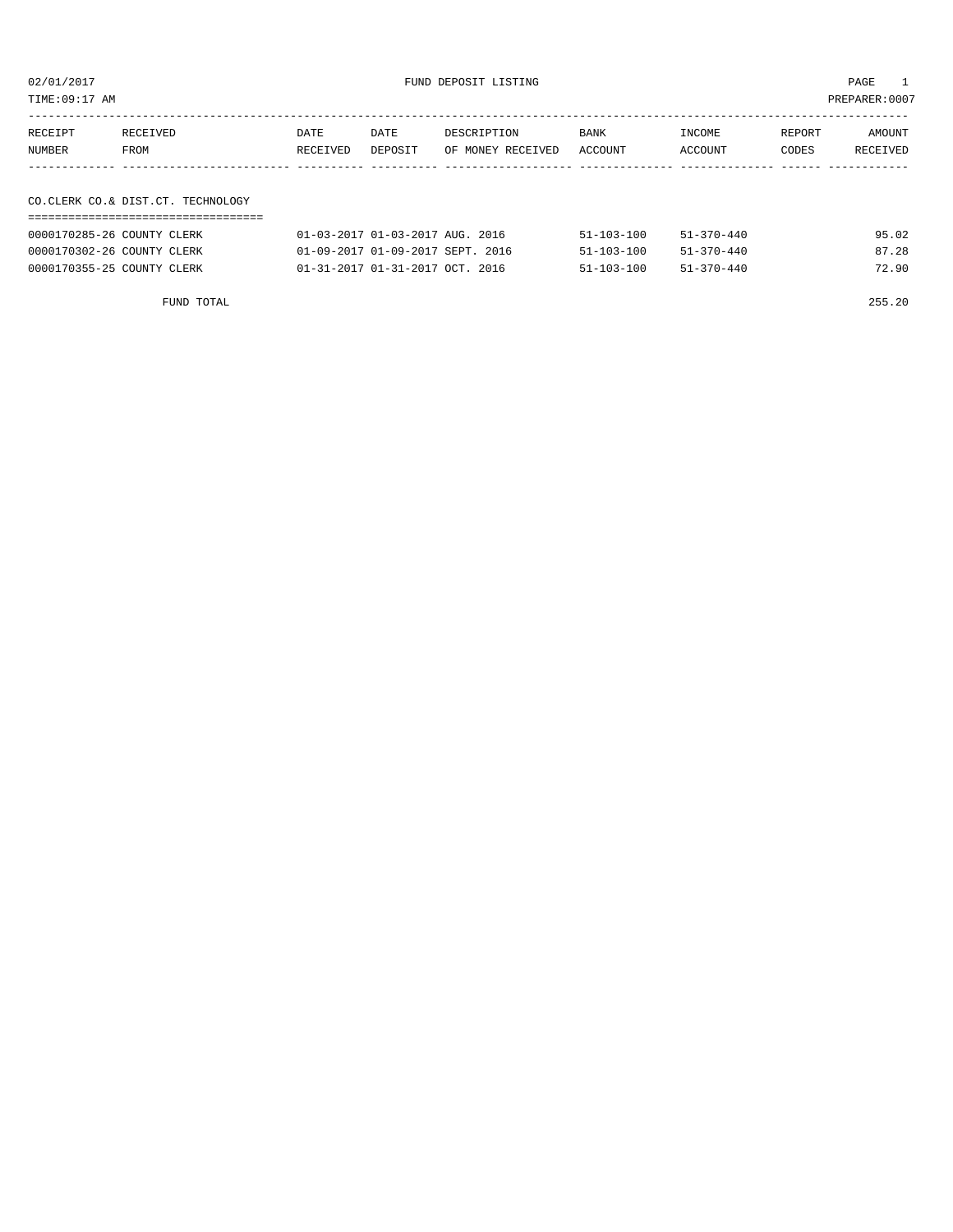02/01/2017 FUND DEPOSIT LISTING PAGE 1

| RECEIPT       | RECEIVED    | DATE     | DATE    | DESCRIPTION       | <b>BANK</b>    | INCOME  | REPORT | AMOUNT          |
|---------------|-------------|----------|---------|-------------------|----------------|---------|--------|-----------------|
| <b>NUMBER</b> | <b>FROM</b> | RECEIVED | DEPOSIT | OF MONEY RECEIVED | <b>ACCOUNT</b> | ACCOUNT | CODES  | <b>RECEIVED</b> |
|               |             |          |         |                   |                |         |        |                 |

## CO.CLK.COURT RECORDS PRESERVATION

| 0000170285-27 COUNTY CLERK | 01-03-2017 01-03-2017 AUG. 2016                     | $52 - 103 - 100$ | 52-370-133       | 170.00 |
|----------------------------|-----------------------------------------------------|------------------|------------------|--------|
| 0000170302-27 COUNTY CLERK | 01-09-2017 01-09-2017 SEPT. 2016                    | $52 - 103 - 100$ | $52 - 370 - 133$ | 200.00 |
| 0000170303-18 LEGEND BANK  | 01-09-2017 01-09-2017 DEC. 2016 INTEREST 52-103-100 |                  | $52 - 360 - 100$ | 0.39   |
| 0000170355-26 COUNTY CLERK | $01 - 31 - 2017$ $01 - 31 - 2017$ $0CT$ . 2016      | $52 - 103 - 100$ | $52 - 370 - 133$ | 150.00 |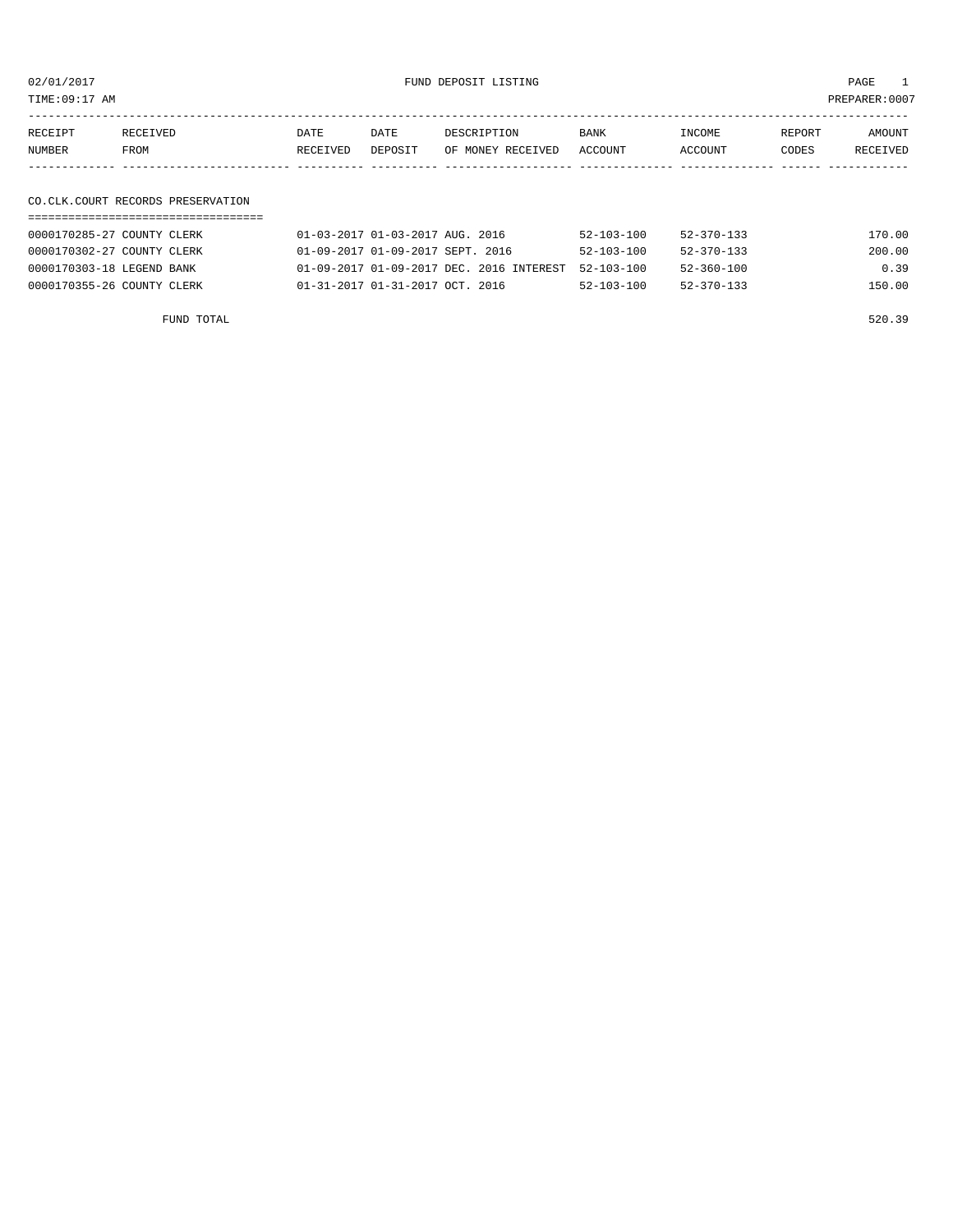TIME:09:17 AM PREPARER:0007

| RECEIPT                  | RECEIVED | DATE     | DATE    | DESCRIPTION       | BANK    | INCOME  | REPORT | AMOUNT   |
|--------------------------|----------|----------|---------|-------------------|---------|---------|--------|----------|
| NUMBER                   | FROM     | RECEIVED | DEPOSIT | OF MONEY RECEIVED | ACCOUNT | ACCOUNT | CODES  | RECEIVED |
|                          |          |          |         |                   |         |         |        |          |
|                          |          |          |         |                   |         |         |        |          |
| CO.CLERK RECORDS ARCHIVE |          |          |         |                   |         |         |        |          |

| ------------------------------------- |
|---------------------------------------|
| ------------------------------------- |

| 0000170285-28 COUNTY CLERK | 01-03-2017 01-03-2017 AUG. 2016                | $53 - 103 - 100$ | 53-370-133       | 6,550.00 |
|----------------------------|------------------------------------------------|------------------|------------------|----------|
| 0000170302-28 COUNTY CLERK | 01-09-2017 01-09-2017 SEPT. 2016               | $53 - 103 - 100$ | $53 - 370 - 133$ | 6,310.00 |
| 0000170355-27 COUNTY CLERK | $01 - 31 - 2017$ $01 - 31 - 2017$ $0CT$ . 2016 | $53 - 103 - 100$ | $53 - 370 - 133$ | 6,060.00 |

FUND TOTAL 18,920.00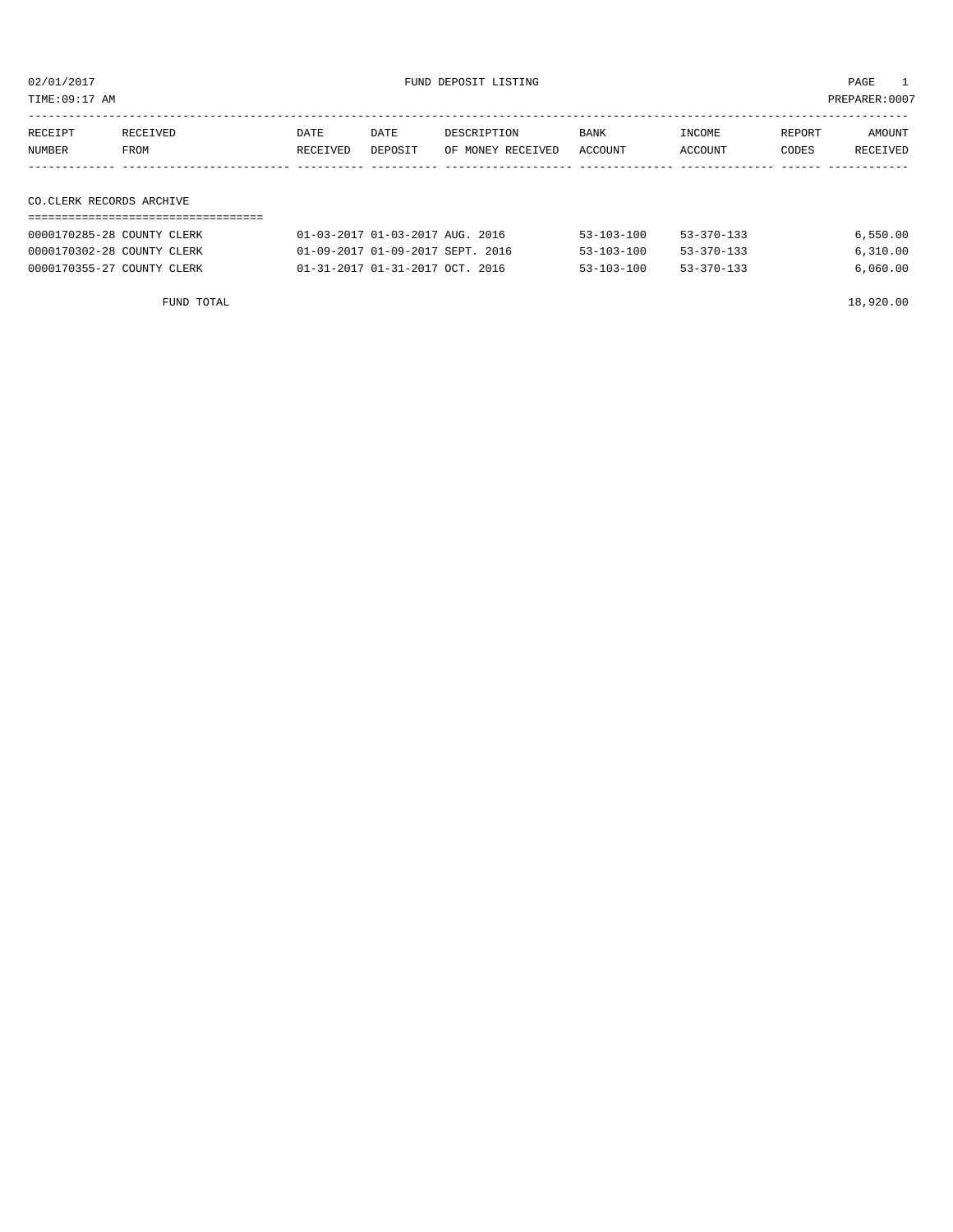TIME:09:17 AM PREPARER:0007

| RECEIPT | RECEIVED | DATE     | DATE    | DESCRIPTION       | <b>BANK</b> | INCOME  | REPORT | AMOUNT   |
|---------|----------|----------|---------|-------------------|-------------|---------|--------|----------|
| NUMBER  | FROM     | RECEIVED | DEPOSIT | OF MONEY RECEIVED | ACCOUNT     | ACCOUNT | CODES  | RECEIVED |
|         |          |          |         |                   |             |         |        |          |
|         |          |          |         |                   |             |         |        |          |

F.C. LAW ENFORCEMENT EDUCATION

===================================

| 0000170303-26<br>LEGEND<br>BANK | -09-2017 | 01-09-2017 DEC. | 2016 INTEREST | 55-103-155 | $-100$<br>- 360 - |  |
|---------------------------------|----------|-----------------|---------------|------------|-------------------|--|
|                                 |          |                 |               |            |                   |  |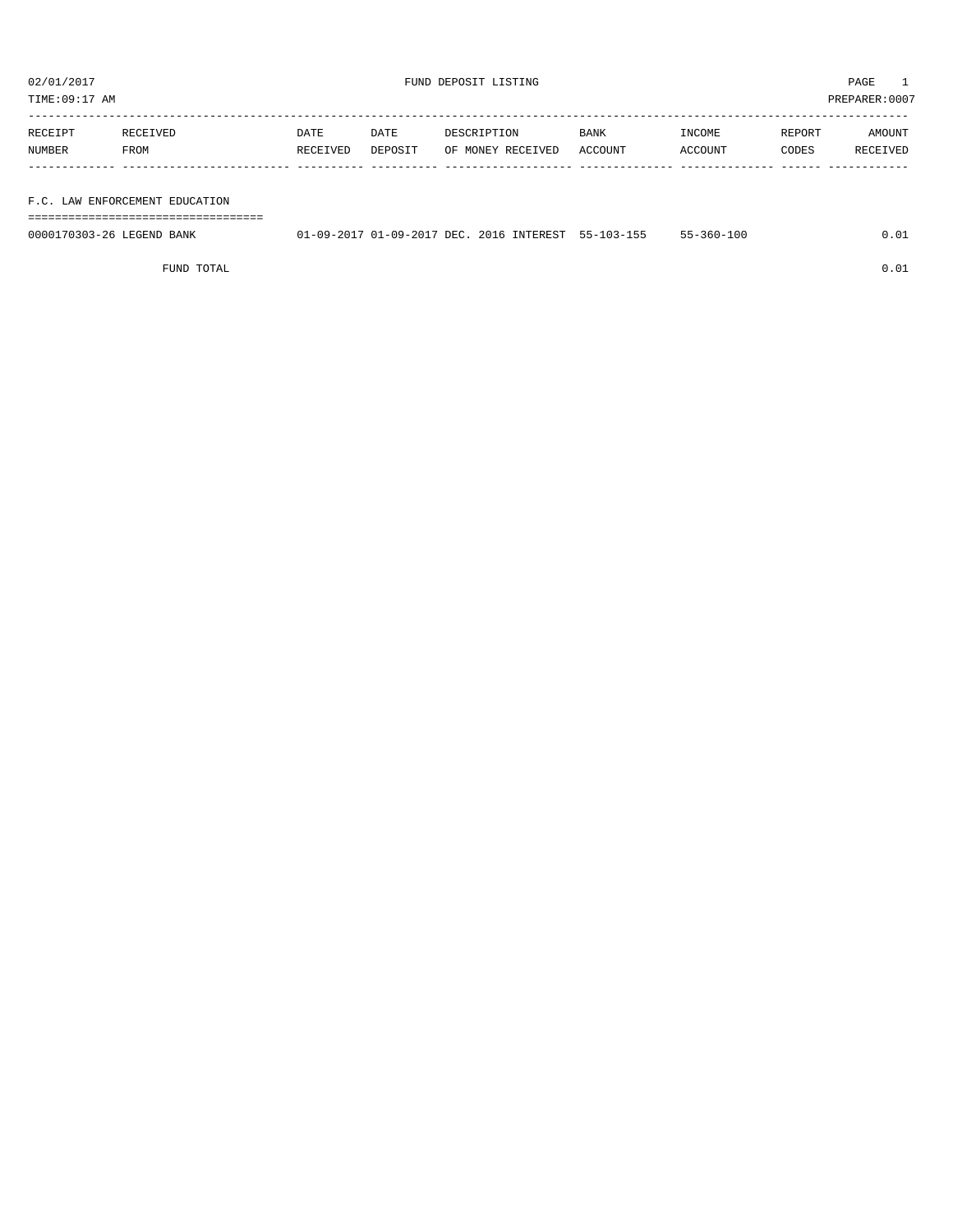TIME:09:17 AM PREPARER:0007

| <b>RECEIPT</b> | RECEIVED | DATE                | DATE    | DESCRIPTION       | <b>BANK</b>    | INCOME        | REPORT | AMOUNT          |
|----------------|----------|---------------------|---------|-------------------|----------------|---------------|--------|-----------------|
| NUMBER         | FROM     | <b>FIVED</b><br>アロー | DEPOSIT | OF MONEY RECEIVED | <b>ACCOUNT</b> | <b>CCOUNT</b> | CODES  | <b>RECEIVED</b> |
|                |          |                     |         |                   |                |               |        |                 |

#### F C SHERIFF FORFEITURE

| -----------------------------------                                                         |                                                     |  |                  |          |
|---------------------------------------------------------------------------------------------|-----------------------------------------------------|--|------------------|----------|
| 0000170291-01 FANNIN COUNTY CONTRABAND 01-04-2017 01-04-2017 CASE NO. CV-16-4288 56-103-156 |                                                     |  | $56 - 352 - 200$ | 8,353.49 |
| 0000170303-27 LEGEND BANK                                                                   | 01-09-2017 01-09-2017 DEC, 2016 INTEREST 56-103-156 |  | 56-360-100       | 0.22     |

FUND TOTAL  $8,353.71$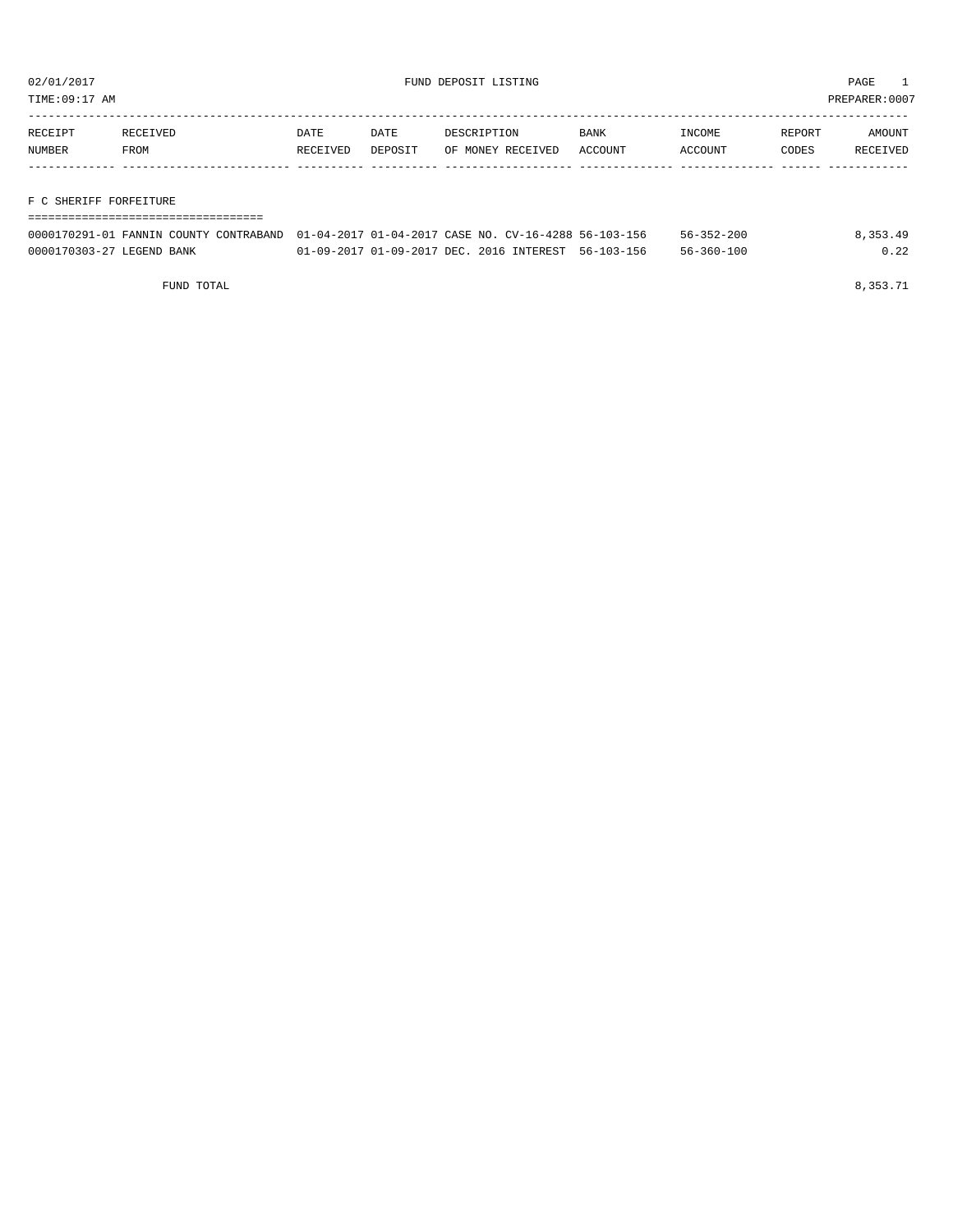TIME:09:17 AM PREPARER:0007

| RECEIPT | RECEIVED    | DATE     | DATE    | DESCRIPTION       | <b>BANK</b> | INCOME  | REPORT | AMOUNT          |
|---------|-------------|----------|---------|-------------------|-------------|---------|--------|-----------------|
| NUMBER  | <b>FROM</b> | RECEIVED | DEPOSIT | OF MONEY RECEIVED | ACCOUNT     | ACCOUNT | CODES  | <b>RECEIVED</b> |
|         |             |          |         |                   |             |         |        |                 |

#### DRUG COURT PROGRAM

| 0000170285-29 COUNTY CLERK | 01-03-2017 01-03-2017 AUG. 2016                | 59-103-100       | 59-370-425       | 319.35 |
|----------------------------|------------------------------------------------|------------------|------------------|--------|
| 0000170302-29 COUNTY CLERK | 01-09-2017 01-09-2017 SEPT. 2016               | $59 - 103 - 100$ | $59 - 370 - 425$ | 361.79 |
| 0000170303-19 LEGEND BANK  | 01-09-2017 01-09-2017 DEC. 2016 INTEREST       | $59 - 103 - 100$ | $59 - 360 - 100$ | 1.16   |
| 0000170355-28 COUNTY CLERK | $01 - 31 - 2017$ $01 - 31 - 2017$ $0CT$ . 2016 | $59 - 103 - 100$ | $59 - 370 - 425$ | 317.33 |

FUND TOTAL 999.63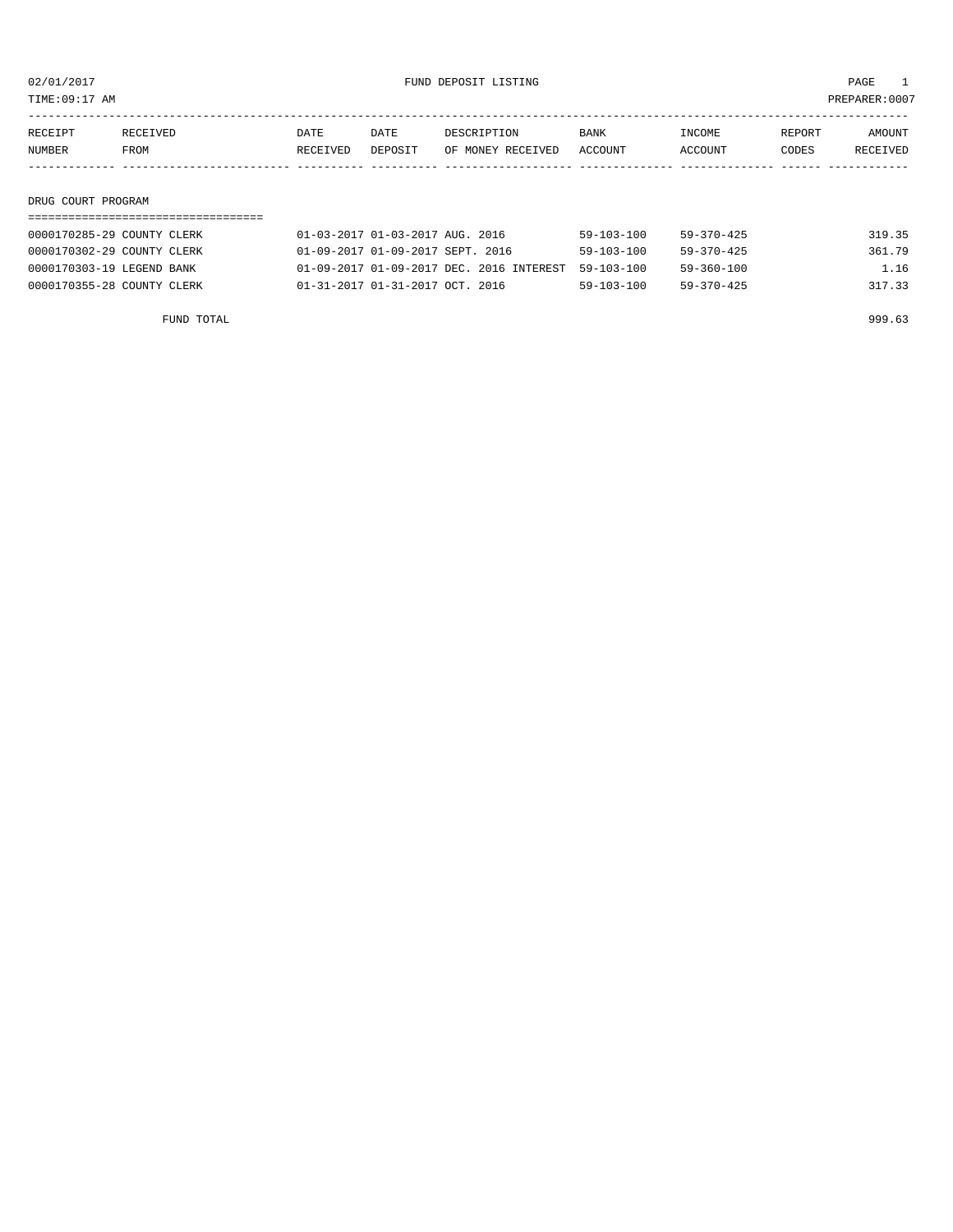| TIME:09:17 AM     |                                     |                  |                 |                                  |                 |                   |                 | PREPARER: 0007     |
|-------------------|-------------------------------------|------------------|-----------------|----------------------------------|-----------------|-------------------|-----------------|--------------------|
| RECEIPT<br>NUMBER | RECEIVED<br>FROM                    | DATE<br>RECEIVED | DATE<br>DEPOSIT | DESCRIPTION<br>OF MONEY RECEIVED | BANK<br>ACCOUNT | INCOME<br>ACCOUNT | REPORT<br>CODES | AMOUNT<br>RECEIVED |
|                   | DIST.CLK.COURT RECORDS PRESERVATION |                  |                 |                                  |                 |                   |                 |                    |

===================================

0000170303-20 LEGEND BANK 01-09-2017 01-09-2017 DEC. 2016 INTEREST 62-103-100 62-360-100 0.94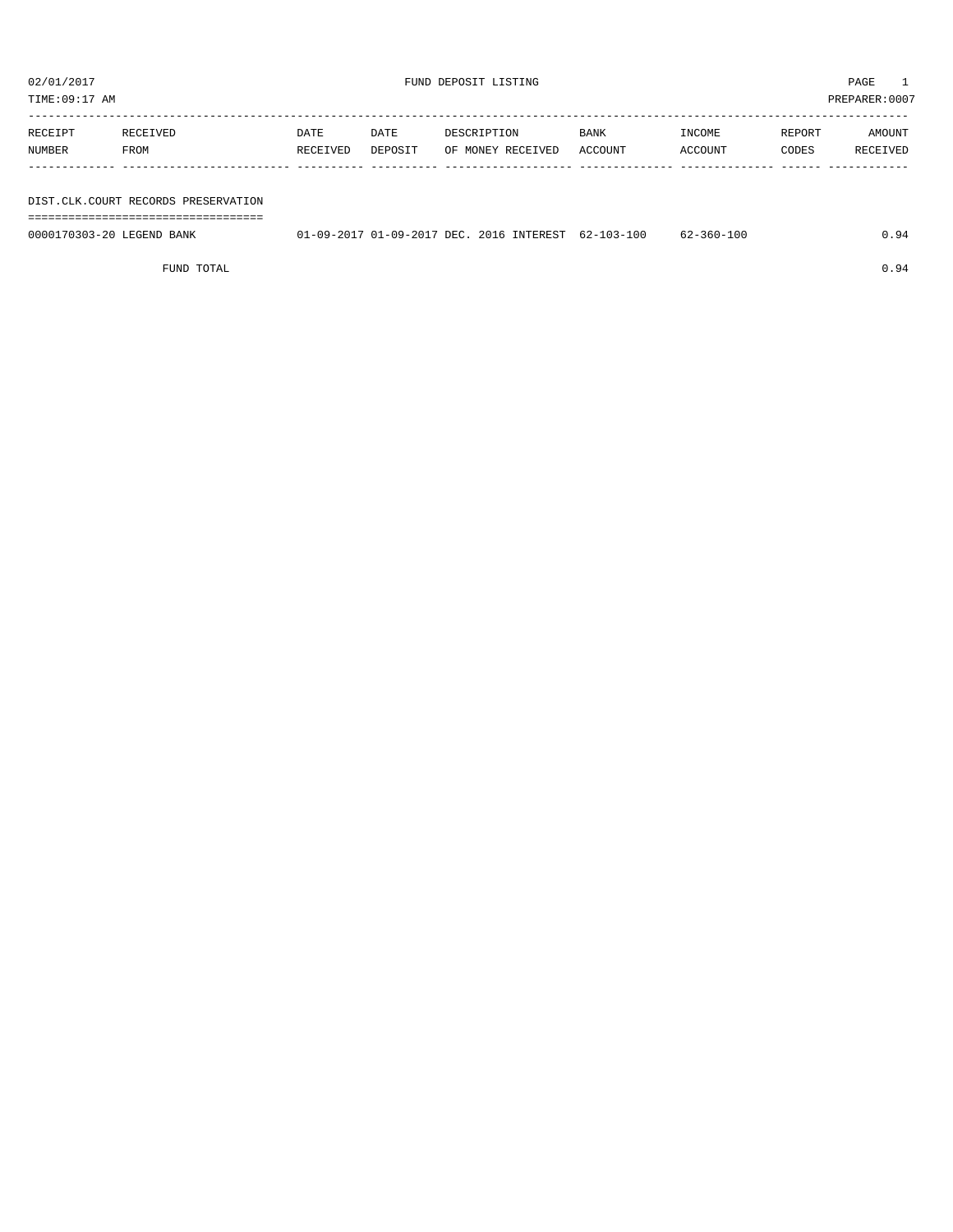| TIME:09:17 AM |                   |          |          |         |                   |             |         | PREPARER:0007 |          |  |
|---------------|-------------------|----------|----------|---------|-------------------|-------------|---------|---------------|----------|--|
|               |                   |          |          |         |                   |             |         |               |          |  |
|               | RECEIPT           | RECEIVED | DATE     | DATE    | DESCRIPTION       | <b>BANK</b> | INCOME  | REPORT        | AMOUNT   |  |
|               | NUMBER            | FROM     | RECEIVED | DEPOSIT | OF MONEY RECEIVED | ACCOUNT     | ACCOUNT | CODES         | RECEIVED |  |
|               |                   |          |          |         |                   |             |         |               |          |  |
|               |                   |          |          |         |                   |             |         |               |          |  |
|               | RIGHT OF WAY FUND |          |          |         |                   |             |         |               |          |  |
|               |                   |          |          |         |                   |             |         |               |          |  |

| 0000170288-08 TEXPOOL     | 01-03-2017 01-03-2017 DEC. 2016 INTEREST 70-103-175 |  | $70 - 360 - 100$ | 51.40 |
|---------------------------|-----------------------------------------------------|--|------------------|-------|
| 0000170303-21 LEGEND BANK | 01-09-2017 01-09-2017 DEC. 2016 INTEREST 70-103-100 |  | $70 - 360 - 100$ | 0.63  |

FUND TOTAL 52.03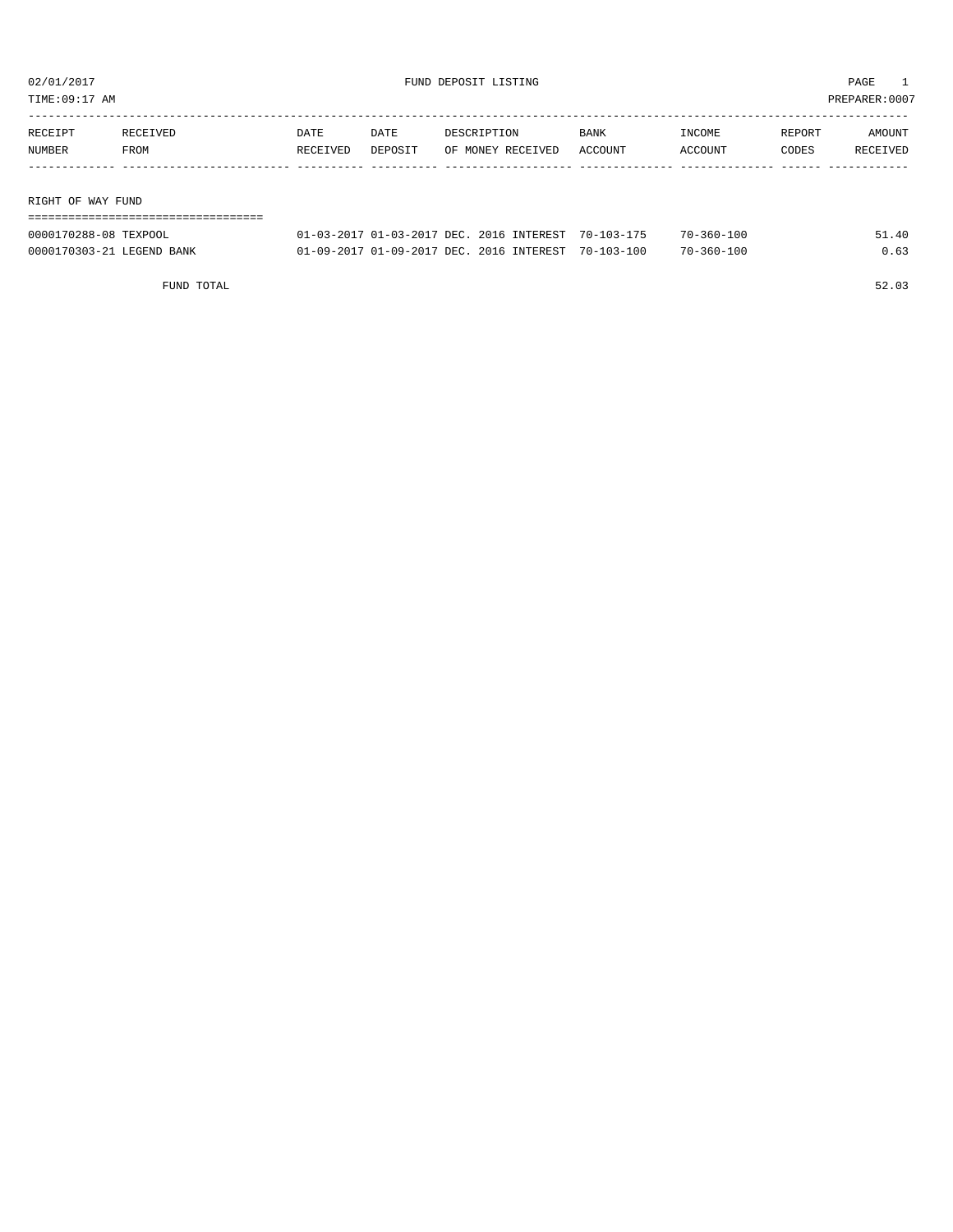02/01/2017 FUND DEPOSIT LISTING PAGE 1

| RECEIPT | <b>RECEIVED</b> | DATE     | DATE    | DESCRIPTION       | <b>BANK</b> | INCOME  | <b>REPORT</b> | AMOUNT          |
|---------|-----------------|----------|---------|-------------------|-------------|---------|---------------|-----------------|
| NUMBER  | FROM            | RECEIVED | DEPOSIT | OF MONEY RECEIVED | ACCOUNT     | ACCOUNT | CODES         | <b>RECEIVED</b> |
|         |                 |          |         |                   |             |         |               |                 |

JUVENILE PROBATION

| 0000170298-01 JUVENILE PROBATION | 01-06-2017 01-06-2017 PID-2169 JOINT REST 87-103-187 | $87 - 340 - 576$                     | 50.00  |
|----------------------------------|------------------------------------------------------|--------------------------------------|--------|
| 0000170298-02 JUVENILE PROBATION | 01-06-2017 01-06-2017 PID-2170 JOINT REST 87-103-187 | 87-340-576                           | 50.00  |
| 0000170299-01 JUVENILE PROBATION | 01-06-2017 01-06-2017 PID-2125 COURT COST 87-103-187 | $87 - 340 - 577$                     | 20.00  |
| 0000170299-02 JUVENILE PROBATION | 01-06-2017 01-06-2017 PID-2125 PROBATION             | $87 - 340 - 575$<br>87-103-187       | 120.00 |
| 0000170300-01 JUVENILE PROBATION | 01-06-2017 01-06-2017 PID-2175 PROBATION             | $87 - 340 - 575$<br>87-103-187       | 15.00  |
| 0000170335-01 JUVENILE PROBATION | 01-23-2017 01-23-2017 PID-2164 JOINT REST 87-103-187 | $87 - 340 - 576$                     | 25.00  |
| 0000170336-01 JUVENILE PROBATION | 01-23-2017 01-23-2017 COURT COSTS                    | 87-103-187<br>$87 - 340 - 577$       | 20.00  |
| 0000170336-02 JUVENILE PROBATION | 01-23-2017 01-23-2017 PROBATION FEES                 | 87-103-187<br>$87 - 340 - 575$       | 60.00  |
| 0000170337-01 JUVENILE PROBATION | 01-23-2017 01-23-2017 PID-2121 PROBATION             | $87 - 103 - 187$<br>$87 - 340 - 575$ | 20.00  |
| 0000170352-02 JUVENILE PROBATION | 01-30-2017 01-30-2017 PID-2118 PROBATION             | $87 - 340 - 575$<br>$87 - 103 - 187$ | 7.00   |
| 0000170353-01 JUVENILE PROBATION | 01-30-2017 01-30-2017 PID-2143 PROBATION             | $87 - 340 - 575$<br>87-103-187       | 80.00  |

FUND TOTAL 467.00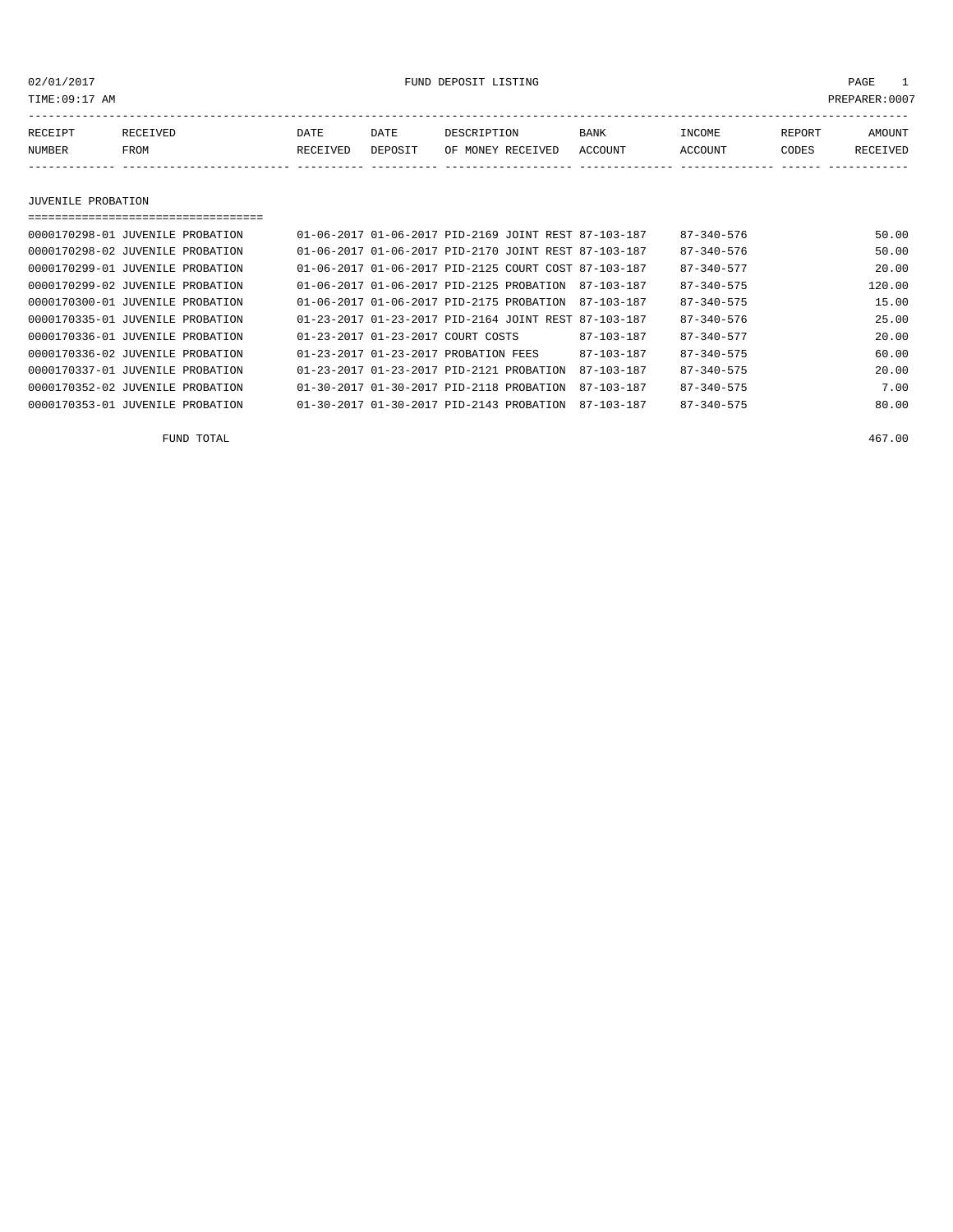02/01/2017 FUND DEPOSIT LISTING PAGE 1

| RECEIPT | RECEIVED | DATE     | DATE    | DESCRIPTION       | <b>BANK</b> | INCOME  | REPORT | AMOUNT          |
|---------|----------|----------|---------|-------------------|-------------|---------|--------|-----------------|
| NUMBER  | FROM     | RECEIVED | DEPOSIT | OF MONEY RECEIVED | ACCOUNT     | ACCOUNT | CODES  | <b>RECEIVED</b> |
|         |          |          |         |                   |             |         |        |                 |

#### TEXAS JUVENILE JUSTICE DEPT.

| ===================================== |                                                      |                  |                  |           |
|---------------------------------------|------------------------------------------------------|------------------|------------------|-----------|
| 0000170303-28 LEGEND BANK             | 01-09-2017 01-09-2017 DEC. 2016 INTEREST             | $89 - 103 - 992$ | $89 - 360 - 189$ | 0.96      |
| 0000170326-01 T.J.J.D.                | 01-19-2017 01-19-2017 MENTAL HEALTH                  | $89 - 103 - 998$ | $89 - 330 - 919$ | 1,404.00  |
| 0000170326-02 T.J.J.D.                | 01-19-2017 01-19-2017 COMM. DIV.                     | $89 - 103 - 997$ | $89 - 330 - 918$ | 1,260.00  |
| 0000170326-03 T.J.J.D.                | 01-19-2017 01-19-2017 PRE./POST                      | 89-103-996       | 89-330-917       | 1,196.00  |
| 0000170326-04 T.J.J.D.                | 01-19-2017 01-19-2017 COMM. PROG.                    | 89-103-994       | 89-330-916       | 6,341.00  |
| 0000170326-05 T.J.J.D.                | 01-19-2017 01-19-2017 BASIC                          | $89 - 103 - 993$ | 89-330-915       | 10,043.00 |
| 0000170352-01 JUVENILE PROBATION      | 01-30-2017 01-30-2017 PID-2118 COUNSELINF 89-103-998 |                  | $89 - 594 - 414$ | 201.00    |
|                                       |                                                      |                  |                  |           |

FUND TOTAL 20,445.96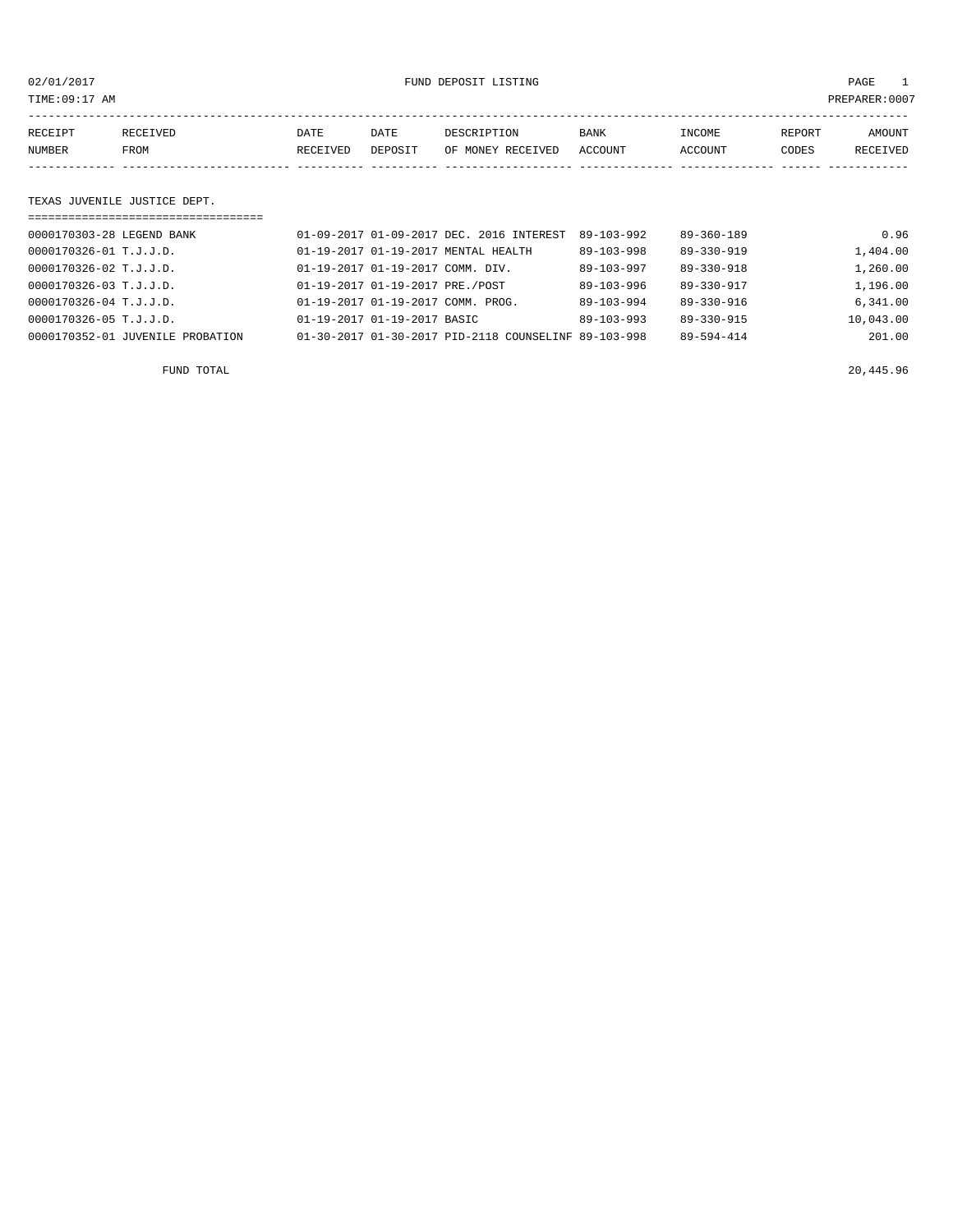TIME:09:17 AM PREPARER:0007

| RECEIPT | RECEIVED | DATE     | DATE    | DESCRIPTION       | <b>BANK</b> | INCOME  | REPORT | AMOUNT   |
|---------|----------|----------|---------|-------------------|-------------|---------|--------|----------|
| NUMBER  | FROM     | RECEIVED | DEPOSIT | OF MONEY RECEIVED | ACCOUNT     | ACCOUNT | CODES  | RECEIVED |
|         |          |          |         |                   |             |         |        |          |
|         |          |          |         |                   |             |         |        |          |

#### STATZER FUND

| 0000170288-09 TEXPOOL     | 01-03-2017 01-03-2017 DEC. 2016 INTEREST 92-103-175 |  | 92-360-100 | 15.20       |
|---------------------------|-----------------------------------------------------|--|------------|-------------|
| 0000170303-22 LEGEND BANK | 01-09-2017 01-09-2017 DEC. 2016 INTEREST 92-103-100 |  | 92-360-100 | <u>በ 13</u> |

FUND TOTAL 15.33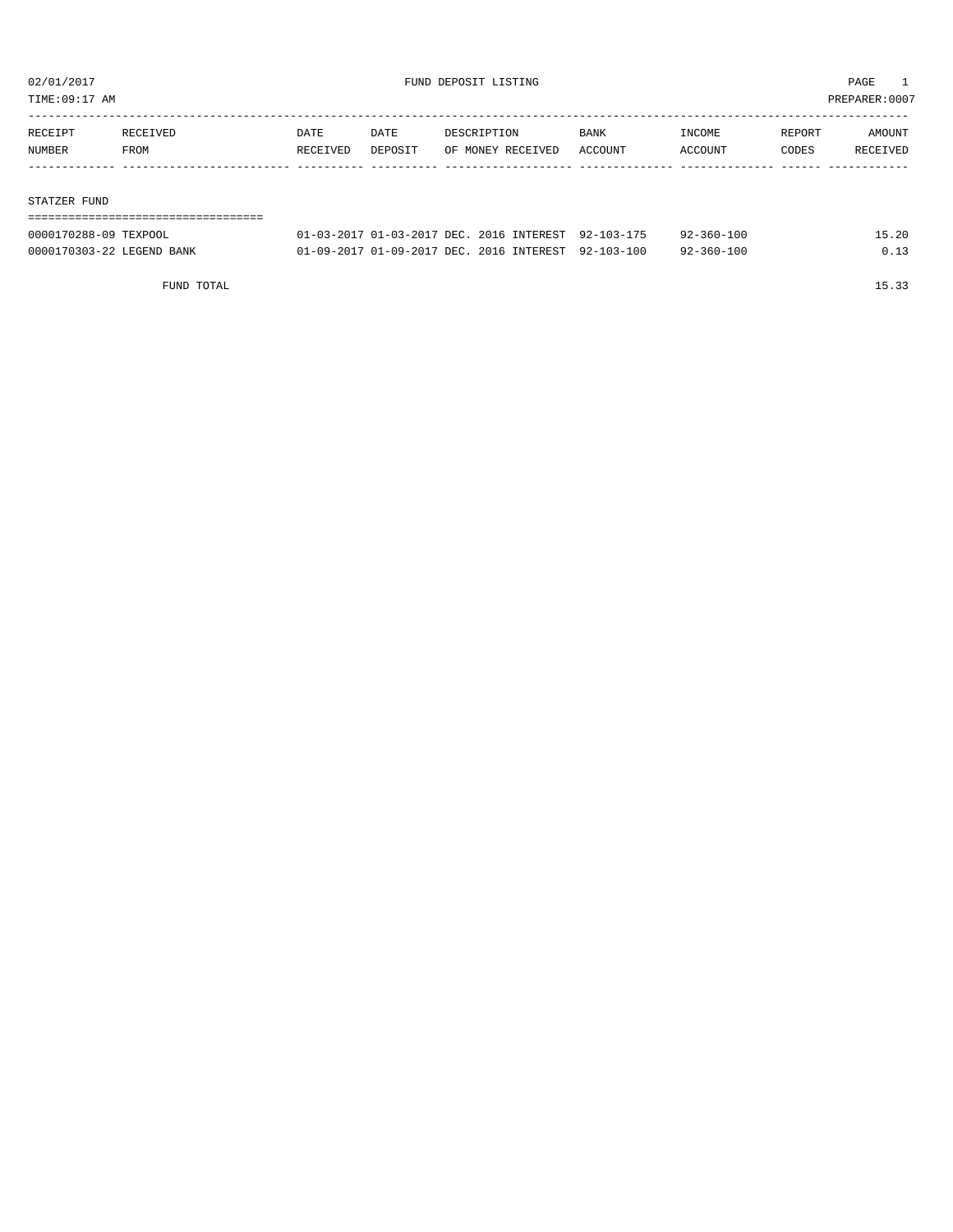PREPARER:0007

| TIME OS TI HM |  |  |
|---------------|--|--|
|               |  |  |

| RECEIPT | <b>RECEIVED</b> | DATE     | DATE    | DESCRIPTION       | <b>BANK</b> | INCOME  | REPORT | AMOUNT          |
|---------|-----------------|----------|---------|-------------------|-------------|---------|--------|-----------------|
| NUMBER  | FROM            | RECEIVED | DEPOSIT | OF MONEY RECEIVED | ACCOUNT     | ACCOUNT | CODES  | <b>RECEIVED</b> |
|         |                 |          |         |                   |             |         |        |                 |

#### TX. COMM. DEVELOPMENT PGM

===================================

| 0000170293-01 TEXAS COMPTROLLER | 01-04-2017 01-04-2017 DEPT. OF AGRICULTUR 93-103-909 | $93 - 330 - 909$ | 32,500.04 |
|---------------------------------|------------------------------------------------------|------------------|-----------|
|                                 |                                                      |                  |           |

 $FUND$  TOTAL 32,500.04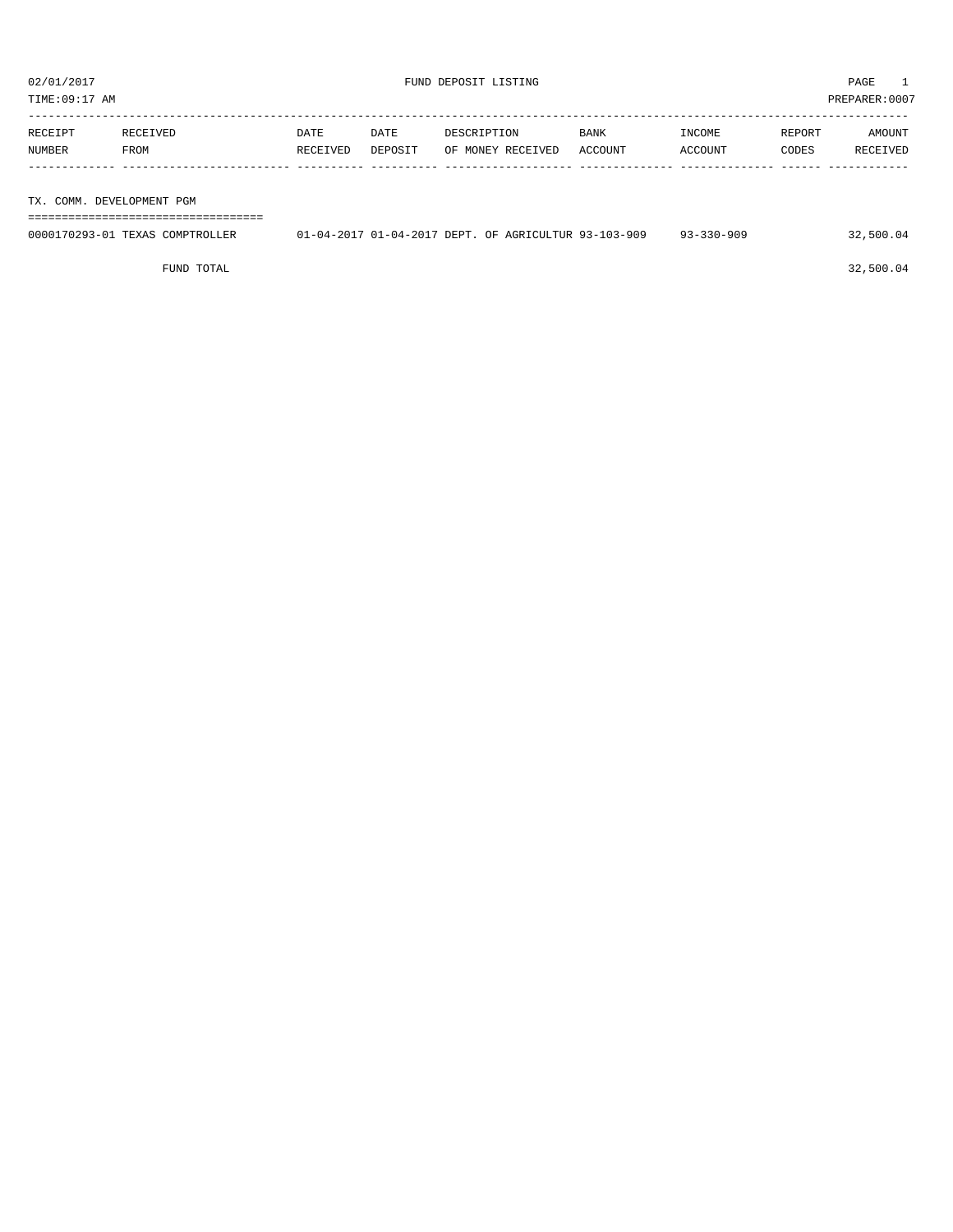TIME:09:17 AM PREPARER:0007

| RECEIPT       | RECEIVED | DATE     | DATE    | DESCRIPTION       | <b>BANK</b> | <b>INCOME</b> | <b>REPORT</b> | AMOUNT          |
|---------------|----------|----------|---------|-------------------|-------------|---------------|---------------|-----------------|
| <b>NUMBER</b> | FROM     | RECEIVED | DEPOSIT | OF MONEY RECEIVED | ACCOUNT     | ACCOUNT       | CODES         | <b>RECEIVED</b> |
|               |          |          |         |                   |             |               |               |                 |

#### PAYROLL

===================================

| 0000170333-01 MARY BLOODSWORTH | 01-23-2017 01-23-2017 PERSONAL USE OF COU 95-100-100 |  | $95 - 370 - 130$ | 75.11 |
|--------------------------------|------------------------------------------------------|--|------------------|-------|
|                                |                                                      |  |                  |       |

FUND TOTAL 75.11